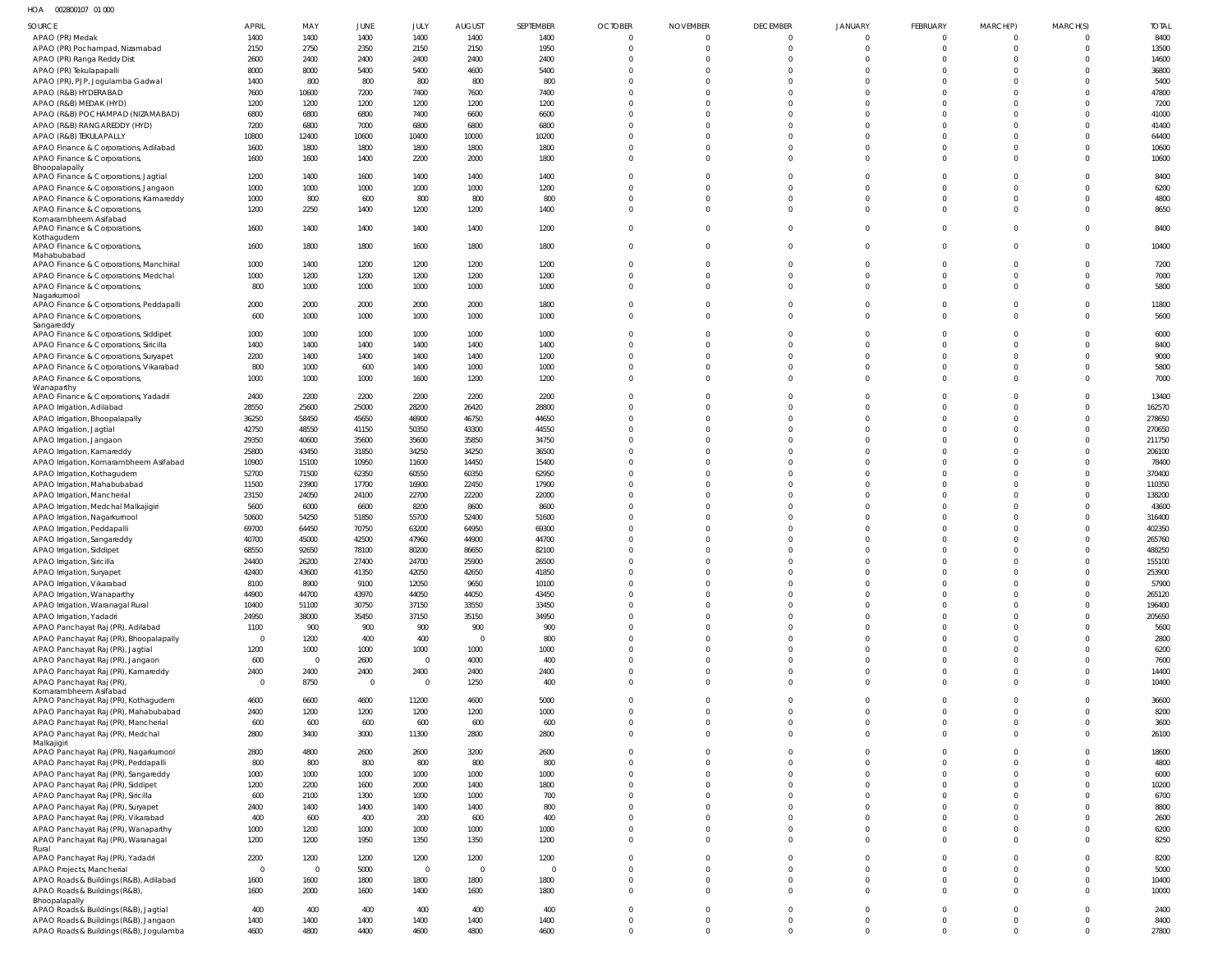002800107 01 000 HOA

| SOURCE                                                                  | APRIL                    | MAY              | JUNE                    | JULY                    | <b>AUGUST</b>     | SEPTEMBER        | <b>OCTOBER</b>                   | <b>NOVEMBER</b>                  | <b>DECEMBER</b>      | <b>JANUARY</b>              | FEBRUARY             | MARCH(P)                         | MARCH(S)                   | <b>TOTAL</b>     |
|-------------------------------------------------------------------------|--------------------------|------------------|-------------------------|-------------------------|-------------------|------------------|----------------------------------|----------------------------------|----------------------|-----------------------------|----------------------|----------------------------------|----------------------------|------------------|
| Gadwal                                                                  |                          |                  |                         |                         |                   |                  |                                  |                                  |                      |                             |                      |                                  |                            |                  |
| APAO Roads & Buildings (R&B), Kamareddy<br>APAO Roads & Buildings (R&B) | 3000<br>1000             | 3200<br>1000     | 3000<br>1000            | 3000<br>800             | 3000<br>800       | 3000<br>800      | $\overline{0}$<br>$\overline{0}$ | $\overline{0}$<br>$\overline{0}$ | $\Omega$<br>$\Omega$ | $\mathbf{0}$<br>$\mathbf 0$ | $\Omega$<br>$\Omega$ | $\overline{0}$<br>$\overline{0}$ | $\mathbf 0$<br>$\mathbf 0$ | 18200<br>5400    |
| Komarambheem Asifabad<br>APAO Roads & Buildings (R&B)                   | 10600                    | 9000             | 8000                    | 7200                    | 8000              | 8600             | $\overline{0}$                   | $\overline{0}$                   | $\Omega$             | $\mathbf 0$                 | $\Omega$             | $\mathbf{0}$                     | $\mathbf 0$                | 51400            |
| Kothagudem<br>APAO Roads & Buildings (R&B)<br>Mahabubabad               | 1200                     | 1200             | 1200                    | 1200                    | 1200              | 1200             | $\overline{0}$                   | $\overline{0}$                   | $\Omega$             | $\Omega$                    | $\Omega$             | $\mathbf{0}$                     | $\mathbf 0$                | 7200             |
| APAO Roads & Buildings (R&B), Mancherial                                | 3900                     | 1400             | 1400                    | 3900                    | 1400              | 8900             | $\overline{0}$                   | $\mathbf 0$                      | $\Omega$             | $\Omega$                    | $\Omega$             | $\mathbf 0$                      | $\Omega$                   | 20900            |
| APAO Roads & Buildings (R&B), Medchal                                   | 3800                     | 3600             | 3400                    | 3400                    | 3600              | 3600             | $\overline{0}$                   | $\overline{0}$                   | $\Omega$             | $\Omega$                    | $\Omega$             | $\Omega$                         | $\Omega$                   | 21400            |
| Malkajigiri<br>APAO Roads & Buildings (R&B),<br>Nagarkurnool            | 2800                     | 5800             | 2800                    | 2800                    | 2800              | 2800             | $\overline{0}$                   | $\Omega$                         | $\Omega$             | $\Omega$                    | $\Omega$             | $\Omega$                         | $\Omega$                   | 19800            |
| APAO Roads & Buildings (R&B), Peddapalli                                | 2000                     | 1800             | 1800                    | 2400                    | 2000              | 2000             | $\mathbf 0$                      | $\mathbf 0$                      | $\Omega$             | $\Omega$                    | $\Omega$             | $\overline{0}$                   | $\Omega$                   | 12000            |
| APAO Roads & Buildings (R&B),<br>Sangareddy                             | 3600                     | 3600             | 3400                    | 3400                    | 3400              | 3400             | $\mathbf 0$                      | $\Omega$                         | $\Omega$             | $\Omega$                    | $\Omega$             | $\Omega$                         | $\Omega$                   | 20800            |
| APAO Roads & Buildings (R&B), Siddipet                                  | 600                      | 2000             | 400                     | 800                     | 600               | 600              | $\Omega$                         | $\Omega$                         | $\Omega$             | $\Omega$                    | $\Omega$             | $\Omega$                         | $\Omega$                   | 5000             |
| APAO Roads & Buildings (R&B), Siricilla                                 | 2800                     | 5600             | 2800                    | 2600                    | $\overline{0}$    | 5200             | $\Omega$                         | $\Omega$                         | $\Omega$             | $\Omega$                    | $\Omega$             | $\Omega$                         | $\Omega$                   | 19000            |
| APAO Roads & Buildings (R&B), Suryapet                                  | 3200                     | 3600             | 3400                    | 3400                    | 3400              | 3400             | $\Omega$                         | $\Omega$                         | $\Omega$             | $\Omega$                    | $\Omega$             | $\Omega$                         | $\Omega$                   | 20400            |
| APAO Roads & Buildings (R&B), Vikarabad                                 | 5000                     | 5000             | 5000                    | 5000                    | 5000              | 4800             | $\Omega$                         | $\Omega$                         | $\Omega$             | $\Omega$                    | $\Omega$             | $\Omega$                         | $\Omega$                   | 29800            |
| APAO Roads & Buildings (R&B)<br>Wanaparthy                              | 1600                     | 1600             | 1400                    | 1800                    | 1600              | 1600             | $\overline{0}$                   | $\overline{0}$                   | $\Omega$             | $\Omega$                    | $\Omega$             | $\mathbf 0$                      | $\Omega$                   | 9600             |
| APAO Roads & Buildings (R&B), Waranagal<br>Rural                        | 800                      | 1200             | 800                     | 800                     | 800               | 800              | $\overline{0}$                   | $\mathbf 0$                      | $\Omega$             | $\Omega$                    | $\Omega$             | $\mathbf 0$                      | $\Omega$                   | 5200             |
| APAO Roads & Buildings (R&B), Yadadri                                   | 3000                     | 3600             | 4600                    | 3400                    | 3200              | 3600             | $\Omega$                         | $\Omega$                         | $\Omega$             | $\Omega$                    | $\Omega$             | $\Omega$                         | $\Omega$                   | 21400            |
| APAO, PJP (FINANCE), Jogulamba Gadwal                                   | 1000                     | 600              | 600                     | 800                     | 1400              | 800              | $\Omega$                         | $\Omega$                         | $\Omega$             | $\Omega$                    | $\Omega$             | $\Omega$                         | $\Omega$                   | 5200             |
| APAO, SRSP (FINANCE), WARANGAL RURAL                                    | 1400                     | 1600             | 1600                    | 2200                    | 2200              | 2600             | $\Omega$                         | $\Omega$                         | $\Omega$             | $\Omega$                    | $\Omega$             | $\Omega$                         | $\Omega$                   | 11600            |
| PAO (PH) KHAMMAM                                                        | 800                      | 800              | 800                     | 800                     | 800               | 800              | $\Omega$                         | $\mathbf 0$                      | $\Omega$             | $\Omega$                    | $\Omega$             | $\Omega$                         | $\Omega$                   | 4800             |
| PAO (PH), HANUMAKONDA, Warangal                                         | 600                      | 1200             | 600                     | 600                     | 600               | 600              | $\Omega$                         | $\Omega$                         | $\Omega$             | $\Omega$                    | $\Omega$             | $\Omega$                         | $\Omega$                   | 4200             |
| (Urban)<br>PAO (PR) (IW), LMD Colony, Karimnagar                        | 1400                     | 1000             | 1800                    | 1200                    | $\overline{0}$    | 2400             | $\Omega$                         | $\Omega$                         | $\Omega$             | $\Omega$                    | $\Omega$             | $\Omega$                         | $\Omega$                   | 7800             |
| PAO (PR) KCC, Warangal (Urban)                                          | 2400                     | 2400             | 2400                    | 2400                    | 2400              | 2400             | $\Omega$                         | $\Omega$                         | $\Omega$             | $\Omega$                    | $\Omega$             | $\Omega$                         | $\Omega$                   | 14400            |
| PAO (PR) MAHABOOBNAGAR                                                  | 6400                     | 6000             | 4600                    | 4600                    | 4600              | 4600             | $\Omega$                         | $\Omega$                         | $\Omega$             | $\Omega$                    | $\Omega$             | $\Omega$                         | $\Omega$                   | 30800            |
| PAO (PR) Nalgonda                                                       | 5900                     | 4500             | 4900                    | 4500                    | 4500              | 4600             | $\Omega$                         | $\Omega$                         | $\Omega$             | $\Omega$                    | $\Omega$             | $\Omega$                         | $\Omega$                   | 28900            |
| PAO (PR), Nirmal                                                        | 1600                     | 800              | 800                     | 800                     | 800               | 800              | $\Omega$                         | $\Omega$                         | $\Omega$             | $\Omega$                    | $\Omega$             | $\Omega$                         | $\Omega$                   | 5600             |
| PAO (R&B) (NIRMAL)                                                      | 2200                     | 2200             | 2400                    | 2200                    | 2200              | 2200             | $\Omega$                         | $\Omega$                         | $\Omega$             | $\Omega$                    | $\Omega$             | $\Omega$                         | $\Omega$                   | 13400            |
| PAO (R&B), HANUMAKONDA, Warangal                                        | 4200                     | 4200             | 4200                    | 4000                    | 4000              | 4000             | $\Omega$                         | $\Omega$                         | $\Omega$             | $\Omega$                    | $\Omega$             | $\Omega$                         | $\Omega$                   | 24600            |
| (Urban)<br>PAO (R&B) LMD                                                | 3200                     | 4800             | 4200                    | 3400                    | 3400              | 5000             | $\Omega$                         | $\Omega$                         | $\Omega$             | $\Omega$                    | $\Omega$             | $\Omega$                         | $\Omega$                   | 24000            |
| PAO (R&B) MAHABOOBNAGAR                                                 | 6600                     | 6600             | 6600                    | 6600                    | 9600              | 6800             | $\Omega$                         | $\Omega$                         | $\Omega$             | $\Omega$                    | $\Omega$             | $\Omega$                         | $\Omega$                   | 42800            |
| PAO (R&B) NALGONDA                                                      | 5000                     | 5600             | 5000                    | 5000                    | 5000              | 5000             | $\mathbf{0}$                     | $\mathbf 0$                      | $\Omega$             | $\Omega$                    | $\Omega$             | $\Omega$                         | $\Omega$                   | 30600            |
| PAO - IRRIGATION DIVISION WARANGAL                                      | 51400                    | 57800            | 53300                   | 58350                   | 57950             | 55450            | $\Omega$                         | $\Omega$                         | $\Omega$             | $\Omega$                    | $\Omega$             | $\Omega$                         | $\Omega$                   | 334250           |
| (Urban)                                                                 |                          |                  |                         |                         |                   |                  | $\Omega$                         | $\Omega$                         | $\Omega$             | $\Omega$                    | $\Omega$             | $\Omega$                         | $\Omega$                   |                  |
| PAO IRRIGATION KARIMNAGAR<br>PAO IRRIGATION DIVISION HYDERABAD          | 104300<br>111150         | 110300<br>109400 | 113300<br>119600        | 107050<br>112600        | 113700<br>111400  | 110200<br>113800 | $\Omega$                         | $\Omega$                         | $\Omega$             | $\Omega$                    | $\Omega$             | $\Omega$                         | $\Omega$                   | 658850<br>677950 |
| PAO IRRIGATION DIVISION KHAMMAM                                         | 85550                    | 134800           | 111500                  | 107550                  | 108800            | 107350           | $\Omega$                         | $\Omega$                         | $\Omega$             | $\Omega$                    | $\Omega$             | $\Omega$                         | $\Omega$                   | 655550           |
| PAO IRRIGATION DIVISION NALGONDA                                        | 167000                   | 168800           | 164950                  | 175637                  | 171900            | 171714           | $\mathbf{0}$                     | $\mathbf 0$                      | $\Omega$             | $\Omega$                    | $\Omega$             | $\Omega$                         | $\Omega$                   | 1020001          |
| PAO IRRIGATION DIVISION,                                                | 90250                    | 90800            | 94629                   | 91150                   | 89900             | 93550            | $\Omega$                         | $\Omega$                         | $\Omega$             | $\Omega$                    | $\Omega$             | $\Omega$                         | $\Omega$                   | 550279           |
| MAHABOOBNAGAR                                                           |                          |                  |                         |                         |                   |                  |                                  |                                  |                      |                             |                      |                                  |                            |                  |
| PAO IRRIGATION NIZAMABAD                                                | 75950                    | 79600            | 78250                   | 77950                   | 75650             | 75100            | $\Omega$                         | $\Omega$                         | $\Omega$             | $\Omega$                    | $\Omega$             | $\Omega$                         | $\Omega$                   | 462500           |
| PAO IRRIGATION RANGA REDDY DISTRICT                                     | 132400                   | 123950           | 127400<br>46900         | 128400                  | 130800<br>49800   | 127800<br>41400  | $\Omega$<br>$\Omega$             | $\Omega$<br>$\Omega$             | $\Omega$<br>$\Omega$ | $\Omega$<br>$\Omega$        | $\Omega$<br>$\Omega$ | $\Omega$<br>$\Omega$             | $\Omega$<br>$\Omega$       | 770750<br>257250 |
| PAO Irrigation Nirmal<br>PAO MEDAK(I W), MEDAK                          | 45350<br>9600            | 36650<br>12200   | 11600                   | 37150<br>11000          | 11200             | 13200            | $\cap$                           | $\Omega$                         | $\Omega$             | $\Omega$                    | $\Omega$             | $\Omega$                         | $\Omega$                   | 68800            |
| PAO, AMRP (FINANCE) NALGONDA                                            | 2600                     | 3400             | 3000                    | 3400                    | 2800              | 2800             | $\Omega$                         | $\Omega$                         |                      |                             | $\Omega$             | C                                | $\Omega$                   | 18000            |
| PAO, FINANCE (W & P) DEPT, HYDERABAD                                    | 5300                     | 5300             | 4700                    | 4700                    | 6500              | 7900             | $\mathbf{0}$                     | $\Omega$                         | $\Omega$             | $\Omega$                    | $\Omega$             | $\Omega$                         | $\Omega$                   | 34400            |
| PAO, FINANCE (W & P) DEPT, KARIMNAGAR                                   | 7100                     | 7100             | 6900                    | 7300                    | 6700              | 6700             | $\Omega$                         | $\Omega$                         | $\Omega$             | $\Omega$                    | $\Omega$             | $\Omega$                         | $\Omega$                   | 41800            |
| PAO, FINANCE (W & P) DEPT, KHAMMAM                                      | 2400                     | 2400             | 2400                    | 2400                    | 2400              | 2400             | $\Omega$                         | $\Omega$                         | $\Omega$             | $\Omega$                    | $\Omega$             | $\Omega$                         | $\Omega$                   | 14400            |
| PAO, FINANCE (W & P) DEPT,                                              | 1600                     | 1400             | 1400                    | 1400                    | 1400              | 1400             | $\Omega$                         | $\Omega$                         | $\Omega$             | $\Omega$                    | $\Omega$             | $\Omega$                         | $\Omega$                   | 8600             |
| MAHABOOBNAGAR<br>PAO, FINANCE (W & P) DEPT, MEDAK                       | 1000                     | 1200             | 1200                    | 1000                    | 1200              | 1200             | $\Omega$                         | $\Omega$                         | $\Omega$             | $\Omega$                    | $\Omega$             | $\Omega$                         | $\Omega$                   | 6800             |
| PAO, FINANCE (W & P) DEPT, NIRMAL                                       | 1200                     | 1200             | 1200                    | 1200                    | 1200              | 1200             | $\Omega$                         | $\Omega$                         | $\Omega$             | $\Omega$                    | $\Omega$             | $\Omega$                         | $\Omega$                   | 7200             |
| PAO, FINANCE (W & P) DEPT, NIZAMABAD                                    | 1800                     | 1600             | 1600                    | 1600                    | 1600              | 1600             | $\mathbf{0}$                     | $\overline{0}$                   | $\Omega$             | $\Omega$                    | $\Omega$             | $\mathbf{0}$                     | $\Omega$                   | 9800             |
| PAO, FINANCE (W & P) DEPT, RANGA                                        | 1800                     | 1800             | 1800                    | 1800                    | 1800              | 1800             | $\Omega$                         | $\Omega$                         | $\Omega$             | $\Omega$                    | $\Omega$             | $\Omega$                         | $\Omega$                   | 10800            |
| REDDY<br>PAO, FINANCE (W & P) DEPT, WARANGAL                            | 2000                     | 2000             | 2000                    | 2000                    | 2550              | 2950             | $\Omega$                         | $\Omega$                         | $\Omega$             | $\Omega$                    | $\Omega$             | $\Omega$                         | $\Omega$                   | 13500            |
| PAO, PJP, Jogulamba Gadwal                                              | 67300                    | 67100            | 68250                   | 67600                   | 66350             | 66850            | $\mathbf 0$                      | $\overline{0}$                   | $\Omega$             | $\mathbf 0$                 | $\Omega$             | $\overline{0}$                   | $\Omega$                   | 403450           |
| Total:                                                                  | 1822950                  | 2072900          | 1947649                 | 1968997                 | 1963620           | 1963914          | $\overline{0}$                   | $\overline{0}$                   | $\Omega$             | $\Omega$                    | $\Omega$             | $\overline{0}$                   | $\Omega$                   | 11740030         |
| HOA   004000102   05   000                                              |                          |                  |                         |                         |                   |                  |                                  |                                  |                      |                             |                      |                                  |                            |                  |
| SOURCE                                                                  | <b>APRIL</b>             | MAY              | JUNE                    | JULY                    | <b>AUGUST</b>     | SEPTEMBER        | <b>OCTOBER</b>                   | <b>NOVEMBER</b>                  | <b>DECEMBER</b>      | <b>JANUARY</b>              | FEBRUARY             | MARCH(P)                         | MARCH(S)                   | <b>TOTAL</b>     |
| APAO (PR) Medak                                                         | $\overline{0}$           | $\Omega$         | $\overline{0}$          | $\Omega$                | $\Omega$          | 5758             | $\mathbf 0$                      | $\mathbf 0$                      | $\Omega$             | $\Omega$                    | $\Omega$             | $\Omega$                         | $\Omega$                   | 5758             |
| APAO (PR) Pochampad, Nizamabad                                          | 10295899                 | 321684           | $\mathbf{0}$            | $\Omega$                | $\Omega$          | $\Omega$         | $\mathbf{0}$                     | $\Omega$                         | $\Omega$             | $\Omega$                    | $\Omega$             | $\Omega$                         | $\Omega$                   | 10617583         |
| APAO (PR) Ranga Reddy Dist                                              | $\overline{0}$           | 7049783          | $\Omega$                | $\Omega$                | $\Omega$          | $\Omega$         | $\Omega$                         | $\Omega$                         | $\Omega$             | $\Omega$                    | $\Omega$             | $\Omega$                         | $\Omega$                   | 7049783          |
| APAO (PR), PJP, Jogulamba Gadwal                                        | $\overline{0}$           | 19426            | $\Omega$                | $\Omega$                | $\Omega$          | $\Omega$         | $\Omega$                         | $\Omega$                         |                      | $\Omega$                    | $\Omega$             | $\Omega$                         | <sup>0</sup>               | 19426            |
| APAO (R&B) HYDERABAD                                                    | $\overline{0}$           |                  | $\Omega$                | $\Omega$                | 215421            | $\Omega$         | $\Omega$                         | $\Omega$                         |                      | $\Omega$                    | $\Omega$             | $\Omega$                         |                            | 215421           |
| APAO (R&B) MEDAK (HYD)                                                  | 19179                    | - 0              | $\Omega$                | $\Omega$                | 19411             | $\Omega$         | $\Omega$                         | $\Omega$                         |                      | $\Omega$                    | $\Omega$             | $\Omega$                         | <sup>0</sup>               | 38590            |
| APAO (R&B) POCHAMPAD (NIZAMABAD)                                        | 239701                   | - 0              | <sup>0</sup>            | $\Omega$                | 6233              | 499768           | $\Omega$                         | $\Omega$                         |                      | $\Omega$                    | $\Omega$             | $\Omega$                         | $\Omega$                   | 745702           |
| APAO (R&B) RANGAREDDY (HYD)                                             | 29128                    |                  | $\Omega$<br>$\mathbf 0$ | $\Omega$<br>$\mathbf 0$ | 185839<br>$\circ$ | $\Omega$         | $\Omega$<br>$\Omega$             | $\Omega$<br>$\Omega$             |                      | $\Omega$<br>$\Omega$        | $\Omega$<br>$\Omega$ | $\Omega$<br>$\Omega$             | <sup>0</sup><br>$\Omega$   | 214975           |
| APAO (R&B) TEKULAPALLY<br>APAO Finance & Corporations, Adilabad         | $\overline{0}$<br>167207 | 171668<br>175638 | $\mathbf{0}$            | 233495                  | 227365            | $\Omega$         | $\Omega$                         | $\Omega$                         | $\Omega$             | $\Omega$                    | $\Omega$             | $\Omega$                         | <sup>0</sup>               | 171668<br>803705 |
| APAO Finance & Corporations,                                            | $\overline{0}$           | 356488           | $\mathbf 0$             | 231474                  | $\overline{0}$    | $\Omega$         | $\Omega$                         | $\Omega$                         | $\Omega$             | $\Omega$                    | $\Omega$             | $\Omega$                         | $\Omega$                   | 587962           |
| Bhoopalapally                                                           |                          |                  |                         |                         |                   |                  |                                  |                                  |                      |                             |                      |                                  |                            |                  |
| APAO Finance & Corporations,                                            | $\overline{0}$           | 6464             | $\overline{0}$          | $\Omega$                | $\mathbf 0$       | $\mathbf{0}$     | $\Omega$                         | $\Omega$                         | $\Omega$             | $\Omega$                    | $\Omega$             | $\Omega$                         | $\Omega$                   | 6464             |
| Kothagudem<br>APAO Finance & Corporations, Peddapalli                   | $\overline{0}$           | 6968             | $\overline{0}$          | 0                       | $\mathbf 0$       | $\Omega$         | $\mathbf{0}$                     | $\mathbf 0$                      | $\Omega$             | $\Omega$                    | $\Omega$             | $\mathbf{0}$                     | $\Omega$                   | 6968             |
| APAO Finance & Corporations,                                            | 2857                     | 888028           | $\mathbf{0}$            | $\Omega$                | 44766             | $\Omega$         | $\Omega$                         | $\Omega$                         | $\Omega$             | $\Omega$                    | $\Omega$             | $\Omega$                         | $\Omega$                   | 935651           |
| Sangareddy                                                              |                          |                  |                         |                         |                   |                  |                                  |                                  |                      |                             |                      |                                  |                            |                  |
| APAO Finance & Corporations, Siddipet                                   | $\mathbf 0$              | 8936             | $\mathbf 0$             | $\mathbf 0$             | $\mathbf 0$       | $\mathbf{0}$     | $\mathbf{0}$                     | $\mathbf{0}$                     | $\mathbf 0$          | $\mathbf 0$                 | $\mathbf{0}$         | $\mathbf 0$                      | $\mathbf 0$                | 8936             |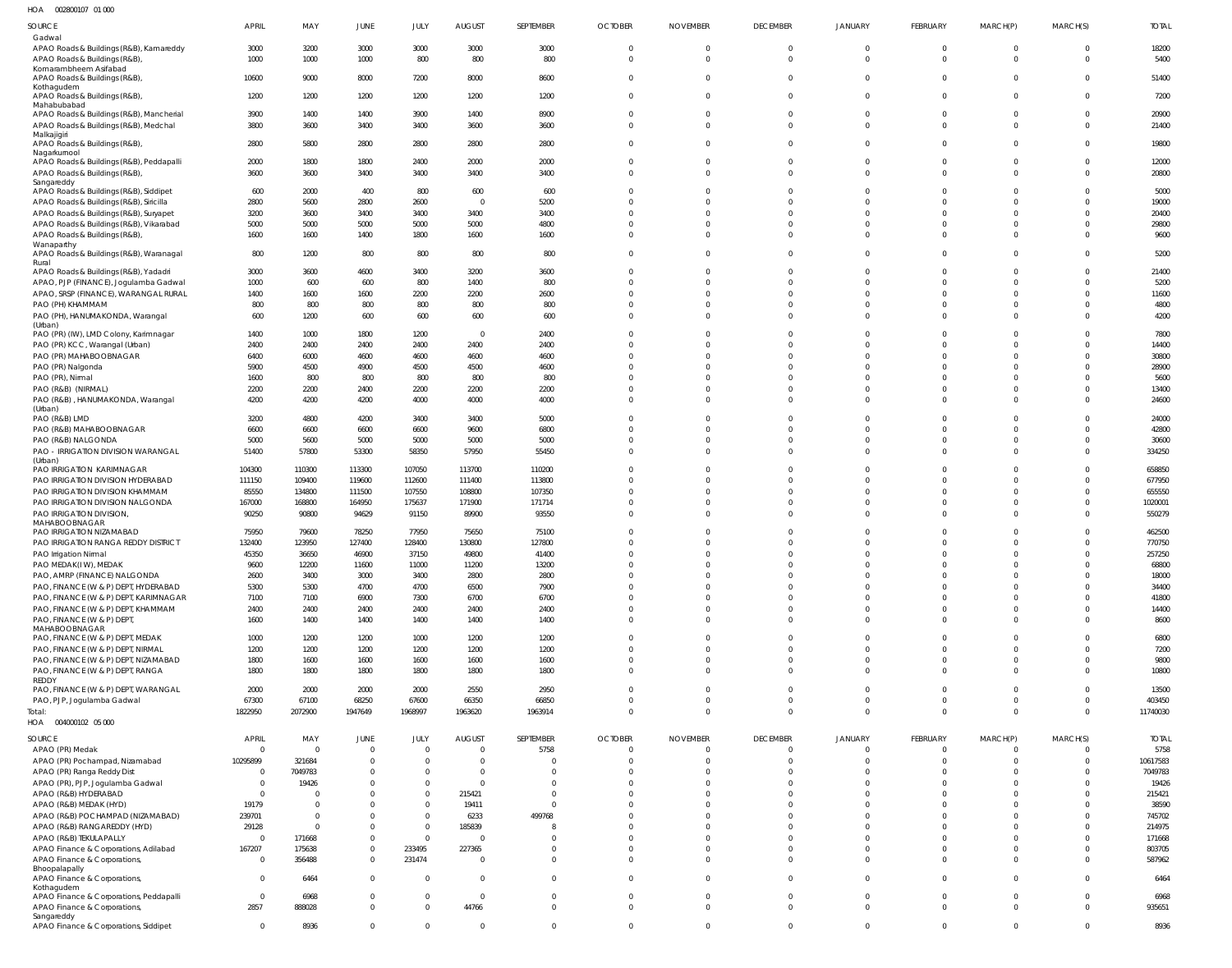HOA 004000102 05 000

| SOURCE                                                                     | <b>APRIL</b>      | MAY                      | JUNE                             | JULY                         | <b>AUGUST</b>              | SEPTEMBER                | <b>OCTOBER</b>             | <b>NOVEMBER</b>         | <b>DECEMBER</b>      | <b>JANUARY</b>       | FEBRUARY             | MARCH(P)             | MARCH(S)             | <b>TOTAL</b>       |
|----------------------------------------------------------------------------|-------------------|--------------------------|----------------------------------|------------------------------|----------------------------|--------------------------|----------------------------|-------------------------|----------------------|----------------------|----------------------|----------------------|----------------------|--------------------|
| APAO Finance & Corporations, Siricilla                                     | $\Omega$          | $\overline{0}$           | $\overline{0}$                   | $\overline{0}$               | $\overline{0}$             | 6894                     | $\overline{0}$             | $\mathbf 0$             | $\mathbf 0$          | $\overline{0}$       | $\mathbf 0$          | $\mathbf{0}$         | $\Omega$             | 6894               |
| APAO Finance & Corporations, Suryapet                                      |                   | 26108                    | $\mathbf 0$                      | $\mathbf 0$                  | $\overline{0}$             | C                        | $\overline{0}$<br>$\Omega$ | $\mathbf 0$<br>$\Omega$ | $\mathbf{0}$         | $\mathbf{0}$         | $\mathbf{0}$         | $\Omega$<br>$\Omega$ | $\mathbf 0$          | 26108              |
| APAO Irrigation, Adilabad<br>APAO Irrigation, Bhoopalapally                |                   | 0<br>$\Omega$            | $\mathbf 0$<br>18305             | $\overline{0}$<br>17825      | 71944<br>8271              | 7272<br>393182           | $\Omega$                   | $\Omega$                | $\Omega$<br>$\Omega$ | $\Omega$<br>$\Omega$ | $\Omega$<br>$\Omega$ | $\Omega$             | $\Omega$<br>$\Omega$ | 79216<br>437583    |
| APAO Irrigation, Jagtial                                                   |                   | $\mathbf{0}$             | $\overline{0}$                   | 4093                         | 9011                       | 104542                   | $\Omega$                   | $\Omega$                |                      | $\Omega$             | $\Omega$             |                      | $\Omega$             | 117646             |
| APAO Irrigation, Jangaon                                                   |                   | $\Omega$                 | $\mathbf 0$                      | 101347                       | 142913                     | C                        | $\Omega$                   | $\Omega$                |                      | $\Omega$             | $\Omega$             | $\Omega$             | $\Omega$             | 244260             |
| APAO Irrigation, Kamareddy                                                 | 43709             | 2658                     | $\mathbf 0$                      | 410150                       | 280034                     | 15848                    | $\Omega$                   | $\Omega$                |                      | $\Omega$             | $\Omega$             |                      | $\Omega$             | 752399             |
| APAO Irrigation, Komarambheem Asifabad<br>APAO Irrigation, Kothagudem      | $\Omega$<br>10899 | $\Omega$<br>$\Omega$     | $\mathbf 0$<br>$\overline{0}$    | 4000<br>4013                 | 13248<br>83270             | 3820<br>C                | $\Omega$<br>$\Omega$       | $\Omega$<br>$\Omega$    |                      | $\Omega$<br>$\Omega$ | $\Omega$<br>$\Omega$ |                      | $\Omega$<br>$\Omega$ | 21068<br>98182     |
| APAO Irrigation, Mahabubabad                                               |                   | $\mathbf 0$              | 40104                            | 8840                         | $\overline{0}$             | $\Omega$                 | $\Omega$                   | $\Omega$                |                      | $\Omega$             | $\Omega$             | $\Omega$             | $\Omega$             | 48944              |
| APAO Irrigation, Mancherial                                                |                   | $\mathbf 0$              | 17316                            | $\overline{0}$               | 54023                      | $\Omega$                 | $\Omega$                   | $\Omega$                |                      | $\Omega$             | $\Omega$             | $\cap$               | $\Omega$             | 71339              |
| APAO Irrigation, Nagarkurnool                                              |                   | $\Omega$                 | $\overline{0}$                   | 4875                         | 4284                       | $\overline{0}$           | $\Omega$                   | $\Omega$                |                      | $\Omega$             | $\Omega$             | $\Omega$             | $\Omega$             | 9159               |
| APAO Irrigation, Peddapalli                                                | 60779<br>$\Omega$ | $\mathbf 0$              | $\mathbf 0$                      | $\overline{0}$               | 148386                     | $\overline{0}$           | $\Omega$<br>$\Omega$       | $\Omega$<br>$\Omega$    |                      | $\Omega$<br>$\Omega$ | $\Omega$<br>$\Omega$ | $\Omega$<br>$\Omega$ | $\Omega$<br>$\Omega$ | 209165             |
| APAO Irrigation, Sangareddy<br>APAO Irrigation, Siddipet                   | 34625             | 254742<br>$\overline{0}$ | 91865<br>11958                   | 134632<br>14800              | 650690<br>201096           | 79330<br>37458           | $\Omega$                   | $\Omega$                |                      | $\Omega$             | $\Omega$             |                      | $\Omega$             | 1211259<br>299937  |
| APAO Irrigation, Siricilla                                                 | $\Omega$          | $\Omega$                 | $\overline{0}$                   | $\overline{0}$               | 74782                      | $\mathsf{C}$             | $\Omega$                   | $\Omega$                |                      | $\Omega$             | $\Omega$             |                      | $\Omega$             | 74782              |
| APAO Irrigation, Suryapet                                                  | 75811             | 95390                    | 102635                           | 124537                       | 66002                      | C                        | $\Omega$                   | $\Omega$                |                      | $\Omega$             | $\Omega$             |                      | $\Omega$             | 464375             |
| APAO Irrigation, Wanaparthy                                                | $\Omega$          | $\overline{0}$           | $\mathbf 0$                      | 4278                         | 19853                      | $\Omega$                 | $\Omega$                   | $\Omega$                |                      | $\Omega$             | $\Omega$             | $\Omega$             | $\Omega$             | 24131              |
| APAO Irrigation, Waranagal Rural                                           |                   | $\Omega$<br>1220         | $\mathbf 0$<br>$\mathbf 0$       | 6405<br>23                   | 126264<br>139212           | $\Omega$<br>$\Omega$     | $\Omega$<br>$\Omega$       | $\Omega$<br>$\Omega$    | $\Omega$             | $\Omega$<br>$\Omega$ | $\Omega$<br>$\Omega$ | $\cap$<br>$\Omega$   | $\Omega$<br>$\Omega$ | 132669<br>140455   |
| APAO Irrigation, Yadadri<br>APAO National Highways (NH),                   | $\Omega$          | $\Omega$                 | $\mathbf 0$                      | $\mathbf 0$                  | 84670                      | $\Omega$                 | $\Omega$                   | $\Omega$                | $\Omega$             | $\Omega$             | $\Omega$             | $\Omega$             | $\Omega$             | 84670              |
| Nagarkurnool                                                               |                   |                          |                                  |                              |                            |                          |                            |                         |                      |                      |                      |                      |                      |                    |
| APAO Panchayat Raj (PR), Adilabad                                          | 51333             | 161811                   | $\mathbf 0$                      | $\overline{0}$               | 82344                      | $\Omega$                 | $\Omega$                   | $\Omega$                |                      | $\Omega$             | $\Omega$             | $\Omega$             | $\Omega$             | 295488             |
| APAO Panchayat Raj (PR), Bhoopalapally<br>APAO Panchayat Raj (PR), Jagtial | 59893<br>- 0      | $\Omega$<br>708          | $\mathbf 0$<br>$\mathbf 0$       | 13688<br>$\overline{0}$      | $\Omega$<br>$\Omega$       | $\Omega$<br>$\Omega$     | $\Omega$<br>$\Omega$       | $\Omega$<br>$\Omega$    | $\Omega$             | $\Omega$<br>$\Omega$ | $\Omega$<br>$\Omega$ | $\Omega$<br>$\Omega$ | $\Omega$<br>$\Omega$ | 73581<br>708       |
| APAO Panchayat Raj (PR), Kamareddy                                         |                   | 1240                     | $\mathbf 0$                      | $\mathbf 0$                  | $\Omega$                   | $\Omega$                 | $\Omega$                   | $\Omega$                |                      | $\Omega$             | $\Omega$             | $\Omega$             | $\Omega$             | 1240               |
| APAO Panchayat Raj (PR), Mahabubabad                                       |                   |                          | $\mathbf 0$                      | 31610                        | $\Omega$                   | $\overline{0}$           | $\Omega$                   | $\Omega$                |                      | $\Omega$             | $\Omega$             | $\Omega$             | $\Omega$             | 31610              |
| APAO Panchayat Raj (PR), Nagarkurnool                                      | $\Omega$          | 47773                    | $\mathbf 0$                      | $\mathbf 0$                  | $\Omega$                   | 2056                     | $\Omega$                   | $\Omega$                |                      | $\Omega$             | $\Omega$             | $\Omega$             | $\Omega$             | 49829              |
| APAO Panchayat Raj (PR), Peddapalli                                        | $\Omega$          |                          | $\overline{0}$                   | $\mathbf{0}$                 | 2427                       | $\overline{0}$           | $\Omega$                   | $\Omega$                |                      | $\Omega$             | $\Omega$             | $\Omega$             | $\Omega$             | 2427               |
| APAO Panchayat Raj (PR), Sangareddy<br>APAO Panchayat Raj (PR), Siddipet   | 476036<br>572812  | 2745186<br>341881        | $\overline{0}$<br>$\overline{0}$ | $\mathbf{0}$<br>$\mathbf{0}$ | 91332<br>8518              | $\mathsf{C}$<br>111422   | $\Omega$<br>$\Omega$       | $\Omega$<br>$\Omega$    |                      | $\Omega$<br>$\Omega$ | $\Omega$<br>$\Omega$ |                      | $\Omega$<br>$\Omega$ | 3312554<br>1034633 |
| APAO Panchayat Raj (PR), Siricilla                                         | 65303             | 423034                   | $\mathbf 0$                      | $\mathbf 0$                  | 273633                     | C                        | $\Omega$                   | $\Omega$                |                      | $\Omega$             | $\Omega$             |                      | $\Omega$             | 761970             |
| APAO Panchayat Raj (PR), Suryapet                                          | $\overline{0}$    | 157469                   | $\overline{0}$                   | $\mathbf 0$                  | $\Omega$                   | C                        | $\Omega$                   | $\Omega$                |                      | $\Omega$             | $\Omega$             | $\Omega$             | $\Omega$             | 157469             |
| APAO Panchayat Raj (PR), Vikarabad                                         | 40510             | 48886                    | 275715                           | $\mathbf 0$                  | 26                         | 379917                   | $\Omega$                   | $\Omega$                |                      | $\Omega$             | $\Omega$             | $\Omega$             | $\Omega$             | 745054             |
| APAO Panchayat Raj (PR), Wanaparthy                                        | $\Omega$          | 79583                    | 34881                            | $\mathbf 0$                  | $\Omega$                   | $\overline{0}$           | $\Omega$                   | $\Omega$                | $\Omega$             | $\Omega$             | $\Omega$             | $\Omega$             | $\Omega$             | 114464             |
| APAO Panchayat Raj (PR), Waranagal<br>Rural                                | 102308            | $\overline{0}$           | $\overline{0}$                   | 344061                       | 665445                     | $\Omega$                 | $\Omega$                   | $\Omega$                | $\Omega$             | $\Omega$             | $\Omega$             | $\Omega$             | $\Omega$             | 1111814            |
| APAO Panchayat Raj (PR), Yadadri                                           | - 0               | $\Omega$                 | $\overline{0}$                   | $\Omega$                     | 4158                       | $\overline{0}$           | $\Omega$                   | $\Omega$                |                      | $\Omega$             | $\Omega$             | $\Omega$             | $\Omega$             | 4158               |
| APAO Projects, Adilabad                                                    |                   | $\Omega$                 | $\mathbf 0$                      | $\mathbf{0}$                 | $\Omega$                   | 3873390                  | $\overline{0}$             | $\Omega$                |                      | $\Omega$             | $\Omega$             | $\Omega$             | $\Omega$             | 3873390            |
| APAO Projects, Mahabubabad                                                 | 406444            | $\Omega$                 | $\overline{0}$                   | $\mathbf{0}$                 | $\Omega$                   | $\overline{0}$           | $\Omega$                   | $\Omega$                | $\Omega$             | $\Omega$             | $\Omega$             | $\Omega$             | $\Omega$             | 406444             |
| APAO Projects, Mancherial<br>APAO Projects, Peddapalli                     |                   | $\Omega$<br>$\Omega$     | 100744<br>$\overline{0}$         | $\mathbf{0}$<br>$\mathbf{0}$ | $\Omega$<br>$\overline{0}$ | 96703<br>394452          | $\Omega$<br>$\Omega$       | $\Omega$<br>$\Omega$    | $\Omega$             | $\Omega$<br>$\Omega$ | $\Omega$<br>$\Omega$ | $\Omega$<br>$\Omega$ | $\Omega$<br>$\Omega$ | 197447<br>394452   |
| APAO Roads & Buildings (R&B), Adilabad                                     |                   | 0                        | $\overline{0}$                   | $\mathbf{0}$                 | 17573                      | $\overline{0}$           | $\Omega$                   | $\Omega$                | $\Omega$             | $\mathbf 0$          | $\mathbf 0$          | $\Omega$             | $\Omega$             | 17573              |
| APAO Roads & Buildings (R&B),                                              | 191570            | $\Omega$                 | $\overline{0}$                   | $\mathbf 0$                  | $\overline{0}$             | 95417                    | $\Omega$                   | $\Omega$                | $\Omega$             | $\Omega$             | $\Omega$             | $\Omega$             | $\Omega$             | 286987             |
| Bhoopalapally<br>APAO Roads & Buildings (R&B), Jagtial                     | $\Omega$          |                          | $\overline{0}$                   | $\Omega$                     | 3818                       | 3981                     | $\Omega$                   | $\Omega$                | $\Omega$             | $\Omega$             | $^{\circ}$           | $\Omega$             | -0                   | 7799               |
| APAO Roads & Buildings (R&B), Jangaon                                      | 7980              | <sup>0</sup>             | $\overline{0}$                   | $\Omega$                     | $\Omega$                   | 9216                     | $\Omega$                   | $\Omega$                | $\Omega$             | $\Omega$             | $\mathbf 0$          | $\Omega$             | $\Omega$             | 17196              |
| APAO Roads & Buildings (R&B), Kamareddy                                    |                   | <sup>0</sup>             | $\overline{0}$                   | $\mathbf{0}$                 | $\Omega$                   | 120979                   | $\Omega$                   | $\Omega$                | $\Omega$             | $^{\circ}$           | $\mathbf 0$          | $\Omega$             | $\Omega$             | 120979             |
| APAO Roads & Buildings (R&B),                                              | $\Omega$          | $\Omega$                 | $\overline{0}$                   | $\Omega$                     | 3433515                    | 1127186                  | $\Omega$                   | $\Omega$                | $\Omega$             | $\Omega$             | $\mathbf 0$          | $\Omega$             | $\Omega$             | 4560701            |
| kothagudem<br>APAO Roads & Buildings (R&B),                                | $\Omega$          | $\Omega$                 | $\overline{0}$                   | $\Omega$                     | 211026                     | $\overline{0}$           | $\overline{0}$             | $\mathbf 0$             | $\Omega$             | $\mathbf 0$          | $\mathbf{0}$         | $\Omega$             | $\Omega$             | 211026             |
| Mahabubabad                                                                |                   |                          |                                  |                              |                            |                          |                            |                         |                      |                      |                      |                      |                      |                    |
| APAO Roads & Buildings (R&B),<br>Nagarkurnool                              | $\Omega$          | 227034                   | $\mathbf 0$                      | $\mathbf{0}$                 | $\Omega$                   | 4698                     | $\overline{0}$             | $\overline{0}$          | $\mathbf 0$          | $\mathbf 0$          | $\mathbf 0$          | $\mathbf 0$          | $\Omega$             | 231732             |
| APAO Roads & Buildings (R&B), Peddapalli                                   | $\overline{0}$    | $\Omega$                 | $\mathbf 0$                      | $\mathbf{0}$                 | 89712                      | $\mathbf 0$              | $\overline{0}$             | $\overline{0}$          | $\mathbf{0}$         | $\mathbf 0$          | $\mathbf 0$          | $\mathbf 0$          | $\mathbf 0$          | 89712              |
| APAO Roads & Buildings (R&B),                                              | $\Omega$          | $\Omega$                 | $\mathbb O$                      | $\Omega$                     | 314625                     | 803                      | $\overline{0}$             | $\overline{0}$          | $\Omega$             | $\mathbf 0$          | $\mathbf 0$          | $\mathbf 0$          | $\overline{0}$       | 315428             |
| Sangareddy<br>APAO Roads & Buildings (R&B), Siddipet                       | $\Omega$          | 65797                    | $\mathbf 0$                      | 129662                       | 1266                       | $\overline{0}$           | $\Omega$                   | $\mathbf 0$             | $\Omega$             | $\mathbf{0}$         | $\overline{0}$       | $\Omega$             | $\Omega$             | 196725             |
| APAO Roads & Buildings (R&B), Siricilla                                    | $\Omega$          | 177425                   | $\mathbf 0$                      | $\mathbf 0$                  | 24806                      | 65296                    | $\Omega$                   | $\Omega$                | $\Omega$             | $\Omega$             | $\mathbf 0$          | $\Omega$             | $\Omega$             | 267527             |
| APAO Roads & Buildings (R&B), Suryapet                                     | $\Omega$          | 0                        | $\overline{0}$                   | $\mathbf 0$                  | 644                        | $\overline{0}$           | $\Omega$                   | $\Omega$                | $\Omega$             | $\Omega$             | $\mathbf 0$          | $\Omega$             | $\Omega$             | 644                |
| APAO Roads & Buildings (R&B), Vikarabad                                    | $\Omega$          | $\Omega$                 | $\mathbf 0$                      | $\mathbf{0}$                 | 8268                       | 21689                    | $\Omega$                   | $\overline{0}$          | $\Omega$             | $\mathbf{0}$         | $\mathbf 0$          | $\Omega$             | $\Omega$             | 29957              |
| APAO Roads & Buildings (R&B), Waranagal<br>Rural                           | $\Omega$          | $\Omega$                 | $\Omega$                         | $\Omega$                     | $\overline{0}$             | 124056                   | $\Omega$                   | $\Omega$                | $\Omega$             | $\Omega$             | $\overline{0}$       | $\Omega$             | $\Omega$             | 124056             |
| APAO Roads & Buildings (R&B), Yadadri                                      | $\Omega$          | $\Omega$                 | $\Omega$                         | $\Omega$                     | 6067                       | $\Omega$                 | $\Omega$                   | $\Omega$                | $\Omega$             | $\Omega$             | $\Omega$             | $\Omega$             | $\Omega$             | 6067               |
| PAO (PH) LMD (KARIMNAGAR)                                                  | $\Omega$          | $\Omega$                 | $\Omega$                         | $\mathbf 0$                  | 517593                     | 27241                    | $\Omega$                   | $\Omega$                | $\Omega$             | $\Omega$             | $\overline{0}$       | $\Omega$             | $\Omega$             | 544834             |
| PAO (PR) (IW), LMD Colony, Karimnagar<br>PAO (PR) MAHABOOBNAGAR            | 11771<br>$\Omega$ | 384941<br>46182          | $\overline{0}$<br>$\mathbf 0$    | $\Omega$<br>200916           | 39055<br>$\Omega$          | 50646<br>$\overline{0}$  | $\Omega$<br>$\Omega$       | $\Omega$<br>$\Omega$    | $\Omega$             | $\Omega$<br>$\Omega$ | $\Omega$<br>$\Omega$ | $\Omega$<br>$\Omega$ | $\Omega$<br>$\Omega$ | 486413<br>247098   |
| PAO (PR) Nalgonda                                                          | $\Omega$          | 77981                    | $\mathbf 0$                      | $\mathbf 0$                  | $\Omega$                   | $\Omega$                 | $\Omega$                   | $\Omega$                |                      | $\Omega$             | $\Omega$             | $\Omega$             | $\Omega$             | 77981              |
| PAO (PR), Nirmal                                                           | 95584             |                          | $\mathbf 0$                      | $\mathbf 0$                  | $\Omega$                   | $\Omega$                 | $\Omega$                   | $\Omega$                |                      | $\Omega$             | $\Omega$             | $\Omega$             | $\Omega$             | 95584              |
| PAO (R&B) LMD                                                              | 55272             | $\Omega$                 | $\mathbf{0}$                     | $\Omega$                     | 7504                       | $\Omega$                 | $\Omega$                   | $\Omega$                |                      | $\Omega$             | $\Omega$             | $\Omega$             | $\Omega$             | 62776              |
| PAO (R&B) MAHABOOBNAGAR                                                    | $\Omega$          | $\Omega$                 | $\mathbf 0$                      | 22451                        | 53                         | $\overline{0}$           | $\Omega$                   | $\Omega$                |                      | $\Omega$             | $\Omega$             | $\Omega$             | $\Omega$             | 22504              |
| PAO (R&B) NALGONDA                                                         | $\Omega$          | 8742                     | $\mathbb O$<br>$\mathbf{0}$      | $\overline{0}$<br>605673     | 772956<br>$\Omega$         | 184975<br>$\Omega$       | $\Omega$<br>$\Omega$       | $\Omega$<br>$\Omega$    | $\Omega$<br>$\Omega$ | $\Omega$<br>$\Omega$ | $\Omega$<br>$\Omega$ | $\Omega$<br>$\Omega$ | $\Omega$<br>$\Omega$ | 966673             |
| PAO (W&P) NSP, TEKULAPALLY<br>PAO (W&P), Waranagal (Urban)                 | $\Omega$<br>23331 | $\Omega$                 | $\overline{0}$                   | $\overline{0}$               | $\Omega$                   | $\overline{0}$           | $\Omega$                   | $\overline{0}$          | $\Omega$             | $\Omega$             | $\Omega$             | $\Omega$             | $\Omega$             | 605673<br>23331    |
| PAO - IRRIGATION DIVISION WARANGAL                                         | $\Omega$          | $\Omega$                 | $\overline{0}$                   | 21125                        | 22719                      | $\Omega$                 | $\Omega$                   | $\Omega$                | $\Omega$             | $\Omega$             | $\Omega$             | $\Omega$             | $\Omega$             | 43844              |
| (Urban)                                                                    |                   |                          |                                  |                              |                            |                          |                            |                         |                      |                      |                      |                      |                      |                    |
| PAO A M R P (SLBC), NALGONDA<br>PAO IRRIGATION KARIMNAGAR                  | $\Omega$<br>58197 | $\Omega$<br>64399        | 590705<br>$\overline{0}$         | $\overline{0}$<br>3200       | $\overline{0}$<br>237376   | 226253<br>$\overline{0}$ | $\Omega$<br>$\Omega$       | $\Omega$<br>$\Omega$    | $\Omega$             | $\Omega$<br>$\Omega$ | $\Omega$<br>$\Omega$ | $\Omega$<br>$\Omega$ | $\Omega$<br>$\Omega$ | 816958<br>363172   |
| PAO IRRIGATION DIVISION KHAMMAM                                            | $\Omega$          | $\overline{0}$           | $\overline{0}$                   | $\overline{0}$               | 18905                      | 406571                   | $\Omega$                   | $\overline{0}$          | $\Omega$             | $\Omega$             | $\mathbf 0$          | $\Omega$             | $\Omega$             | 425476             |
| PAO IRRIGATION DIVISION NALGONDA                                           | $\Omega$          | $\Omega$                 | 121410                           | 31577                        | 205436                     | $\overline{0}$           | $\Omega$                   | $\mathbf 0$             | $\Omega$             | $\Omega$             | $\mathbf 0$          | $\Omega$             | $\Omega$             | 358423             |
| PAO IRRIGATION DIVISION,                                                   | 6800              | $\overline{0}$           | 194284                           | 10006916                     | 40404                      | 5208                     | $\Omega$                   | $\overline{0}$          | $\Omega$             | $\Omega$             | $\mathbf 0$          | $\Omega$             | $\Omega$             | 10253612           |
| MAHABOOBNAGAR<br>PAO IRRIGATION NIZAMABAD                                  | 507412            | 9534                     | $\overline{0}$                   | $\Omega$                     | 721873                     | 40943                    | $\overline{0}$             | $\mathbf 0$             | $\Omega$             | $\mathbf 0$          | $\overline{0}$       | $\Omega$             | $\Omega$             | 1279762            |
| PAO IRRIGATION RANGA REDDY DISTRICT                                        | - 0               | 387210                   | $\overline{0}$                   | 5413                         | 28623                      | C                        | $\overline{0}$             | $\overline{0}$          | $\mathbf 0$          | $\mathbf 0$          | $\mathbf{0}$         | $\overline{0}$       | $\Omega$             | 421246             |
| PAO Irrigation Nirmal                                                      | $\Omega$          | 96927                    | 14835                            | 1791                         | 189313                     | 125231                   | $\overline{0}$             | $\overline{0}$          | $\Omega$             | $\Omega$             | $\Omega$             | $\Omega$             | $\Omega$             | 428097             |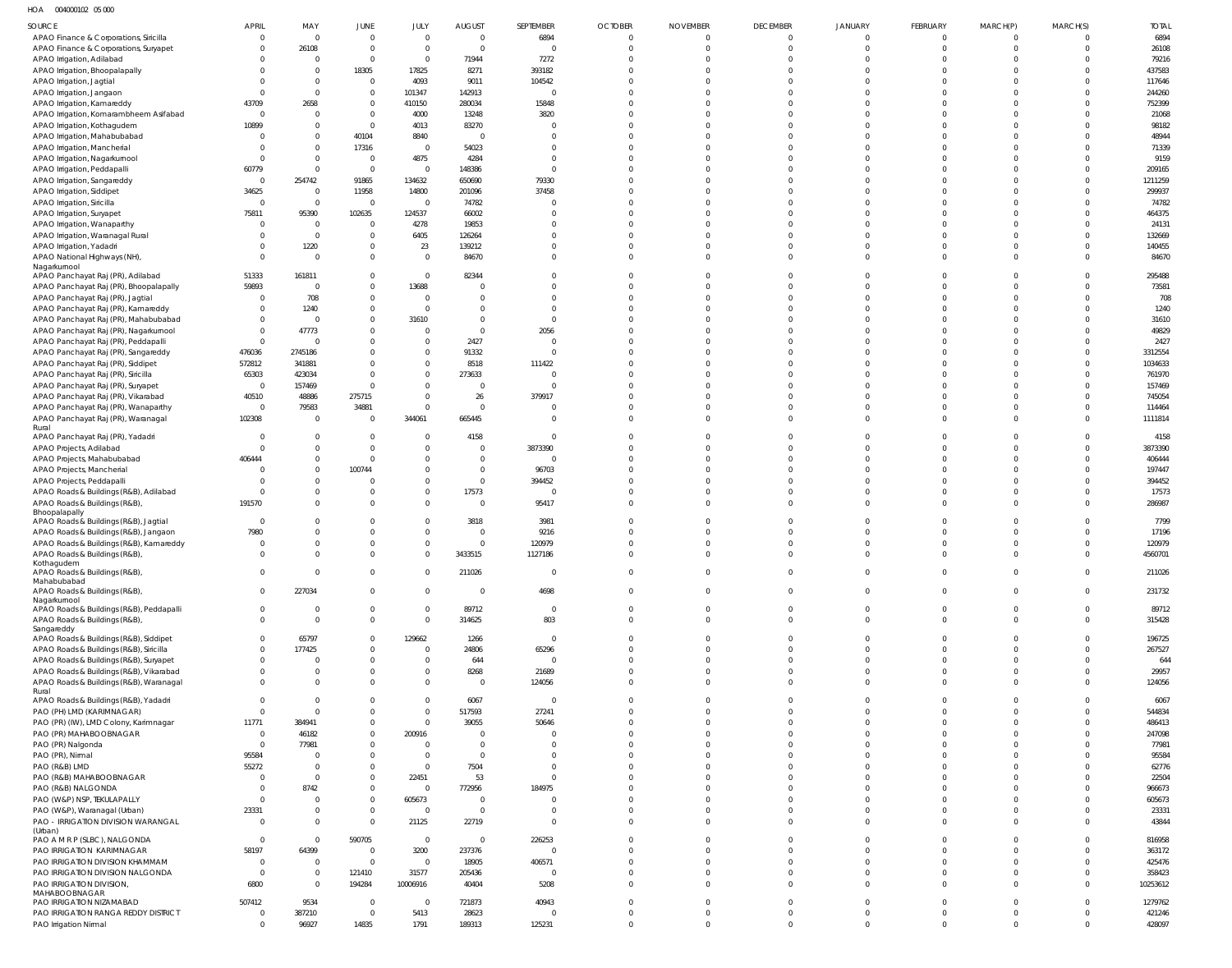004000102 05 000 HOA

| SOURCE<br>PAO MEDAK(IW), MEDAK                                                          | APRIL<br>$\Omega$    | MAY<br>$\Omega$      | JUNE<br>18524                 | JULY<br>6409               | <b>AUGUST</b><br>326115          | SEPTEMBER<br>77307      | <b>OCTOBER</b><br>$\overline{0}$ | <b>NOVEMBER</b><br>0    | <b>DECEMBER</b><br>$\Omega$      | <b>JANUARY</b><br>$\Omega$       | <b>FEBRUARY</b><br>$\Omega$ | MARCH(P)<br>0                | MARCH(S)<br>$\Omega$       | <b>TOTAL</b><br>428355 |
|-----------------------------------------------------------------------------------------|----------------------|----------------------|-------------------------------|----------------------------|----------------------------------|-------------------------|----------------------------------|-------------------------|----------------------------------|----------------------------------|-----------------------------|------------------------------|----------------------------|------------------------|
| PAO, AMRP (FINANCE) NALGONDA                                                            | 54253                | 405597               | $\mathbf 0$                   | $\Omega$                   | $\overline{0}$                   | 0                       | $\Omega$                         | $\Omega$                | $\Omega$                         | $\Omega$                         | $\Omega$                    | $\Omega$                     | $\Omega$                   | 459850                 |
| PAO, FINANCE (W & P) DEPT, HYDERABAD                                                    | 6455                 | 74865                | $\mathbf 0$                   | 370892                     | 697821                           | 34043                   | $\Omega$                         | $\Omega$                | $\Omega$                         | $\Omega$                         | $\Omega$                    | $\Omega$                     | $\Omega$                   | 1184076                |
| PAO, FINANCE (W & P) DEPT, KARIMNAGAR                                                   | $\Omega$             | 55094                | $\mathbf 0$                   | $\Omega$                   | 40100                            | 6026                    | $\Omega$                         | $\Omega$                | $\Omega$                         | $\Omega$                         | $\Omega$                    | $\Omega$                     | $\Omega$                   | 101220                 |
| PAO, FINANCE (W & P) DEPT, KHAMMAM<br>PAO, FINANCE (W & P) DEPT,<br>MAHABOOBNAGAR       | $\Omega$<br>$\Omega$ | 5256<br>78815        | $\mathbf 0$<br>$\overline{0}$ | $\overline{0}$<br>$\Omega$ | $\overline{0}$<br>$\overline{0}$ | 0<br>71360              | $\Omega$<br>$\Omega$             | $\Omega$<br>$\Omega$    | $\Omega$<br>$\Omega$             | $\Omega$<br>$\Omega$             | $\Omega$<br>$\Omega$        | $\Omega$<br>$\Omega$         | $\Omega$<br>$\Omega$       | 5256<br>150175         |
| PAO, FINANCE (W & P) DEPT, NIZAMABAD<br>PAO, FINANCE (W & P) DEPT, RANGA                | 66217<br>5505        | 128568<br>66638      | $\mathbf 0$<br>$\mathbf 0$    | 16248<br>3730              | 91352<br>24371                   | $\overline{0}$<br>54962 | $\mathbf 0$<br>$\Omega$          | $\mathbf 0$<br>$\Omega$ | $\Omega$<br>$\Omega$             | $\overline{0}$<br>$\Omega$       | $\Omega$<br>$\Omega$        | $\mathbf{0}$<br>$\Omega$     | $\Omega$<br>$\Omega$       | 302385<br>155206       |
| REDDY<br>PAO, FINANCE (W & P) DEPT, WARANGAL                                            | 5024                 | 143809               | $\mathbf 0$                   | $\Omega$                   | 66082                            | 0                       | $\Omega$                         | $\Omega$                | $\Omega$                         | $\overline{0}$                   | $\Omega$                    | $\Omega$                     | $\Omega$                   | 214915                 |
| PAO, PJP, Jogulamba Gadwal                                                              | 256114               | $\Omega$             | $\mathbf 0$                   | $\Omega$                   | 5256                             | $\Omega$                | $\Omega$                         | $\Omega$                | $\Omega$                         | $\Omega$                         | $\Omega$                    | $\mathbf{0}$                 | $\Omega$                   | 261370                 |
| Total:<br>HOA  004904800  01  001                                                       | 14105918             | 15897586             | 1633281                       | 13120149                   | 12169098                         | 8895907                 | $\Omega$                         | $\Omega$                | $\Omega$                         | $\Omega$                         | $\Omega$                    | $\mathbf{0}$                 | $\Omega$                   | 65821939               |
| SOURCE                                                                                  | <b>APRIL</b>         | MAY                  | JUNE                          | JULY                       | AUGUST                           | SEPTEMBER               | <b>OCTOBER</b>                   | <b>NOVEMBER</b>         | <b>DECEMBER</b>                  | <b>JANUARY</b>                   | FEBRUARY                    | MARCH(P)                     | MARCH(S)                   | <b>TOTAL</b>           |
| APAO Finance & Corporations, Adilabad                                                   | 4746                 | 4746                 | 4746                          | 4746                       | 4746                             | 4746                    | $\mathbf 0$                      | $\mathbf 0$             | $\Omega$                         | $\Omega$                         | $\Omega$                    | $\mathbf{0}$                 |                            | 28476                  |
| APAO Finance & Corporations,<br>Komarambheem Asifabad                                   | $\Omega$             | $\overline{0}$       | 43610                         | 21805                      | 21805                            | 21805                   | $\mathbf 0$                      | $\mathbf 0$             | $\overline{0}$                   | $\overline{0}$                   | $\Omega$                    | $\overline{0}$               | $\Omega$                   | 109025                 |
| APAO Finance & Corporations, Manchirial<br>APAO Finance & Corporations,<br>Nagarkurnool | $\Omega$<br>17628    | 22099<br>17628       | 11047<br>17628                | 11047<br>17628             | 11047<br>17628                   | 11047<br>8950           | $\mathbf 0$<br>$\Omega$          | 0<br>$\mathbf 0$        | $\Omega$<br>$\Omega$             | $\overline{0}$<br>$\Omega$       | $\Omega$<br>$\Omega$        | $\mathbf{0}$<br>$\Omega$     | $\Omega$<br>$\Omega$       | 66287<br>97090         |
| APAO Irrigation, Jagtial                                                                | 6070                 | 6070                 | 6070                          | 6070                       | 6070                             | 6070                    | $\Omega$                         | $\Omega$                | $\Omega$                         | $\Omega$                         |                             | $\Omega$                     | $\Omega$                   | 36420                  |
| APAO Irrigation, Mancherial                                                             | 4482                 | 4462                 | 4462                          | $\Omega$                   | $\overline{0}$                   | 0                       | $\Omega$                         | $\Omega$                | $\Omega$                         | $\Omega$                         | $\Omega$                    | $\Omega$                     | $\Omega$                   | 13406                  |
| APAO Irrigation, Peddapalli                                                             | 37635                | 21572                | 26348                         | 23960                      | 23960                            | 23960                   | $\Omega$                         | $\Omega$                | $\Omega$                         |                                  | $\Omega$                    | $\Omega$                     | $\Omega$                   | 157435                 |
| APAO Irrigation, Wanaparthy                                                             | 8495                 | 8495                 | 34535                         | 1985                       | 1985                             | 19459                   | $\Omega$                         | $\Omega$                | $\Omega$                         | $\Omega$                         | $\Omega$                    | $\Omega$                     | $\Omega$                   | 74954                  |
| APAO Irrigation, Waranagal Rural                                                        |                      | 4720                 | 2360                          | 2360                       | 130930                           | 2360                    | $\Omega$                         | $\Omega$                |                                  | $\Omega$                         |                             | $\Omega$                     | $\Omega$                   | 142730                 |
| PAO - IRRIGATION DIVISION WARANGAL<br>(Urban)                                           |                      | 6682                 | 3341                          | 3341                       | 3341                             | 3341                    | $\Omega$                         | $\Omega$                | $\Omega$                         | $\Omega$                         | $\Omega$                    | $\Omega$                     | $\Omega$                   | 20046                  |
| PAO IRRIGATION KARIMNAGAR                                                               | 36001                | 1125                 | 1125                          | 1125                       | 8924                             | 4462                    | $\Omega$                         | $\Omega$                | $\Omega$                         | $\Omega$                         |                             | $\Omega$                     | $\Omega$                   | 52762                  |
| PAO IRRIGATION DIVISION HYDERABAD<br>PAO IRRIGATION DIVISION NALGONDA                   | 23447<br>83718       | 23447<br>34183       | 18241<br>34183                | 18241<br>23247             | 18241<br>10585                   | 18241<br>35781          | $\Omega$<br>$\Omega$             | $\Omega$<br>$\Omega$    | $\Omega$<br>$\Omega$             | $\Omega$<br>$\Omega$             | $\Omega$<br>$\Omega$        | $\Omega$<br>$\Omega$         | $\Omega$<br>$\Omega$       | 119858<br>221697       |
| PAO IRRIGATION DIVISION<br>MAHABOOBNAGAR                                                | 6939                 | 6939                 | 6939                          | 24260                      | 6939                             | 6939                    | $\Omega$                         | $\Omega$                | $\Omega$                         | $\Omega$                         | $\Omega$                    | $\Omega$                     | $\Omega$                   | 58955                  |
| PAO IRRIGATION RANGA REDDY DISTRICT                                                     | 13932                | 13932                | 11978                         | 12955                      | 199525                           | 12955                   | $\Omega$                         | $\Omega$                | $\Omega$                         | $\Omega$                         | $\Omega$                    | $\Omega$                     | $\Omega$                   | 265277                 |
| PAO, AMRP (FINANCE) NALGONDA                                                            | 5302                 | 5302                 | 5302                          | 5302                       | 5302                             | 5302                    | $\Omega$                         | $\Omega$                | $\Omega$                         | $\Omega$                         | $\Omega$                    | $\Omega$                     | $\Omega$                   | 31812                  |
| PAO, FINANCE (W & P) DEPT, KARIMNAGAR<br>PAO, FINANCE (W & P) DEPT, WARANGAL            | 22094<br>$\Omega$    | 11047<br>$\mathbf 0$ | 11047<br>5681                 | 11047<br>1786              | 11047<br>1786                    | 11047<br>1786           | $\Omega$<br>$\Omega$             | $\Omega$<br>$\Omega$    | $\Omega$                         | $\Omega$                         | $\Omega$<br>$\Omega$        | $\Omega$<br>$\Omega$         | $\Omega$<br>$\Omega$       | 77329<br>11039         |
| PAO, PJP, Jogulamba Gadwal                                                              | 2479                 | $\overline{0}$       | $\overline{0}$                | $\Omega$                   | $\overline{0}$                   | $\mathcal{L}$           | $\Omega$                         | $\Omega$                | $\Omega$                         | $\Omega$                         | $\Omega$                    | $\mathbf{0}$                 | $\Omega$                   | 2479                   |
| Total:                                                                                  | 272968               | 192449               | 248643                        | 190905                     | 483861                           | 198251                  | $\Omega$                         | $\Omega$                | $\Omega$                         | $\Omega$                         | $\Omega$                    | $\Omega$                     | $\Omega$                   | 1587077                |
| HOA  004904800  01 002                                                                  |                      |                      |                               |                            |                                  |                         |                                  |                         |                                  |                                  |                             |                              |                            |                        |
| SOURCE                                                                                  | <b>APRIL</b>         | MAY                  | JUNE                          | JULY                       | <b>AUGUST</b>                    | SEPTEMBER               | <b>OCTOBER</b>                   | <b>NOVEMBER</b>         | <b>DECEMBER</b>                  | <b>JANUARY</b>                   | FEBRUARY                    | MARCH(P)                     | MARCH(S)                   | <b>TOTAL</b>           |
| PAO IRRIGATION DIVISION NALGONDA                                                        |                      | $\mathbf 0$          | $\mathbf 0$                   | - 0                        | 2500                             | 2500                    | 0                                | $\mathbf 0$             | $\Omega$                         | $\overline{0}$                   | $\Omega$                    | $\overline{0}$               | $\Omega$                   | 5000                   |
| Total:<br>HOA  004904800  01 003                                                        | $\Omega$             | $\overline{0}$       | $\mathbf 0$                   | $\Omega$                   | 2500                             | 2500                    | $\overline{0}$                   | $\overline{0}$          | $\overline{0}$                   | $\overline{0}$                   | $\overline{0}$              | $\overline{0}$               | $\overline{0}$             | 5000                   |
|                                                                                         |                      |                      |                               |                            |                                  |                         |                                  |                         |                                  |                                  |                             |                              |                            |                        |
| SOURCE                                                                                  | <b>APRIL</b>         | MAY                  | <b>JUNE</b>                   | JULY                       | AUGUST                           | SEPTEMBER               | <b>OCTOBER</b>                   | <b>NOVEMBER</b>         | <b>DECEMBER</b>                  | <b>JANUARY</b>                   | FEBRUARY                    | MARCH(P)                     | MARCH(S)                   | <b>TOTAL</b>           |
| APAO Finance & Corporations,<br>Nagarkurnool                                            | 1000                 | 1000                 | 1000                          | 1000                       | 1000                             | 1000                    | $\overline{0}$                   | $\mathbf 0$             | $\Omega$                         | $\Omega$                         | $\Omega$                    | $\overline{0}$               | $\overline{0}$             | 6000                   |
| APAO Irrigation, Jagtial                                                                | 8388                 | 8388                 | $\mathbf{0}$                  | $\Omega$                   | $\overline{0}$                   | 0                       | 0                                | 0                       | $\overline{0}$                   | $\overline{0}$                   | $\Omega$                    | $\overline{0}$               | $\Omega$                   | 16776                  |
| APAO Irrigation, Nagarkurnool                                                           | 1000                 | 1000                 | 1000                          | 1000                       | $\overline{0}$                   | $\Omega$                | $\Omega$                         | $\Omega$                | $\Omega$                         | $\Omega$                         | $\Omega$                    | $\Omega$                     | $\Omega$                   | 4000                   |
| APAO Irrigation, Wanaparthy                                                             | 372                  | 372                  | 372                           | 372                        | 372                              | -0                      | -0                               | -0                      | $\Omega$                         |                                  | $\Omega$                    | 0                            | 0                          | 1860                   |
| PAO (R&B) NALGONDA                                                                      | 5400                 | $\Omega$             | $\mathbf 0$                   | $\Omega$                   | $\overline{0}$                   | 0                       | $\Omega$                         | $\Omega$                | $\overline{0}$                   | $\Omega$                         | $\Omega$                    | $\Omega$                     | $\Omega$                   | 5400                   |
| PAO IRRIGATION DIVISION HYDERABAD<br>PAO IRRIGATION DIVISION NALGONDA                   | 697<br>700           | 697<br>1398          | 697<br>1398                   | 697<br>1398                | 697<br>1398                      | 697<br>1398             | 0<br>0                           | $\Omega$<br>0           | $\Omega$<br>$\overline{0}$       | $\Omega$<br>$\overline{0}$       | $\Omega$<br>$\Omega$        | $\mathbf{0}$<br>$\mathbf{0}$ | $\Omega$<br>$\Omega$       | 4182<br>7690           |
| PAO IRRIGATION DIVISION,<br>MAHABOOBNAGAR                                               | 2000                 | 2000                 | 2000                          | 2000                       | 2000                             | 3500                    | $\Omega$                         | $\mathbf 0$             | $\Omega$                         | $\Omega$                         | $\Omega$                    | $\mathbf 0$                  | $\Omega$                   | 13500                  |
| PAO IRRIGATION NIZAMABAD                                                                | $\Omega$             | $\Omega$             | $\mathbf 0$                   | $\Omega$                   | $\overline{0}$                   | 752                     | $\Omega$                         | $\Omega$                | $\Omega$                         | $\Omega$                         | $\Omega$                    | $\Omega$                     | $\Omega$                   | 752                    |
| PAO IRRIGATION RANGA REDDY DISTRICT                                                     | 712                  | 712                  | 712                           | 712                        | 712                              | 712                     | 0                                | $\Omega$                | $\overline{0}$                   | $\overline{0}$                   | $\Omega$                    | $\mathbf{0}$                 | $\Omega$                   | 4272                   |
| Total:<br>HOA  004904800  01 004                                                        | 20269                | 15567                | 7179                          | 7179                       | 6179                             | 8059                    | $\mathbf 0$                      | $\mathbf 0$             | $\overline{0}$                   | $\overline{0}$                   | $\overline{0}$              | $\mathbf{0}$                 | $\Omega$                   | 64432                  |
| SOURCE                                                                                  | APRIL                | MAY                  | JUNE                          | JULY                       | <b>AUGUST</b>                    | SEPTEMBER               | <b>OCTOBER</b>                   | <b>NOVEMBER</b>         | <b>DECEMBER</b>                  | <b>JANUARY</b>                   | FEBRUARY                    | MARCH(P)                     | MARCH(S)                   | <b>TOTAL</b>           |
| APAO Irrigation, Sangareddy                                                             | 2338                 | 2338                 | 2338                          | 2338                       | 2333                             | 0                       | $\overline{0}$                   | $\mathbf 0$             | $\overline{0}$                   | $\overline{0}$                   | $\overline{0}$              | 0                            |                            | 11685                  |
| PAO IRRIGATION DIVISION HYDERABAD<br>Total:                                             | 2682<br>5020         | 2682<br>5020         | 2682<br>5020                  | 2682<br>5020               | 2682<br>5015                     | 2682<br>2682            | 0<br>$\overline{0}$              | 0<br>$\mathbf 0$        | $\overline{0}$<br>$\overline{0}$ | $\overline{0}$<br>$\overline{0}$ | $\overline{0}$<br>$\Omega$  | 0<br>$\overline{0}$          | $\overline{0}$<br>$\Omega$ | 16092<br>27777         |
| HOA  004904800  01  005                                                                 |                      |                      |                               |                            |                                  |                         |                                  |                         |                                  |                                  |                             |                              |                            |                        |
| SOURCE                                                                                  | APRIL                | MAY                  | <b>JUNE</b>                   | JULY                       | <b>AUGUST</b>                    | SEPTEMBER               | <b>OCTOBER</b>                   | <b>NOVEMBER</b>         | <b>DECEMBER</b>                  | <b>JANUARY</b>                   | FEBRUARY                    | MARCH(P)                     | MARCH(S)                   | <b>TOTAL</b>           |
| APAO Irrigation, Medchal Malkajigiri                                                    |                      | $\Omega$             | $\mathbf 0$                   | 4240                       | $\overline{0}$                   | 0                       | 0                                | 0                       | $\Omega$                         | $\Omega$                         | - 0                         | $\mathbf{0}$                 |                            | 4240                   |
| PAO IRRIGATION DIVISION HYDERABAD                                                       | 584                  | 584                  | 584                           | 584                        | $\overline{0}$                   | 0                       | 0                                | 0                       | $\overline{0}$                   | $\overline{0}$                   | $\overline{0}$              | 0                            | $\mathbf 0$                | 2336                   |
| Total:<br>HOA  004904800  21 000                                                        | 584                  | 584                  | 584                           | 4824                       | $\overline{0}$                   | $\overline{0}$          | $\overline{0}$                   | $\overline{0}$          | $\overline{0}$                   | $\overline{0}$                   | $\overline{0}$              | $\overline{0}$               | $\Omega$                   | 6576                   |
| SOURCE                                                                                  | <b>APRIL</b>         | MAY                  | <b>JUNE</b>                   | JULY                       | <b>AUGUST</b>                    | SEPTEMBER               | <b>OCTOBER</b>                   | <b>NOVEMBER</b>         | <b>DECEMBER</b>                  | <b>JANUARY</b>                   | FEBRUARY                    | MARCH(P)                     | MARCH(S)                   | <b>TOTAL</b>           |
| APAO Finance & Corporations, Jangaon                                                    | $\Omega$             | 4000                 | $\mathbf 0$                   | $\Omega$                   | $\overline{0}$                   | 0                       | $\overline{0}$                   | 0                       | $\Omega$                         | $\Omega$                         | $\Omega$                    | 0                            | $\Omega$                   | 4000                   |
| APAO Irrigation, Siddipet                                                               |                      | $\overline{0}$       | $\mathbf 0$                   | $\Omega$                   | $\overline{0}$                   | 15004                   | 0                                | 0                       | $\overline{0}$                   | $\overline{0}$                   | $\overline{0}$              | $\overline{0}$               | $\mathbf 0$                | 15004                  |
| Total:                                                                                  |                      | 4000                 | $\mathbf 0$                   | $\Omega$                   | $\overline{0}$                   | 15004                   | 0                                | $\mathbf 0$             | $\overline{0}$                   | $\overline{0}$                   | $\Omega$                    | $\overline{0}$               | $\Omega$                   | 19004                  |
| HOA  004904800  22 000                                                                  |                      |                      |                               |                            |                                  |                         |                                  |                         |                                  |                                  |                             |                              |                            |                        |
| SOURCE                                                                                  | <b>APRIL</b>         | MAY                  | JUNE                          | JULY                       | AUGUST                           | SEPTEMBER               | <b>OCTOBER</b>                   | <b>NOVEMBER</b>         | <b>DECEMBER</b>                  | <b>JANUARY</b>                   | FEBRUARY                    | MARCH(P)                     | MARCH(S)                   | <b>TOTAL</b>           |
| APAO (R&B) RANGAREDDY (HYD)                                                             | 37871                | 0                    | 380268                        | $\Omega$                   | $\overline{0}$                   | 0                       | $\overline{0}$                   | 0                       | $\Omega$                         | $\Omega$                         | $\Omega$                    | 0                            | $\mathbf 0$                | 418139                 |
| APAO Irrigation, Sangareddy<br>APAO Projects, Kamareddy                                 |                      | 8862838<br>166459    | $\overline{0}$<br>$\mathbf 0$ | $\Omega$<br>$\Omega$       | $\overline{0}$<br>$\Omega$       | 12545033<br>0           | 0<br>$\Omega$                    | 0<br>$\Omega$           | $\Omega$<br>$\Omega$             | $\Omega$<br>$\Omega$             | $\Omega$                    | 0<br>$\Omega$                | $\Omega$                   | 21407871<br>166459     |
| APAO, SRSP SSP, KARIMNAGAR                                                              |                      |                      | $\mathbf 0$                   | 2066346                    | $\overline{0}$                   | $\Omega$                | $\Omega$                         | $\Omega$                | $\Omega$                         |                                  | $\Omega$                    | $\Omega$                     |                            | 2066346                |
| PAO A M R P (SLBC), NALGONDA                                                            | 3006967              | 0                    | $\mathbf 0$                   |                            | $\overline{0}$                   | 0                       | 0                                | 0                       | $\mathbf{0}$                     | $\overline{0}$                   | $\overline{0}$              | $\mathbf{0}$                 |                            | 3006967                |
| PAO IRRIGATION DIVISION NALGONDA                                                        |                      | $\Omega$             | $\mathbf 0$                   | 8733840                    | $\overline{0}$                   | $\mathbf 0$             | $\mathbf 0$                      | $\mathbf 0$             | $\Omega$                         | $\Omega$                         | $\Omega$                    | $\mathbf 0$                  | $\Omega$                   | 8733840                |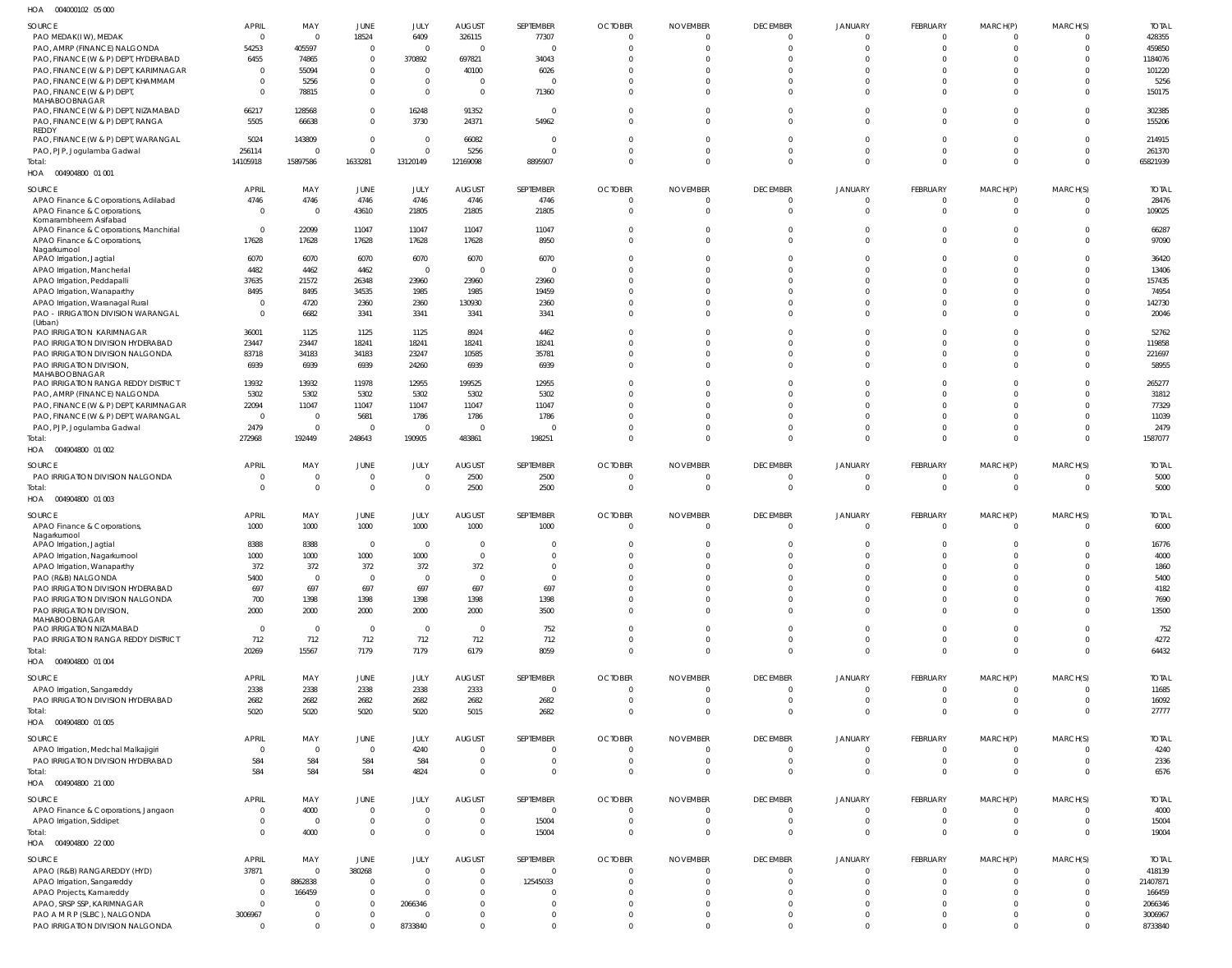| SOURCE                                                                            | <b>APRIL</b>          | MAY                                | JUNE                           | JULY                       | <b>AUGUST</b>              | SEPTEMBER                      | <b>OCTOBER</b>          | <b>NOVEMBER</b>            | <b>DECEMBER</b>      | <b>JANUARY</b>          | FEBRUARY                      | MARCH(P)                         | MARCH(S)             | <b>TOTAL</b>       |
|-----------------------------------------------------------------------------------|-----------------------|------------------------------------|--------------------------------|----------------------------|----------------------------|--------------------------------|-------------------------|----------------------------|----------------------|-------------------------|-------------------------------|----------------------------------|----------------------|--------------------|
| Total:                                                                            | 3044838               | 9029297                            | 380268                         | 10800186                   | $\overline{0}$             | 12545033                       | $\mathbf 0$             | $\mathbf 0$                | $\Omega$             | $\Omega$                | $\mathbf{0}$                  | $\overline{0}$                   | $\Omega$             | 35799622           |
| HOA<br>005500800 81 001                                                           |                       |                                    |                                |                            |                            |                                |                         |                            |                      |                         |                               |                                  |                      |                    |
| SOURCE                                                                            | <b>APRIL</b>          | MAY                                | JUNE                           | JULY                       | AUGUST                     | SEPTEMBER                      | <b>OCTOBER</b>          | <b>NOVEMBER</b>            | <b>DECEMBER</b>      | JANUARY                 | FEBRUARY                      | MARCH(P)                         | MARCH(S)             | <b>TOTAL</b>       |
| APAO Finance & Corporations,<br>Sangareddy                                        | $\mathbf{0}$          | 21340                              | $\mathbf 0$                    | $\Omega$                   | 10000                      | $\overline{0}$                 | 0                       | $\mathbf 0$                | $\Omega$             | $\overline{0}$          | $\mathbf{0}$                  | $\overline{0}$                   | $\Omega$             | 31340              |
| PAO, FINANCE (W & P) DEPT, KARIMNAGAR                                             | 35013                 | $\overline{0}$                     | $\overline{0}$                 | $\overline{0}$             | $\overline{0}$             | 1000                           | 0                       | $\mathbf 0$                |                      | 0                       | 0                             | $\overline{\mathbf{0}}$          | $\Omega$             | 36013              |
| PAO, FINANCE (W & P) DEPT, WARANGAL<br>Total:                                     | 2368<br>37381         | 31443<br>52783                     | $\mathbf 0$<br>$\mathbf 0$     | $\overline{0}$<br>$\Omega$ | 5900<br>15900              | $\overline{0}$<br>1000         | $\Omega$<br>$\mathbf 0$ | $\mathbf 0$<br>$\mathbf 0$ | $\Omega$<br>$\Omega$ | $\mathbf 0$<br>$\Omega$ | $\mathbf{0}$<br>$\Omega$      | $\overline{0}$<br>$\overline{0}$ | $\Omega$<br>$\Omega$ | 39711<br>107064    |
| HOA   005901102   01   000                                                        |                       |                                    |                                |                            |                            |                                |                         |                            |                      |                         |                               |                                  |                      |                    |
| <b>SOURCE</b>                                                                     | <b>APRIL</b>          | MAY                                | JUNE                           | JULY                       | <b>AUGUST</b>              | SEPTEMBER                      | <b>OCTOBER</b>          | <b>NOVEMBER</b>            | <b>DECEMBER</b>      | <b>JANUARY</b>          | FEBRUARY                      | MARCH(P)                         | MARCH(S)             | <b>TOTAL</b>       |
| APAO (R&B) POCHAMPAD (NIZAMABAD)                                                  | 0                     | $\overline{0}$                     | 92272                          | 4500                       | 11661                      | 10000                          | 0                       | $\Omega$                   |                      | $\Omega$                | 0                             | $\Omega$                         |                      | 118433             |
| APAO Roads & Buildings (R&B),                                                     |                       | $\overline{0}$                     | $\mathbf 0$                    | 5000                       | $\overline{0}$             | $\Omega$                       | $\Omega$                | $\Omega$                   |                      | $\Omega$                | $\Omega$                      | $\Omega$                         |                      | 5000               |
| Komarambheem Asifabad<br>PAO (R&B) (NIRMAL)                                       |                       | 7900                               | $\mathbf 0$                    | 17240                      | 20800                      | 5000                           | $\Omega$                | $\mathbf 0$                | $\Omega$             | $\Omega$                | $\mathbf 0$                   | $\overline{0}$                   | $\Omega$             | 50940              |
| Total:                                                                            |                       | 7900                               | 92272                          | 26740                      | 32461                      | 15000                          | $\Omega$                | $\Omega$                   | $\Omega$             | $\Omega$                | $\Omega$                      | $\Omega$                         | $\Omega$             | 174373             |
| HOA   005980011   01   000                                                        |                       |                                    |                                |                            |                            |                                |                         |                            |                      |                         |                               |                                  |                      |                    |
| SOURCE                                                                            | <b>APRIL</b>          | MAY                                | JUNE                           | JULY                       | <b>AUGUST</b>              | SEPTEMBER                      | <b>OCTOBER</b>          | <b>NOVEMBER</b>            | <b>DECEMBER</b>      | <b>JANUARY</b>          | FEBRUARY                      | MARCH(P)                         | MARCH(S)             | <b>TOTAL</b>       |
| APAO Roads & Buildings (R&B),<br>Nagarkurnool                                     | $\Omega$              | $\overline{0}$                     | $\mathbf 0$                    | 1500                       | $\overline{0}$             | $\overline{0}$                 | $\mathbf 0$             | $\overline{0}$             | $\Omega$             | $\overline{0}$          | $\mathbf{0}$                  | $\overline{0}$                   | $\Omega$             | 1500               |
| Total:                                                                            | $\Omega$              | $\mathbf 0$                        | $\mathbf 0$                    | 1500                       | $\overline{0}$             | $\mathbf 0$                    | $\mathbf 0$             | $\mathbf 0$                | $\Omega$             | $\mathbf 0$             | $\mathbf{0}$                  | $\overline{0}$                   | $\mathbf{0}$         | 1500               |
| HOA   005980800   81   000                                                        |                       |                                    |                                |                            |                            |                                |                         |                            |                      |                         |                               |                                  |                      |                    |
| SOURCE                                                                            | <b>APRIL</b>          | MAY                                | JUNE                           | JULY                       | AUGUST                     | SEPTEMBER                      | <b>OCTOBER</b>          | <b>NOVEMBER</b>            | <b>DECEMBER</b>      | JANUARY                 | FEBRUARY                      | MARCH(P)                         | MARCH(S)             | <b>TOTAL</b>       |
| APAO (R&B) HYDERABAD<br>APAO (R&B) RANGAREDDY (HYD)                               | $\mathbf{0}$<br>83900 | 1164110<br>$\overline{\mathbf{0}}$ | 558520<br>619842               | 505762<br>62400            | 1574232<br>676050          | $\overline{0}$<br>344750       | $\mathbf 0$<br>$\Omega$ | $\Omega$<br>$\Omega$       |                      | $\Omega$<br>$\Omega$    | $\Omega$<br>$\Omega$          | $\Omega$<br>$\Omega$             |                      | 3802624<br>1786942 |
| APAO Finance & Corporations,                                                      | $\Omega$              | 815                                | $\overline{0}$                 | $\Omega$                   | $\overline{0}$             | $\Omega$                       | $\Omega$                | $\Omega$                   |                      | $\Omega$                | $\Omega$                      | $\Omega$                         |                      | 815                |
| Kothagudem                                                                        |                       | 2553                               | $\overline{0}$                 | $\Omega$                   | $\overline{0}$             | $\Omega$                       | <sup>0</sup>            | $\Omega$                   |                      | $\Omega$                |                               | $\Omega$                         |                      | 2553               |
| APAO Panchayat Raj (PR), Mancherial<br>APAO Roads & Buildings (R&B), Adilabad     |                       | $\Omega$                           | $\overline{0}$                 | $\overline{0}$             | $\overline{0}$             | 2424970                        | <sup>0</sup>            | $\Omega$                   |                      |                         |                               | $\Omega$                         |                      | 2424970            |
| APAO Roads & Buildings (R&B), Kamareddy                                           |                       | $\Omega$                           | $\overline{0}$                 | $\overline{0}$             | 68706                      | $\Omega$                       | <sup>0</sup>            | $\Omega$                   |                      |                         |                               | $\Omega$                         |                      | 68706              |
| APAO Roads & Buildings (R&B),                                                     |                       | $\Omega$                           | $\overline{0}$                 | 1000                       | $\overline{0}$             | $\Omega$                       | $\Omega$                | $\Omega$                   |                      | $\Omega$                |                               | $\Omega$                         | $\Omega$             | 1000               |
| Komarambheem Asifabad<br>APAO Roads & Buildings (R&B), Mancherial                 |                       | $\Omega$                           | $\mathbf 0$                    | 25415                      | 6500                       | $\overline{0}$                 | <sup>0</sup>            | $\Omega$                   |                      | $\Omega$                |                               | $\Omega$                         |                      | 31915              |
| APAO Roads & Buildings (R&B),                                                     |                       | $\Omega$                           | $\mathbf{0}$                   | $\overline{0}$             | $\overline{0}$             | 9860                           | $\Omega$                | $\Omega$                   |                      | $\Omega$                | $\Omega$                      | $\Omega$                         |                      | 9860               |
| Nagarkurnool<br>APAO Roads & Buildings (R&B),                                     | $\Omega$              | $\mathbf 0$                        | 2250                           | 1000                       | 29500                      | 6000                           | $\Omega$                | $\Omega$                   | <sup>0</sup>         | $\Omega$                | $\Omega$                      | $\Omega$                         | $\Omega$             | 38750              |
| Sangareddy                                                                        |                       | $\Omega$                           |                                | $\Omega$                   |                            |                                |                         | $\Omega$                   |                      | $\Omega$                |                               | $\Omega$                         |                      |                    |
| APAO Roads & Buildings (R&B), Siddipet<br>APAO Roads & Buildings (R&B), Vikarabad | 1000<br>5000          | $\mathbf 0$                        | 6000<br>$\overline{0}$         | $\overline{0}$             | 8000<br>$\overline{0}$     | 3000<br>$\Omega$               |                         | $\Omega$                   |                      | $\Omega$                |                               | $\Omega$                         |                      | 18000<br>5000      |
| APAO Roads & Buildings (R&B), Waranagal                                           | $\Omega$              | $\Omega$                           | $\mathbf{0}$                   | $\Omega$                   | $\overline{0}$             | 24820                          | $\Omega$                | $\Omega$                   |                      | $\Omega$                | $\Omega$                      | $\Omega$                         | $\Omega$             | 24820              |
| Rural<br>PAO (R&B) NALGONDA                                                       |                       | $\Omega$                           | $\overline{0}$                 | $\Omega$                   | 6000                       | $\Omega$                       | <sup>0</sup>            | $\Omega$                   |                      | $\Omega$                |                               | $\Omega$                         |                      | 6000               |
| PAO IRRIGATION DIVISION,                                                          |                       | $\Omega$                           | $\Omega$                       | 463631                     | $\overline{0}$             | $\Omega$                       | $\Omega$                | $\Omega$                   |                      | $\Omega$                | $\Omega$                      | $\Omega$                         |                      | 463631             |
| MAHABOOBNAGAR<br>Total:                                                           | 89900                 | 1167478                            | 1186612                        | 1059208                    | 2368988                    | 2813400                        | $\Omega$                | $\Omega$                   | 0                    | $\Omega$                | $\Omega$                      | $\Omega$                         | $\Omega$             | 8685586            |
| HOA   007060118   01   000                                                        |                       |                                    |                                |                            |                            |                                |                         |                            |                      |                         |                               |                                  |                      |                    |
| SOURCE                                                                            | <b>APRIL</b>          | MAY                                | JUNE                           | JULY                       | <b>AUGUST</b>              | SEPTEMBER                      | <b>OCTOBER</b>          | <b>NOVEMBER</b>            | <b>DECEMBER</b>      | <b>JANUARY</b>          | FEBRUARY                      | MARCH(P)                         | MARCH(S)             | <b>TOTAL</b>       |
| APAO (R&B) HYDERABAD                                                              | $\Omega$              | $\mathbf 0$                        | $\overline{0}$                 | $\Omega$                   | 9595                       | $\mathbf{0}$                   | 0                       | $\Omega$                   |                      | $\Omega$                | 0                             | $\Omega$                         |                      | 9595               |
| APAO Irrigation, Kothagudem                                                       | $\Omega$              | $\Omega$                           | $\overline{0}$                 | $\Omega$                   | 312                        | $\Omega$                       | $\Omega$                | $\Omega$                   |                      |                         | $\Omega$                      | $\Omega$                         |                      | 312                |
| PAO (PH) LMD (KARIMNAGAR)<br>PAO IRRIGATION DIVISION NALGONDA                     |                       | $\Omega$<br>$\Omega$               | $\overline{0}$<br>$\mathbf{0}$ | 44<br>10 <sup>10</sup>     | $\Omega$<br>$\overline{0}$ | $\overline{0}$<br>$\mathbf{0}$ | $\Omega$<br>$\Omega$    | $\Omega$<br>$\Omega$       | <sup>0</sup>         | $\Omega$<br>$\Omega$    | $\Omega$<br>$\Omega$          | $\Omega$<br>$\Omega$             | $\Omega$             | 44<br>10           |
| PAO Irrigation Nirmal                                                             |                       | $\Omega$                           | $\mathbf 0$                    | $\overline{0}$             | $\overline{0}$             | 70                             | $\Omega$                | $\Omega$                   | $\Omega$             | $\mathbf 0$             | $\mathbf 0$                   | $\overline{0}$                   |                      | 70                 |
| Total:                                                                            |                       | $\Omega$                           | $\mathbf{0}$                   | 54                         | 9907                       | 70                             | $\Omega$                | $\Omega$                   | $\Omega$             | $\Omega$                | $\Omega$                      | $\Omega$                         | $\Omega$             | 10031              |
| HOA   007060800   81   000                                                        |                       |                                    |                                |                            |                            |                                |                         |                            |                      |                         |                               |                                  |                      |                    |
| SOURCE                                                                            | APRIL                 | MAY                                | JUNE                           | JULY                       | <b>AUGUST</b>              | SEPTEMBER                      | <b>OCTOBER</b>          | <b>NOVEMBER</b>            | <b>DECEMBER</b>      | <b>JANUARY</b>          | FEBRUARY                      | MARCH(P)                         | MARCH(S)             | <b>TOTAL</b>       |
| APAO (R&B) HYDERABAD<br>PAO, FINANCE (W & P) DEPT, HYDERABAD                      |                       | $\mathbf 0$<br>$\Omega$            | $\mathbf 0$<br>$\mathbf{0}$    | $\Omega$<br>7526           | 87053<br>$\overline{0}$    | $\mathbf 0$<br>$\mathbf 0$     | 0<br>$\Omega$           | $\mathbf 0$<br>$\Omega$    | $\Omega$<br>$\Omega$ | $\Omega$<br>$\Omega$    | 0<br>$\Omega$                 | $\Omega$<br>$\overline{0}$       |                      | 87053<br>7526      |
| Total:                                                                            |                       | $\Omega$                           | $\mathbf 0$                    | 7526                       | 87053                      | $\mathbf{0}$                   | $\Omega$                | $\Omega$                   |                      | $\Omega$                | $\Omega$                      | $\Omega$                         |                      | 94579              |
| HOA   020201102   81   000                                                        |                       |                                    |                                |                            |                            |                                |                         |                            |                      |                         |                               |                                  |                      |                    |
| SOURCE                                                                            | <b>APRIL</b>          | MAY                                | JUNE                           | JULY                       | AUGUST                     | SEPTEMBER                      | <b>OCTOBER</b>          | <b>NOVEMBER</b>            | <b>DECEMBER</b>      | <b>JANUARY</b>          | FEBRUARY                      | MARCH(P)                         | MARCH(S)             | <b>TOTAL</b>       |
| APAO Finance & Corporations, Adilabad                                             | $\Omega$              | $\overline{0}$                     | $\mathbb O$                    | $\Omega$                   | 29678                      | $\mathbf 0$                    | $\mathbf 0$             | $\mathbf 0$                | $\Omega$             | $\mathbf 0$             | $\mathbf{0}$                  | $\overline{0}$                   |                      | 29678              |
| PAO, FINANCE (W & P) DEPT, KHAMMAM<br>Total:                                      |                       | 5387<br>5387                       | $\mathbf 0$<br>$\mathbb O$     | $\overline{0}$<br>$\Omega$ | $\overline{0}$<br>29678    | $\mathbb O$<br>$\mathbf 0$     | $\mathbf 0$<br>$\Omega$ | $\mathbf 0$<br>$\mathbf 0$ | $\Omega$<br>$\Omega$ | $\mathbf 0$<br>$\Omega$ | $\overline{0}$<br>$\mathbf 0$ | $\overline{0}$<br>$\Omega$       | $\Omega$             | 5387<br>35065      |
| HOA  021501102  01  000                                                           |                       |                                    |                                |                            |                            |                                |                         |                            |                      |                         |                               |                                  |                      |                    |
| SOURCE                                                                            | <b>APRIL</b>          | MAY                                | JUNE                           | JULY                       | AUGUST                     | SEPTEMBER                      | <b>OCTOBER</b>          | <b>NOVEMBER</b>            | <b>DECEMBER</b>      | <b>JANUARY</b>          | FEBRUARY                      | MARCH(P)                         | MARCH(S)             | <b>TOTAL</b>       |
| APAO (PR) Medak                                                                   | 36000                 | $\overline{0}$                     | $\mathbf{0}$                   | $\Omega$                   | $\overline{0}$             | 14771                          | $\Omega$                | $\Omega$                   |                      | $\Omega$                | $\Omega$                      | $\Omega$                         |                      | 50771              |
| APAO (PR) Ranga Reddy Dist                                                        | 416517                | 332887                             | 266000                         | 9000                       | 537000                     | 5000                           | $\Omega$                | $\Omega$                   |                      | $\Omega$                | $\Omega$                      | $\Omega$                         |                      | 1566404            |
| APAO (PR) Tekulapapalli<br>APAO Finance & Corporations, Siddipet                  | 24220<br>$\Omega$     | 16726<br>$\overline{0}$            | $\overline{0}$<br>$\mathbf{0}$ | 30000<br>$\Omega$          | 29598<br>$\overline{0}$    | $\Omega$<br>2169               |                         | $\Omega$<br>$\Omega$       |                      |                         | $\Omega$                      | $\Omega$<br>$\Omega$             |                      | 100544<br>2169     |
| APAO Finance & Corporations, Suryapet                                             | $\Omega$              | 4445                               | $\mathbf{0}$                   | $\Omega$                   | 40551                      | $\overline{0}$                 |                         | $\Omega$                   |                      |                         |                               | $\Omega$                         |                      | 44996              |
| APAO Panchayat Raj (PR), Bhoopalapally                                            | 230000                | 36000                              | $\mathbf{0}$                   | $\Omega$                   | 5000                       | 4500                           |                         | $\Omega$                   |                      |                         | $\Omega$                      | $\Omega$                         |                      | 275500             |
| APAO Panchayat Raj (PR), Kothagudem                                               | 1000                  | $\mathbf 0$                        | $\mathbf{0}$                   | $\Omega$                   | $\overline{0}$             | 500                            |                         | $\Omega$                   |                      |                         | $\Omega$                      | $\Omega$                         |                      | 1500               |
| APAO Panchayat Raj (PR), Medchal<br>Malkajigiri                                   | $\Omega$              | $\overline{0}$                     | 10000                          | $\overline{0}$             | $\overline{0}$             | 21212                          | $\Omega$                | $\Omega$                   |                      |                         | $\Omega$                      | $\Omega$                         |                      | 31212              |
| APAO Panchayat Raj (PR), Peddapalli                                               | 3000                  | 1500                               | 500                            | 12000                      | 31356                      | $\overline{0}$                 |                         | $\Omega$                   |                      |                         | $\Omega$                      | $\Omega$                         |                      | 48356              |
| APAO Panchayat Raj (PR), Sangareddy<br>APAO Panchayat Raj (PR), Siddipet          | 163475<br>53469       | 44275<br>12253                     | $\mathbf 0$<br>$\mathbf 0$     | $\Omega$<br>$\Omega$       | $\overline{0}$<br>11877    | $\Omega$<br>54448              |                         | $\Omega$<br>$\Omega$       |                      |                         | $\Omega$                      | $\Omega$<br>$\Omega$             |                      | 207750<br>132047   |
| APAO Panchayat Raj (PR), Siricilla                                                | $\Omega$              | 5000                               | 6000                           | $\Omega$                   | $\overline{0}$             | $\Omega$                       |                         | $\Omega$                   |                      |                         | $\Omega$                      | $\Omega$                         |                      | 11000              |
| APAO Panchayat Raj (PR), Suryapet                                                 | 28026                 | 15000                              | $\overline{0}$                 | $\Omega$                   | 16216                      | $\Omega$                       |                         | $\Omega$                   |                      |                         | $\Omega$                      | $\Omega$                         |                      | 59242              |
| APAO Panchayat Raj (PR), Yadadri                                                  | $\Omega$              | $\mathbf 0$                        | $\mathbf{0}$                   | $\overline{0}$             | 1120                       | $\mathbf 0$                    | 0                       | $\Omega$                   |                      |                         | $\Omega$                      | $\Omega$                         |                      | 1120               |
| PAO (PR) (IW), LMD Colony, Karimnagar                                             | $\Omega$              | $\mathbf 0$                        | $\Omega$                       | 6000                       | $\overline{0}$             | $\mathbf 0$                    | $\Omega$                | $\Omega$                   | $\Omega$             | $\Omega$                | $\Omega$                      | $\Omega$                         |                      | 6000               |

004904800 22 000 HOA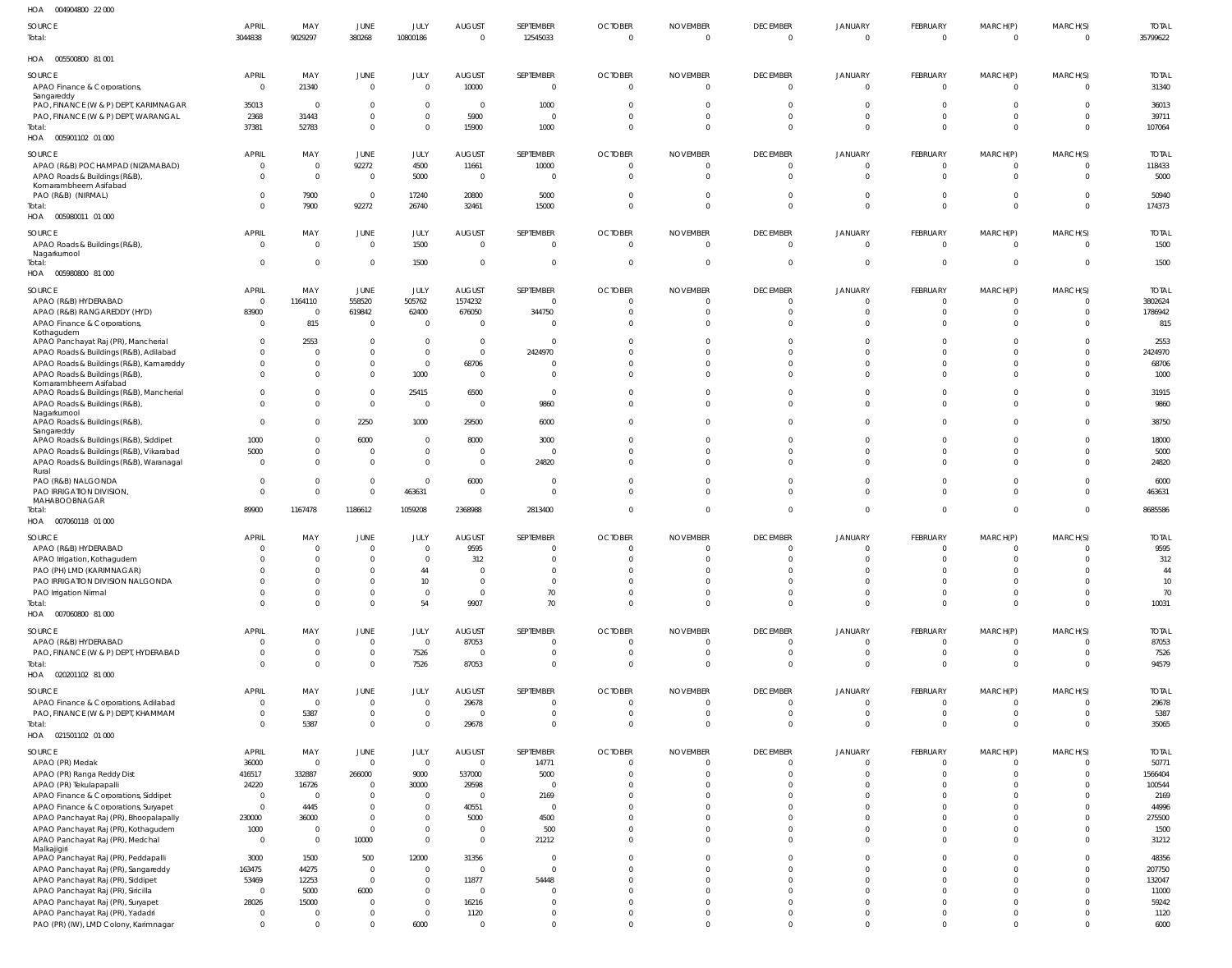| $H \cap \Delta$ | 021501102 01 000 |  |
|-----------------|------------------|--|

| HOA<br>021501102 01 000                                           |                               |                          |                                  |                            |                                  |                         |                                  |                                  |                            |                           |                                  |                               |                           |                        |
|-------------------------------------------------------------------|-------------------------------|--------------------------|----------------------------------|----------------------------|----------------------------------|-------------------------|----------------------------------|----------------------------------|----------------------------|---------------------------|----------------------------------|-------------------------------|---------------------------|------------------------|
| SOURCE                                                            | <b>APRIL</b>                  | MAY                      | JUNE                             | JULY                       | <b>AUGUST</b>                    | SEPTEMBER               | <b>OCTOBER</b>                   | <b>NOVEMBER</b>                  | <b>DECEMBER</b>            | <b>JANUARY</b>            | FEBRUARY                         | MARCH(P)                      | MARCH(S)                  | <b>TOTAL</b>           |
| PAO (PR) MAHABOOBNAGAR                                            | 185000                        | 48000                    | 6957                             | 303853                     | 21900                            | 45000                   | $\overline{0}$                   | $\overline{0}$                   | - 0                        | 0                         | $\overline{0}$                   | $\mathbf{0}$                  | $\Omega$                  | 610710                 |
| PAO (PR) Nalgonda<br>Total:                                       | $\Omega$<br>1140707           | $\overline{0}$<br>516086 | $\overline{0}$<br>289457         | $\Omega$<br>360853         | 17000<br>711618                  | $\Omega$<br>147600      | $\overline{0}$<br>0              | $\overline{0}$<br>$\overline{0}$ | $\Omega$<br>$\Omega$       | 0<br>$\Omega$             | $\overline{0}$<br>$\Omega$       | $\mathbf{0}$<br>$\Omega$      | $^{\circ}$<br>$\Omega$    | 17000<br>3166321       |
| HOA  021501103  03  000                                           |                               |                          |                                  |                            |                                  |                         |                                  |                                  |                            |                           |                                  |                               |                           |                        |
| SOURCE                                                            | <b>APRIL</b>                  | MAY                      | JUNE                             | JULY                       | AUGUST                           | SEPTEMBER               | <b>OCTOBER</b>                   | <b>NOVEMBER</b>                  | <b>DECEMBER</b>            | JANUARY                   | FEBRUARY                         | MARCH(P)                      | MARCH(S)                  | <b>TOTAL</b>           |
| APAO, (PH) POCHAMPAD (NZM)                                        | $\overline{0}$                | $\mathbf 0$              | 35000                            | $\Omega$                   | $\overline{0}$                   | 0                       | $\overline{0}$                   | $\overline{0}$                   | $\Omega$                   | $\mathbf 0$               | $\mathbf 0$                      | 0                             | 0                         | 35000                  |
| PAO (PH) KHAMMAM                                                  | $\Omega$                      | $\mathbf 0$              | 10000                            | $\Omega$                   | $\overline{0}$                   | $\Omega$                | $\overline{0}$                   | $\overline{0}$                   | $\Omega$                   | $\mathbf 0$               | $\overline{0}$                   | $\Omega$                      | 0                         | 10000                  |
| PAO(PH), NALGONDA<br>PAO, AMRP (FINANCE) NALGONDA                 | <sup>0</sup><br>0             | $\mathbf{0}$<br>19692    | $\mathbf 0$<br>$\overline{0}$    | $\overline{0}$<br>$\Omega$ | 51000<br>$\overline{\mathbf{0}}$ | $\Omega$<br>- 0         | $\Omega$<br>$\overline{0}$       | $\Omega$<br>$\overline{0}$       | $\Omega$                   | $\Omega$<br>$\mathbf 0$   | $\mathbf 0$<br>$\overline{0}$    | $\Omega$<br>$\mathbf{0}$      | -0<br>$^{\circ}$          | 51000<br>19692         |
| Total:                                                            | $\Omega$                      | 19692                    | 45000                            | $\Omega$                   | 51000                            | $\overline{0}$          | $\overline{0}$                   | $\overline{0}$                   | $\Omega$                   | $\mathbf 0$               | $\overline{0}$                   | $\Omega$                      | $\Omega$                  | 115692                 |
| HOA  021501800  81  000                                           |                               |                          |                                  |                            |                                  |                         |                                  |                                  |                            |                           |                                  |                               |                           |                        |
| SOURCE                                                            | <b>APRIL</b>                  | MAY                      | JUNE                             | JULY                       | <b>AUGUST</b>                    | SEPTEMBER               | <b>OCTOBER</b>                   | <b>NOVEMBER</b>                  | <b>DECEMBER</b>            | <b>JANUARY</b>            | FEBRUARY                         | MARCH(P)                      | MARCH(S)                  | <b>TOTAL</b>           |
| APAO, (PH) POCHAMPAD (NZM)                                        | $\Omega$                      | $\overline{0}$           | $\overline{0}$                   | $\Omega$                   | $\Omega$                         | 55000                   | $\overline{0}$                   | $\Omega$                         |                            |                           | $\Omega$                         | $\Omega$                      | $\Omega$                  | 55000                  |
| PAO (PH) KHAMMAM                                                  |                               | $\Omega$                 | $\mathbf 0$                      | $\Omega$                   | 24000                            | $\Omega$                | $\Omega$                         | $\Omega$                         |                            |                           | $\mathbf 0$                      | $\Omega$                      | $^{\circ}$                | 24000                  |
| PAO (PH) LMD (KARIMNAGAR)<br>PAO (PH) MAHABOOBNAGAR               |                               | 0<br>0                   | $\mathbf 0$<br>$\mathbf 0$       | 31000<br>70000             | $\overline{0}$<br>$\overline{0}$ | $\Omega$<br>- 0         | $\Omega$<br>$\Omega$             | $\Omega$<br>$\Omega$             |                            | $\Omega$                  | $\Omega$<br>$\Omega$             | $\Omega$<br>$\Omega$          | $\Omega$<br>$^{\circ}$    | 31000<br>70000         |
| PAO (PH), HANUMAKONDA, Warangal                                   | $\Omega$                      | $\overline{0}$           | $\mathbf{0}$                     | $\overline{0}$             | $\Omega$                         | 205000                  | $\Omega$                         | $\Omega$                         |                            | $\Omega$                  | $\Omega$                         | $\Omega$                      | $\Omega$                  | 205000                 |
| (Urban)                                                           | 180700                        | 65000                    | 381000                           | $\Omega$                   | 380000                           | 65000                   | $\overline{0}$                   | $\overline{0}$                   |                            | $\mathbf 0$               | $^{\circ}$                       | $\Omega$                      | $^{\circ}$                | 1071700                |
| PAO Public Health (PH), Ranga Reddy<br>Total:                     | 180700                        | 65000                    | 381000                           | 101000                     | 404000                           | 325000                  | $\overline{0}$                   | $\overline{0}$                   | $\Omega$                   | $\Omega$                  | $\mathbf 0$                      | $\Omega$                      | $\Omega$                  | 1456700                |
| HOA  021601106  01  000                                           |                               |                          |                                  |                            |                                  |                         |                                  |                                  |                            |                           |                                  |                               |                           |                        |
| SOURCE                                                            | <b>APRIL</b>                  | MAY                      | JUNE                             | JULY                       | <b>AUGUST</b>                    | SEPTEMBER               | <b>OCTOBER</b>                   | <b>NOVEMBER</b>                  | <b>DECEMBER</b>            | JANUARY                   | FEBRUARY                         | MARCH(P)                      | MARCH(S)                  | <b>TOTAL</b>           |
| APAO (R&B) RANGAREDDY (HYD)                                       | 1064                          | $\mathbf 0$              | 1000                             | 2000                       | 1000                             | 1000                    | $\overline{0}$                   | $\overline{0}$                   | $\Omega$                   | $\mathbf 0$               | $\overline{0}$                   | $\mathbf{0}$                  | 0                         | 6064                   |
| APAO Irrigation, Nagarkurnool                                     | 47                            | 47                       | 47                               | 233447                     | 45600                            | 22847                   | $\overline{0}$                   | $\Omega$                         | $\Omega$                   | $\Omega$                  | $\overline{0}$                   | $\Omega$                      | $\Omega$                  | 302035                 |
| APAO Irrigation, Sangareddy<br>APAO Irrigation, Wanaparthy        | 180<br>- 2                    | 180<br>$\overline{2}$    | 180<br>2                         | 180<br>$\overline{2}$      | 180<br>$\overline{2}$            | 180<br>2                | $\Omega$<br>$\Omega$             | $\Omega$<br>$\Omega$             |                            | $\Omega$<br>$\Omega$      | $\Omega$<br>$\Omega$             | $\Omega$<br>$\Omega$          | $\Omega$<br>-0            | 1080<br>12             |
| APAO Irrigation, Yadadri                                          | -3                            | $\overline{3}$           | 6                                | -8                         | - 5                              | 8                       | $\Omega$                         | $\Omega$                         |                            | $\Omega$                  | $\Omega$                         | $\Omega$                      | $\Omega$                  | 33                     |
| PAO (R&B) (NIRMAL)                                                | $\Omega$                      | 40560                    | $\overline{0}$                   | $\overline{0}$             | 15210                            | $\overline{0}$          | C                                | $\Omega$                         |                            | $\Omega$                  | $\Omega$                         | $\Omega$                      | $\Omega$                  | 55770                  |
| PAO IRRIGATION DIVISION HYDERABAD                                 | 172                           | 172                      | 172                              | 172                        | 172                              | 172                     | $\Omega$                         | $\Omega$                         |                            | $\Omega$                  | $\Omega$                         | $\Omega$                      | $\Omega$                  | 1032                   |
| PAO IRRIGATION DIVISION NALGONDA<br>PAO IRRIGATION DIVISION,      | 47<br>6                       | 47<br>$\mathbf{0}$       | 77<br>$\mathbf 0$                | 77<br>$\Omega$             | 77<br>$\overline{0}$             | 77<br>$\overline{0}$    | $\Omega$<br>$\Omega$             | $\overline{0}$<br>$\Omega$       | $\Omega$                   | $\mathbf 0$<br>$\Omega$   | $\mathbf 0$<br>$\Omega$          | $\Omega$<br>$\Omega$          | $\Omega$<br>$\Omega$      | 402<br>6               |
| MAHABOOBNAGAR                                                     |                               |                          |                                  |                            |                                  |                         |                                  |                                  |                            |                           |                                  |                               |                           |                        |
| PAO IRRIGATION RANGA REDDY DISTRICT                               | 549                           | 549                      | 549                              | 549                        | 549                              | 549                     | $\overline{0}$                   | $\overline{0}$                   | $\Omega$                   | $^{\circ}$                | $\mathbf 0$                      | $\mathbf{0}$                  | $\Omega$                  | 3294                   |
| PAO, PJP, Jogulamba Gadwal<br>Total:                              | - 2<br>2072                   | $\overline{2}$<br>41562  | $\overline{2}$<br>2035           | $\overline{2}$<br>236437   | $\overline{0}$<br>62795          | $\overline{0}$<br>24835 | $\overline{0}$<br>$\overline{0}$ | $\overline{0}$<br>$\overline{0}$ | $\Omega$<br>$\Omega$       | $\mathbf{0}$<br>$\Omega$  | $\overline{0}$<br>$\overline{0}$ | $\mathbf{0}$<br>$\Omega$      | $\mathbf 0$<br>$\Omega$   | 8<br>369736            |
| HOA<br>023560800 01 000                                           |                               |                          |                                  |                            |                                  |                         |                                  |                                  |                            |                           |                                  |                               |                           |                        |
| SOURCE                                                            | <b>APRIL</b>                  | MAY                      | JUNE                             | JULY                       | <b>AUGUST</b>                    | SEPTEMBER               | <b>OCTOBER</b>                   | <b>NOVEMBER</b>                  | <b>DECEMBER</b>            | <b>JANUARY</b>            | FEBRUARY                         | MARCH(P)                      | MARCH(S)                  | <b>TOTAL</b>           |
| APAO (PR) Medak                                                   | 675                           | $\overline{0}$           | $\overline{0}$                   | $\Omega$                   | $\Omega$                         | - 0                     | $\overline{0}$                   | $\Omega$                         |                            |                           | $\Omega$                         | 0                             | -0                        | 675                    |
| APAO (PR), PJP, Jogulamba Gadwal                                  | 23000                         | 20000                    | $\mathbf 0$                      | $\Omega$                   | $\overline{\mathbf{0}}$          | - 0                     | $\overline{0}$                   | $\overline{0}$                   |                            | 0                         | $\mathbf 0$                      | $\Omega$                      | $^{\circ}$                | 43000                  |
| APAO Finance & Corporations<br>Komarambheem Asifabad              | $\Omega$                      | 2046                     | $\overline{0}$                   | $\Omega$                   | $\Omega$                         | $\overline{0}$          | $\Omega$                         | $\Omega$                         | $\Omega$                   | $\Omega$                  | $\Omega$                         | $\Omega$                      | $\Omega$                  | 2046                   |
| APAO Finance & Corporations,                                      | $\Omega$                      | $\overline{0}$           | $\overline{0}$                   | $\Omega$                   | $\Omega$                         | 4356                    | $\overline{0}$                   | $\Omega$                         | - 0                        | $\Omega$                  | $\Omega$                         | $\Omega$                      | $\Omega$                  | 4356                   |
| Mahabubabad<br>APAO Finance & Corporations, Vikarabad             | $\Omega$                      | 10000                    | $\overline{0}$                   | $\Omega$                   | $\overline{0}$                   | $\overline{0}$          | $\Omega$                         | $\Omega$                         |                            |                           | $\Omega$                         |                               | $\Omega$                  | 10000                  |
| APAO Irrigation, Jagtial                                          |                               | 0                        | $\overline{0}$                   | 1000                       | 2000                             | 500                     | $\Omega$                         | $\Omega$                         |                            |                           | $\Omega$                         |                               | -0                        | 3500                   |
| APAO Irrigation, Jangaon                                          | <sup>0</sup>                  | $\Omega$                 | 1500                             | 6000                       | 19000                            | 12000                   | $\Omega$                         | $\Omega$                         |                            |                           | $\Omega$                         | <sup>0</sup>                  |                           | 38500                  |
| APAO Irrigation, Peddapalli                                       | 415000<br>$\Omega$            | $\Omega$<br>0            | $\Omega$<br>$\overline{0}$       | $\Omega$<br>5000           | $\Omega$<br>$\overline{0}$       | $\Omega$<br>- 0         | $\Omega$<br>$\mathbf{0}$         | $\Omega$<br>$\Omega$             |                            |                           | $\Omega$<br>$^{\circ}$           | $\Omega$<br>$\Omega$          | $\Omega$<br>$\Omega$      | 415000<br>5000         |
| APAO Irrigation, Vikarabad<br>APAO Irrigation, Wanaparthy         | 159219                        | $\Omega$                 | $\overline{0}$                   | $\Omega$                   | $\overline{0}$                   | $\Omega$                | $\Omega$                         | $\Omega$                         | $\Omega$                   | $\Omega$                  | $\mathbf 0$                      | $\Omega$                      | $\Omega$                  | 159219                 |
| APAO Panchayat Raj (PR), Jangaon                                  | $\mathbf{0}$                  | $\Omega$                 | $\overline{0}$                   | $\Omega$                   | $\overline{0}$                   | 29198                   | $\Omega$                         | $\Omega$                         | $\Omega$                   | $\Omega$                  | $\mathbf 0$                      | $\Omega$                      | $\Omega$                  | 29198                  |
| APAO Panchayat Raj (PR),                                          | $\overline{0}$                | 11164                    | $\overline{0}$                   | $\Omega$                   | 1360                             | $\overline{0}$          | $\Omega$                         | $\Omega$                         | $\Omega$                   | $\Omega$                  | $\mathbf{0}$                     | $\Omega$                      | $\Omega$                  | 12524                  |
| Komarambheem Asifabad<br>APAO Panchayat Raj (PR), Nagarkurnool    | 33000                         | $\overline{0}$           | $\overline{0}$                   | $\Omega$                   | 10000                            | $\overline{0}$          | $\Omega$                         | $\overline{0}$                   |                            | $\Omega$                  | $\Omega$                         | $\Omega$                      | $\Omega$                  | 43000                  |
| APAO Panchayat Raj (PR), Vikarabad                                | 100436                        | 212106                   | 778319                           | $\Omega$                   | $\overline{0}$                   | $\overline{0}$          | $\Omega$                         | $\Omega$                         |                            | $\Omega$                  | $\Omega$                         | $\Omega$                      | $\Omega$                  | 1090861                |
| APAO Panchayat Raj (PR), Wanaparthy                               | 65000                         | 6000                     | $\overline{0}$                   | $\Omega$                   | $\Omega$                         | 1000                    | $\Omega$                         | $\Omega$                         |                            | $\Omega$                  | $\Omega$                         | $\Omega$<br>$\Omega$          | $\Omega$                  | 72000                  |
| PAO, AMRP (FINANCE) NALGONDA<br>PAO, FINANCE (W & P) DEPT, NIRMAL | $\overline{0}$<br>$\mathbf 0$ | 19340<br>$\overline{0}$  | $\overline{0}$<br>$\overline{0}$ | $\Omega$<br>$\Omega$       | $\overline{0}$<br>678            | 15889<br>$\overline{0}$ | $\Omega$<br>$\Omega$             | $\Omega$<br>$\Omega$             |                            | $\Omega$<br>$\Omega$      | $\Omega$<br>$\Omega$             | $\Omega$                      | $\Omega$<br>-0            | 35229<br>678           |
| PAO, FINANCE (W & P) DEPT, RANGA                                  | $\Omega$                      | 104446                   | $\mathbf{0}$                     | $\Omega$                   | $\overline{0}$                   | - 0                     | $\Omega$                         | $\Omega$                         | $\Omega$                   | $\Omega$                  | $\Omega$                         | $\Omega$                      | $\Omega$                  | 104446                 |
| REDDY<br>PAO, FINANCE (W & P) DEPT, WARANGAL                      | 27280                         | $\mathbf{0}$             | 75680                            | $\Omega$                   | $\overline{0}$                   | $\overline{0}$          | $\overline{0}$                   | $\overline{0}$                   | $\Omega$                   | $\mathbf 0$               | $\overline{0}$                   | $\mathbf 0$                   | $\Omega$                  | 102960                 |
| Total:                                                            | 823610                        | 385102                   | 855499                           | 12000                      | 33038                            | 62943                   | $\overline{0}$                   | $\overline{0}$                   | $\Omega$                   | $\Omega$                  | $\Omega$                         | $\Omega$                      | $\Omega$                  | 2172192                |
| HOA  025000102  01 000                                            |                               |                          |                                  |                            |                                  |                         |                                  |                                  |                            |                           |                                  |                               |                           |                        |
| SOURCE                                                            | <b>APRIL</b>                  | MAY                      | JUNE                             | JULY                       | AUGUST                           | SEPTEMBER               | <b>OCTOBER</b>                   | <b>NOVEMBER</b>                  | <b>DECEMBER</b>            | JANUARY                   | FEBRUARY                         | MARCH(P)                      | MARCH(S)                  | <b>TOTAL</b>           |
| APAO Finance & Corporations, Adilabad                             | 26931                         | 125000                   | $\mathbf 0$                      | $\overline{0}$             | $\overline{0}$                   | $\overline{0}$          | $\overline{0}$                   | $\overline{0}$                   | $\overline{0}$             | $\mathbf 0$               | $\mathbf 0$                      | $\mathbf 0$                   | 0                         | 151931                 |
| APAO Finance & Corporations,<br>Bhoopalapally                     | $\overline{0}$                | $\mathbf 0$              | $\mathbf 0$                      | $\mathbf{0}$               | $\overline{0}$                   | 10000                   | $\overline{0}$                   | $\overline{0}$                   | $\mathbf 0$                | $\mathbf 0$               | $\mathbf 0$                      | $\mathbf 0$                   | $\overline{0}$            | 10000                  |
| APAO Finance & Corporations,                                      | $\overline{0}$                | 1000                     | $\overline{0}$                   | $\Omega$                   | $\overline{0}$                   | $\overline{0}$          | $\overline{0}$                   | $\overline{0}$                   | $\Omega$                   | $\mathbf{0}$              | $\mathbf 0$                      | $\Omega$                      | $\Omega$                  | 1000                   |
| Sangareddy<br>PAO, AMRP (FINANCE) NALGONDA                        | 15000                         | 122935                   | $\overline{0}$                   | $\Omega$                   | $\overline{0}$                   | $\overline{0}$          | $\mathbf 0$                      | $\overline{0}$                   | $\Omega$                   | $\mathbf{0}$              | $\mathbf 0$                      | $\mathbf 0$                   | $\overline{0}$            | 137935                 |
| PAO, FINANCE (W & P) DEPT, KARIMNAGAR                             | 4811                          | 40585                    | $\mathbf 0$                      | $\overline{0}$             | $\overline{0}$                   | $\overline{0}$          | $\overline{0}$                   | $\overline{0}$                   | $\mathbf{0}$               | $\overline{0}$            | $\mathbf 0$                      | $\mathbf 0$                   | $^{\circ}$                | 45396                  |
| Total:<br>HOA  040601800  02  000                                 | 46742                         | 289520                   | $\mathbb O$                      | $\Omega$                   | $\overline{0}$                   | 10000                   | $\Omega$                         | $\overline{0}$                   | $\Omega$                   | $\mathbf 0$               | $\mathbf 0$                      | $\mathbf 0$                   | $\Omega$                  | 346262                 |
| SOURCE                                                            | <b>APRIL</b>                  | MAY                      | JUNE                             | JULY                       | <b>AUGUST</b>                    | SEPTEMBER               | <b>OCTOBER</b>                   | <b>NOVEMBER</b>                  | <b>DECEMBER</b>            | <b>JANUARY</b>            | FEBRUARY                         | MARCH(P)                      | MARCH(S)                  | <b>TOTAL</b>           |
| APAO Finance & Corporations, Adilabad                             | $\overline{0}$                | 3000                     | $\mathbf 0$                      | $\Omega$                   | $\overline{0}$                   | $\overline{0}$          | $\mathbf 0$                      | $\overline{0}$                   | $\Omega$                   | $^{\circ}$                | $\overline{0}$                   | $\mathbf 0$                   | $\Omega$                  | 3000                   |
| PAO (PR) MAHABOOBNAGAR<br>Total:                                  | 0<br>$\Omega$                 | 9905<br>12905            | $\mathbf 0$<br>$\mathbf 0$       | $-9905$<br>$-9905$         | $\overline{0}$<br>$\overline{0}$ | 0<br>$\overline{0}$     | $\overline{0}$<br>$\overline{0}$ | $\overline{0}$<br>$\overline{0}$ | $\Omega$<br>$\overline{0}$ | $^{\circ}$<br>$\mathbf 0$ | $\overline{0}$<br>$\mathbf 0$    | $\mathbf 0$<br>$\overline{0}$ | $^{\circ}$<br>$\mathbf 0$ | $\overline{0}$<br>3000 |
| HOA  043500800  03  000                                           |                               |                          |                                  |                            |                                  |                         |                                  |                                  |                            |                           |                                  |                               |                           |                        |
| SOURCE                                                            | APRIL                         | MAY                      | JUNE                             | JULY                       | AUGUST                           | SEPTEMBER               | <b>OCTOBER</b>                   | <b>NOVEMBER</b>                  | <b>DECEMBER</b>            | JANUARY                   | FEBRUARY                         | MARCH(P)                      | MARCH(S)                  | <b>TOTAL</b>           |
| PAO, FINANCE (W & P) DEPT, WARANGAL                               | 0                             | $\mathbf 0$              | $\mathbf 0$                      | 146000                     | $\overline{0}$                   | $\overline{0}$          | $\overline{0}$                   | $\overline{0}$                   | $\mathbf{0}$               | $\mathbf 0$               | $\mathbf 0$                      | $\mathbf 0$                   |                           | 146000                 |
| Total:                                                            | $\mathbf{0}$                  | $\mathbf 0$              | $\mathbf 0$                      | 146000                     | $\overline{0}$                   | $\overline{0}$          | $\overline{0}$                   | $\overline{0}$                   | $\mathbf{0}$               | $\mathbf 0$               | $\mathbf 0$                      | $\mathbf 0$                   | $\mathbf 0$               | 146000                 |
|                                                                   |                               |                          |                                  |                            |                                  |                         |                                  |                                  |                            |                           |                                  |                               |                           |                        |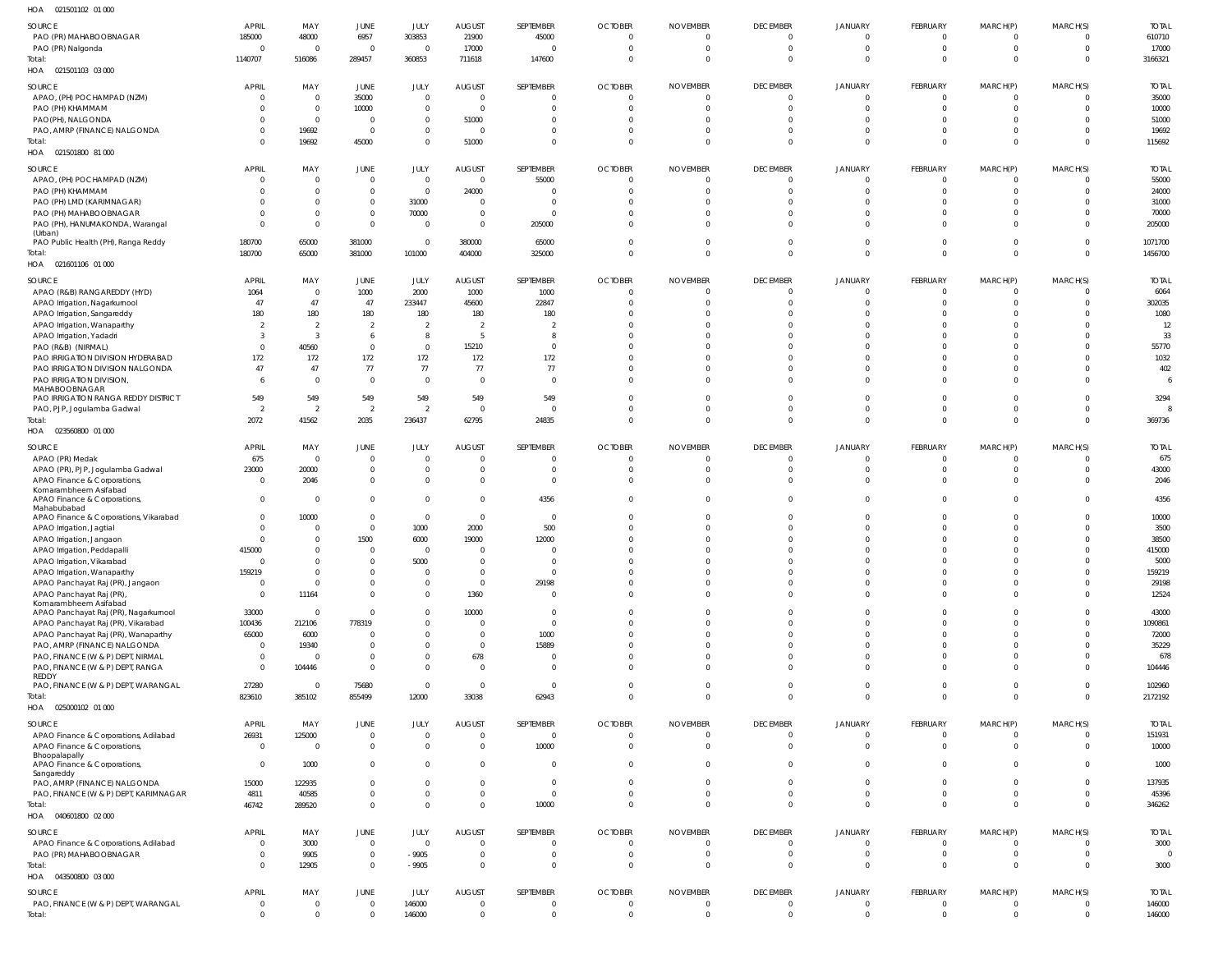051500800 81 000 HOA

| $\cdots$<br><b>OUTDOODOO UT OUG</b>    |                                |                 |                        |                     |                                 |                           |                |                             |                                |                           |                            |                      |                      |                      |
|----------------------------------------|--------------------------------|-----------------|------------------------|---------------------|---------------------------------|---------------------------|----------------|-----------------------------|--------------------------------|---------------------------|----------------------------|----------------------|----------------------|----------------------|
| SOURCE                                 | APRIL                          | MAY             | JUNE                   | JULY                | <b>AUGUST</b>                   | SEPTEMBER                 | <b>OCTOBER</b> | <b>NOVEMBER</b>             | <b>DECEMBER</b>                | <b>JANUARY</b>            | FEBRUARY                   | MARCH(P)             | MARCH(S)             | <b>TOTAL</b>         |
| APAO (PR) Pochampad, Nizamabad         | $\Omega$                       | -C              | $\overline{0}$         | 10838               | $\overline{0}$                  | $\Omega$                  | $\Omega$       | $\Omega$                    | $\Omega$                       | $\Omega$                  | $\Omega$                   | $\Omega$             | $\Omega$             | 10838                |
| APAO (PR) Tekulapapalli                | $\Omega$                       |                 | $\overline{0}$         | $\mathbf 0$         | 5000                            | $\overline{0}$            | $\Omega$       | $\Omega$                    | $\mathbf 0$                    | $\mathbf{0}$              | $\Omega$                   | $\Omega$             | $\Omega$             | 5000                 |
| APAO Finance & Corporations, Kamareddy | $\Omega$                       | -C              | $\overline{0}$         | $\overline{0}$      | $\Omega$                        | 5000                      | <sup>0</sup>   |                             | $\Omega$                       | $\Omega$                  | $\Omega$                   | $\Omega$             | $\Omega$             | 5000                 |
| APAO Finance & Corporations,           | $\Omega$                       | 196580          | $\overline{0}$         | 290887              | 171313                          | $\overline{0}$            | $\Omega$       | $\Omega$                    | $\Omega$                       | $\Omega$                  | $\Omega$                   | $\Omega$             | $\Omega$             | 658780               |
| Kothagudem                             |                                |                 |                        |                     |                                 |                           |                |                             |                                |                           |                            |                      |                      |                      |
| APAO Panchayat Raj (PR), Adilabad      | $\Omega$                       | 6000            | $\Omega$               | 30000               | $\Omega$                        | 18000                     | <sup>0</sup>   |                             | $\Omega$                       | $\Omega$                  | $\Omega$                   | $\Omega$             | $\Omega$             | 54000                |
| APAO Panchayat Raj (PR), Kamareddy     | $\Omega$                       | 124             | $\Omega$               | $\Omega$            | $\Omega$                        | $\Omega$                  |                |                             | $\Omega$                       | $\Omega$                  | $\Omega$                   |                      | $\Omega$             | 124                  |
| APAO Panchayat Raj (PR), Kothagudem    | $\Omega$                       |                 | $\Omega$               | $\mathbf 0$         | 12210                           | $\Omega$                  | <sup>0</sup>   |                             | $\Omega$                       | $\Omega$                  | $\Omega$                   |                      | $\Omega$             | 12210                |
| APAO Panchayat Raj (PR), Mancherial    | 10000                          |                 | $\Omega$               | $\Omega$            | 5000                            | $\Omega$                  |                |                             | $\Omega$                       | $\Omega$                  | $\Omega$                   |                      | $\Omega$             | 15001                |
| APAO Panchayat Raj (PR), Nagarkurnool  | 43996                          |                 | $\mathbf{0}$           | $\mathbf 0$         | - 0                             | $\Omega$                  | <sup>0</sup>   |                             | $\Omega$                       | $\Omega$                  | $\Omega$                   |                      | $\Omega$             | 43996                |
| APAO Panchayat Raj (PR), Waranagal     | $\Omega$                       |                 | $\Omega$               | 20000               | $\Omega$                        | $\Omega$                  | 0              | <sup>0</sup>                | $\Omega$                       | $\Omega$                  | $\Omega$                   | $\Omega$             | $\Omega$             | 20000                |
| Rural                                  |                                |                 |                        |                     |                                 |                           |                |                             |                                |                           |                            |                      |                      |                      |
| PAO (PR) (IW), LMD Colony, Karimnagar  | $\Omega$                       | 500             | $\Omega$               | $\Omega$            | 5180                            | $\Omega$                  | 0              | <sup>0</sup>                | $\Omega$                       | $\Omega$                  | $\Omega$                   | $\Omega$             | $\Omega$             | 5680                 |
| PAO (PR) KCC, Warangal (Urban)         | $\Omega$                       |                 | $\Omega$               | $\mathbf 0$         | $\Omega$                        | 6000                      | <sup>0</sup>   |                             | $\Omega$                       | $\Omega$                  | $\Omega$                   |                      | $\Omega$             | 6000                 |
| PAO, FINANCE (W & P) DEPT, NIZAMABAD   | $\Omega$                       | $\mathsf{C}$    | $\overline{0}$         | $\mathbf 0$         | $\Omega$                        | 1000                      | 0              | <sup>0</sup>                | $\Omega$                       | $\Omega$                  | $\Omega$                   |                      | $\Omega$             | 1000                 |
| Total:                                 | 53996                          | 203205          | $\overline{0}$         | 351725              | 198703                          | 30000                     | $\Omega$       | $\Omega$                    | $\Omega$                       | $\Omega$                  | $\Omega$                   | $\Omega$             | $\Omega$             | 837629               |
| HOA  070001101  81 000                 |                                |                 |                        |                     |                                 |                           |                |                             |                                |                           |                            |                      |                      |                      |
| SOURCE                                 | <b>APRIL</b>                   | MAY             | JUNE                   | JULY                | <b>AUGUST</b>                   | SEPTEMBER                 | <b>OCTOBER</b> | <b>NOVEMBER</b>             | <b>DECEMBER</b>                | <b>JANUARY</b>            | FEBRUARY                   | MARCH(P)             | MARCH(S)             | <b>TOTAL</b>         |
| APAO Irrigation, Nagarkurnool          | $\overline{0}$                 | $\Omega$        | $\overline{0}$         | $\mathbf 0$         | 1000                            | $\mathbf 0$               | $\Omega$       | $\Omega$                    | $\Omega$                       | $\overline{0}$            | $\Omega$                   | - 0                  | $\Omega$             | 1000                 |
| APAO Irrigation, Sangareddy            | $\overline{0}$                 | $\Omega$        | $\overline{0}$         | $\mathbf 0$         | 6000                            | $\mathbf{0}$              | $\Omega$       | $\Omega$                    | $\Omega$                       | $\overline{0}$            | $\Omega$                   | - 0                  | $\Omega$             | 6000                 |
| PAO, PJP, Jogulamba Gadwal             | 2000                           | $\Omega$        | $\overline{0}$         | $\mathbf 0$         | $\overline{0}$                  | $\mathbf{0}$              | 0              | 0                           | $\Omega$                       | $\overline{0}$            | $\Omega$                   | - 0                  | $\Omega$             | 2000                 |
| Total:                                 | 2000                           | $\Omega$        | $\overline{0}$         | $\mathbf 0$         | 7000                            | $\mathbf{0}$              | $\Omega$       | $\Omega$                    | $\overline{0}$                 | $\overline{0}$            | $\Omega$                   | - 0                  | $\Omega$             | 9000                 |
| HOA  070001800  81 000                 |                                |                 |                        |                     |                                 |                           |                |                             |                                |                           |                            |                      |                      |                      |
|                                        |                                |                 |                        |                     |                                 |                           |                |                             |                                |                           |                            |                      |                      |                      |
| SOURCE                                 | APRIL                          | MAY             | JUNE                   | JULY                | <b>AUGUST</b>                   | SEPTEMBER                 | <b>OCTOBER</b> | <b>NOVEMBER</b>             | <b>DECEMBER</b>                | <b>JANUARY</b>            | FEBRUARY                   | MARCH(P)             | MARCH(S)             | <b>TOTAL</b>         |
| APAO Irrigation, Jagtial               | 494977                         | $\Omega$        | $\overline{0}$         | 285300              | 1045479                         | $\Omega$                  | $\Omega$       | $\Omega$                    | $\Omega$                       | $\mathbf{0}$              | $\Omega$                   | - 0                  | $\Omega$             | 1825756              |
| APAO Irrigation, Peddapalli            | $\Omega$                       | 35914588        | 6000                   | 32603357            | 9343635                         | 12000                     | 0              | $\Omega$                    | $\Omega$                       | $\Omega$                  | $\Omega$                   | $\Omega$             | $\Omega$             | 77879580             |
| APAO Roads & Buildings (R&B),          | $\Omega$                       | $\Omega$        | $\overline{0}$         | 5000                | 0                               | $\Omega$                  | 0              | $\Omega$                    | $\Omega$                       | $\Omega$                  | $\Omega$                   | $\Omega$             | $\Omega$             | 5000                 |
| Mahabubabad                            |                                |                 |                        |                     |                                 |                           |                |                             |                                |                           |                            |                      |                      |                      |
| APAO, SRSP SSP, KARIMNAGAR             | 80120                          | 34500           | $\overline{0}$         | 2000                | - 0                             | $\Omega$                  | 0              |                             | $\Omega$                       | $\Omega$                  | $\Omega$                   |                      | $\Omega$             | 116620               |
| PAO - IRRIGATION DIVISION WARANGAL     | $\overline{0}$                 | $\Omega$        | $\overline{0}$         | $\mathbf 0$         | $\Omega$                        | 274590                    | $\Omega$       | $\Omega$                    | $\Omega$                       | $\Omega$                  | $\Omega$                   | $\Omega$             | $\Omega$             | 274590               |
| (Urban)<br>PAO IRRIGATION KARIMNAGAR   | $\Omega$                       | $\Omega$        | 17499                  | 200                 | 160000                          | 400032                    | 0              | <sup>0</sup>                | $\Omega$                       | $\Omega$                  | $\Omega$                   |                      | $\Omega$             | 577731               |
|                                        | $\Omega$                       |                 |                        |                     |                                 |                           |                |                             | $\Omega$                       | $\Omega$                  | $\Omega$                   |                      | $\Omega$             |                      |
| PAO IRRIGATION DIVISION HYDERABAD      |                                | 90000           | $\overline{0}$         | 6883300             | $\overline{0}$                  | $\Omega$                  |                |                             |                                |                           |                            |                      |                      | 6973300              |
| PAO IRRIGATION DIVISION KHAMMAM        | $\Omega$                       | $\Omega$        | 47085                  | $\overline{0}$      | 65219                           | $\Omega$                  |                |                             | $\Omega$                       | $\Omega$                  | $\Omega$                   |                      | $\Omega$             | 112304               |
| PAO IRRIGATION RANGA REDDY DISTRICT    | 380000                         | 116000          | 182000                 | 321360              | 520000                          | 230000                    |                |                             | $\Omega$                       | $\Omega$                  | $\Omega$                   |                      | $\Omega$             | 1749360              |
| PAO, PJP, Jogulamba Gadwal             | $\Omega$                       | 6000            | $\Omega$               | $\mathbf 0$         | - 0                             | 170415                    | U              |                             | $\Omega$                       | $\Omega$                  | $\Omega$                   |                      | $\Omega$             | 176415               |
| Total:                                 | 955097                         | 36161088        | 252584                 | 40100517            | 11134333                        | 1087037                   | 0              | $\Omega$                    | $\Omega$                       | $\Omega$                  | $\Omega$                   | $\Omega$             | $\Omega$             | 89690656             |
| HOA  070101800  81 000                 |                                |                 |                        |                     |                                 |                           |                |                             |                                |                           |                            |                      |                      |                      |
| SOURCE                                 | <b>APRIL</b>                   | MAY             | JUNE                   | JULY                | <b>AUGUST</b>                   | SEPTEMBER                 | <b>OCTOBER</b> | <b>NOVEMBER</b>             | <b>DECEMBER</b>                | <b>JANUARY</b>            | FEBRUARY                   | MARCH(P)             | MARCH(S)             | <b>TOTAL</b>         |
| APAO Irrigation, Kothagudem            | $\mathbf{0}$                   | $\Omega$        | $\overline{0}$         | $\overline{0}$      | 1000                            | $\overline{0}$            | $\Omega$       | $\Omega$                    | $\Omega$                       | $\overline{0}$            | $\Omega$                   | - 0                  | $\Omega$             | 1000                 |
| APAO Irrigation, Mancherial            | $\Omega$                       | $\Omega$        | 1422                   | $\mathbf 0$         | 90235                           | 22906548                  | $\Omega$       |                             | $\Omega$                       | $\Omega$                  | $\Omega$                   | $\Omega$             | $\Omega$             | 22998205             |
| APAO Irrigation, Nagarkurnool          | $\Omega$                       | $\Omega$        | $\overline{0}$         | 2001000             | 16500                           | 1343                      | <sup>0</sup>   |                             | $\Omega$                       | $\Omega$                  | $\Omega$                   |                      | $\Omega$             | 2018843              |
| APAO Irrigation, Suryapet              | $\Omega$                       |                 | $\overline{0}$         | $\mathbf 0$         | $\Omega$                        | 6000                      |                |                             | $\Omega$                       | $\Omega$                  | $\Omega$                   |                      | $\Omega$             | 6000                 |
| APAO, SRSP, NIZAMABAD                  |                                | $\Omega$        | $\overline{0}$         | 10000               | - 0                             | $\Omega$                  |                |                             | $\Omega$                       | $\Omega$                  | $\Omega$                   |                      | $\Omega$             | 10000                |
| PAO A M R P (SLBC), NALGONDA           | 6315008                        |                 | $\overline{0}$         | $\Omega$            | $\Omega$                        | $\overline{0}$            |                |                             | $\Omega$                       | $\Omega$                  | $\Omega$                   |                      | $\Omega$             | 6315008              |
| PAO IRRIGATION DIVISION NALGONDA       | - 0                            |                 | $\overline{0}$         |                     | $\overline{0}$                  |                           | 0              |                             | $\Omega$                       | $\overline{0}$            | $\Omega$                   |                      | $\Omega$             |                      |
| PAO IRRIGATION DIVISION,               | $\Omega$                       | $\Omega$        | $\overline{0}$         | 4603<br>$\mathbf 0$ | 1000                            | 3288596<br>$\overline{0}$ | $\Omega$       | $\Omega$                    | $\Omega$                       | $\Omega$                  | $\Omega$                   | $\Omega$             | $\Omega$             | 3293199<br>1000      |
| MAHABOOBNAGAR                          |                                |                 |                        |                     |                                 |                           |                |                             |                                |                           |                            |                      |                      |                      |
| PAO IRRIGATION NIZAMABAD               | $\Omega$                       |                 | 260200                 | 196128              | 56425                           | 18360                     |                |                             | -0                             |                           |                            |                      | $\Omega$             | 531113               |
| PAO Irrigation Nirmal                  | $\overline{0}$                 | $\Omega$        | $\mathbf 0$            | 8310                | $\overline{0}$                  | $\overline{0}$            | $\Omega$       | $\Omega$                    | $\Omega$                       | $\Omega$                  | $\Omega$                   | $\Omega$             | $\Omega$             | 8310                 |
| PAO MEDAK(IW), MEDAK                   | $\overline{0}$                 | $\Omega$        | $\overline{0}$         | 67                  | $\overline{0}$                  | $\mathbf 0$               | $\mathbf 0$    | $\mathbf 0$                 | $\overline{0}$                 | $\overline{0}$            | $\overline{0}$             | $\Omega$             | $\mathbf 0$          | 67                   |
| PAO, FINANCE (W & P) DEPT, RANGA       | 10171                          | $\Omega$        | $\mathbf 0$            | $\Omega$            | $\Omega$                        | $\mathbf{0}$              | $\Omega$       | $\Omega$                    | $\Omega$                       | $\Omega$                  | $\Omega$                   | $\Omega$             | $\Omega$             | 10171                |
| REDDY                                  |                                |                 |                        |                     |                                 |                           |                |                             |                                |                           |                            |                      |                      |                      |
| PAO, PJP, Jogulamba Gadwal             | 5000                           | 6000            | $\overline{0}$         | 12000               | $\overline{0}$                  | $\mathbf{0}$              | $\mathbf{0}$   | $\mathbf{0}$                | $\overline{0}$                 | $\overline{0}$            | $\overline{0}$             | $\Omega$             | $\Omega$             | 23000                |
| Total:                                 | 6330179                        | 6000            | 261622                 | 2232108             | 165160                          | 26220847                  | $\Omega$       | $\Omega$                    | $\overline{0}$                 | $\overline{0}$            | $\Omega$                   | $\Omega$             | $\overline{0}$       | 35215916             |
| HOA  070103800  81 000                 |                                |                 |                        |                     |                                 |                           |                |                             |                                |                           |                            |                      |                      |                      |
|                                        |                                |                 |                        |                     |                                 |                           | <b>OCTOBER</b> |                             |                                |                           |                            |                      |                      |                      |
| SOURCE<br>APAO Irrigation, Sangareddy  | <b>APRIL</b><br>$\overline{0}$ | MAY<br>$\Omega$ | JUNE<br>$\overline{0}$ | JULY<br>$\mathbf 0$ | <b>AUGUST</b><br>$\overline{0}$ | SEPTEMBER                 | $\overline{0}$ | <b>NOVEMBER</b><br>$\Omega$ | <b>DECEMBER</b><br>$\mathbf 0$ | JANUARY<br>$\overline{0}$ | FEBRUARY<br>$\overline{0}$ | MARCH(P)<br>$\Omega$ | MARCH(S)<br>$\Omega$ | <b>TOTAL</b><br>6000 |
|                                        | 1000                           | $\Omega$        | 7000                   | $\overline{0}$      | 7000                            | 6000<br>$\overline{0}$    | $\Omega$       | $\Omega$                    | $\Omega$                       | $\overline{0}$            | $\mathbf 0$                | $\Omega$             | $\Omega$             | 15000                |
| APAO Irrigation, Siddipet              | $\overline{0}$                 | $\Omega$        |                        |                     |                                 | $\mathbf{0}$              | $\Omega$       | $\Omega$                    | $\overline{0}$                 | $\overline{0}$            | $\mathbf 0$                | $\Omega$             | $\Omega$             |                      |
| PAO IRRIGATION DIVISION NALGONDA       | 1000                           | $\Omega$        | 1000<br>8000           | 1000                | 534626                          | 6000                      | $\Omega$       | $\Omega$                    | $\Omega$                       | $\Omega$                  | $\Omega$                   | $\Omega$             | $\Omega$             | 536626               |
| Total:<br>HOA  070201101  01  000      |                                |                 |                        | 1000                | 541626                          |                           |                |                             |                                |                           |                            |                      |                      | 557626               |
|                                        |                                |                 |                        |                     |                                 |                           |                |                             |                                |                           |                            |                      |                      |                      |
| SOURCE                                 | <b>APRIL</b>                   | MAY             | JUNE                   | JULY                | <b>AUGUST</b>                   | SEPTEMBER                 | <b>OCTOBER</b> | <b>NOVEMBER</b>             | <b>DECEMBER</b>                | <b>JANUARY</b>            | FEBRUARY                   | MARCH(P)             | MARCH(S)             | <b>TOTAL</b>         |
| APAO Irrigation, Kothagudem            | 15000                          | $\Omega$        | 5000                   | $\overline{0}$      | $\overline{0}$                  | 20000                     | $\overline{0}$ | 0                           | $\overline{0}$                 | $\overline{0}$            | $\overline{0}$             | $\Omega$             | $\Omega$             | 40000                |
| APAO Irrigation, Suryapet              | $\overline{0}$                 | $\Omega$        | $\overline{0}$         | $\mathbf 0$         | 2000                            | $\overline{0}$            | $\mathbf 0$    | $\mathbf 0$                 | $\overline{0}$                 | $\overline{0}$            | $\overline{0}$             | $\Omega$             | $\overline{0}$       | 2000                 |
| PAO IRRIGATION DIVISION KHAMMAM        | $\overline{0}$                 | $\Omega$        | $\mathbb O$            | $\mathbf 0$         | 2000                            | $\overline{0}$            | 0              | $\mathbf{0}$                | $\overline{0}$                 | $\overline{0}$            | $\overline{0}$             | $\Omega$             | $\overline{0}$       | 2000                 |
| Total:                                 | 15000                          | $\Omega$        | 5000                   | $\mathbf{0}$        | 4000                            | 20000                     | $\Omega$       | $\Omega$                    | $\overline{0}$                 | $\Omega$                  | $\Omega$                   | $\Omega$             | $\Omega$             | 44000                |
| HOA  070201800  81 001                 |                                |                 |                        |                     |                                 |                           |                |                             |                                |                           |                            |                      |                      |                      |
|                                        |                                |                 |                        |                     |                                 |                           |                |                             |                                |                           |                            |                      |                      |                      |
| SOURCE                                 | APRIL                          | MAY             | JUNE                   | JULY                | <b>AUGUST</b>                   | SEPTEMBER                 | <b>OCTOBER</b> | <b>NOVEMBER</b>             | <b>DECEMBER</b>                | <b>JANUARY</b>            | FEBRUARY                   | MARCH(P)             | MARCH(S)             | <b>TOTAL</b>         |
| APAO Irrigation, Adilabad              | $\Omega$                       | 10000           | $\mathbf 0$            | $\mathbf 0$         | $\overline{0}$                  | 36000                     | $\Omega$       | $\Omega$                    | $\Omega$                       | $\Omega$                  | $\mathbf 0$                | $\Omega$             | $\Omega$             | 46000                |
| APAO Irrigation, Bhoopalapally         | $\Omega$                       | - 0             | $\overline{0}$         | $\mathbf 0$         | 19000                           | $\Omega$                  | $\Omega$       | $\Omega$                    | $\mathbf 0$                    | $\overline{0}$            | $\mathbf 0$                | - 0                  | $\Omega$             | 19000                |
| APAO Irrigation, Kamareddy             | $\Omega$                       | $\Omega$        | $\Omega$               | $\mathbf 0$         | $\Omega$                        | 1680                      | 0              | $\Omega$                    | $\Omega$                       | $\Omega$                  | $\Omega$                   | $\Omega$             | $\Omega$             | 1680                 |
| APAO Irrigation, Kothagudem            | $\Omega$                       | $\Omega$        | 1012070                | 4391698             | 1254961                         | 421211                    | $\Omega$       | <sup>0</sup>                | $\Omega$                       | $\Omega$                  | $\Omega$                   | $\Omega$             | $\Omega$             | 7079940              |
| APAO Irrigation, Mahabubabad           |                                | $\Omega$        | $\Omega$               | $\mathbf 0$         | 1000                            | $\Omega$                  | $\Omega$       | <sup>0</sup>                | $\Omega$                       | $\Omega$                  | $\Omega$                   | $\Omega$             | $\Omega$             | 1000                 |
| APAO Irrigation, Peddapalli            |                                | $\Omega$        | 12520702               | $\Omega$            | 5000                            | $\overline{0}$            | $\Omega$       | <sup>0</sup>                | $\Omega$                       | $\Omega$                  | $\Omega$                   | $\Omega$             | $\Omega$             | 12525702             |
| APAO Irrigation, Sangareddy            |                                | $\Omega$        | $\Omega$               | $\mathbf 0$         | 1000                            | $\mathbf{0}$              | $\Omega$       | <sup>0</sup>                | $\Omega$                       | $\Omega$                  | $\Omega$                   |                      | $\Omega$             | 1000                 |
| APAO Irrigation, Suryapet              |                                |                 | 407750                 | 277119              | - 0                             | 188890                    | $\Omega$       | <sup>0</sup>                | $\Omega$                       | $\Omega$                  | $\Omega$                   | $\Omega$             | $\Omega$             | 873759               |
| APAO Irrigation, Wanaparthy            |                                | $\Omega$        | $\Omega$               | $\mathbf 0$         | - 0                             | 109100                    | $\Omega$       | <sup>0</sup>                | $\Omega$                       | $\Omega$                  | $\Omega$                   |                      | $\Omega$             | 109100               |
| APAO Irrigation, Waranagal Rural       |                                |                 | 6000                   | $\mathbf 0$         | 82640                           | $\overline{0}$            | $\Omega$       | 0                           | $\Omega$                       | $\Omega$                  | $\Omega$                   | $\Omega$             | $\Omega$             | 88640                |
| APAO Irrigation, Yadadri               | $\Omega$                       |                 | $\overline{0}$         | $\mathbf 0$         | 5000                            | $\Omega$                  | $\Omega$       | $\Omega$                    | $\Omega$                       | $\Omega$                  | $\Omega$                   | $\Omega$             | $\Omega$             | 5000                 |
| APAO Projects, Adilabad                | $\Omega$                       | $\Omega$        | $\overline{0}$         | $\Omega$            | $\overline{0}$                  | 12000                     | $\Omega$       | $\Omega$                    | $\Omega$                       | $\Omega$                  | $\Omega$                   | $\Omega$             | $\Omega$             | 12000                |
|                                        |                                |                 |                        |                     |                                 |                           |                |                             |                                |                           |                            |                      |                      |                      |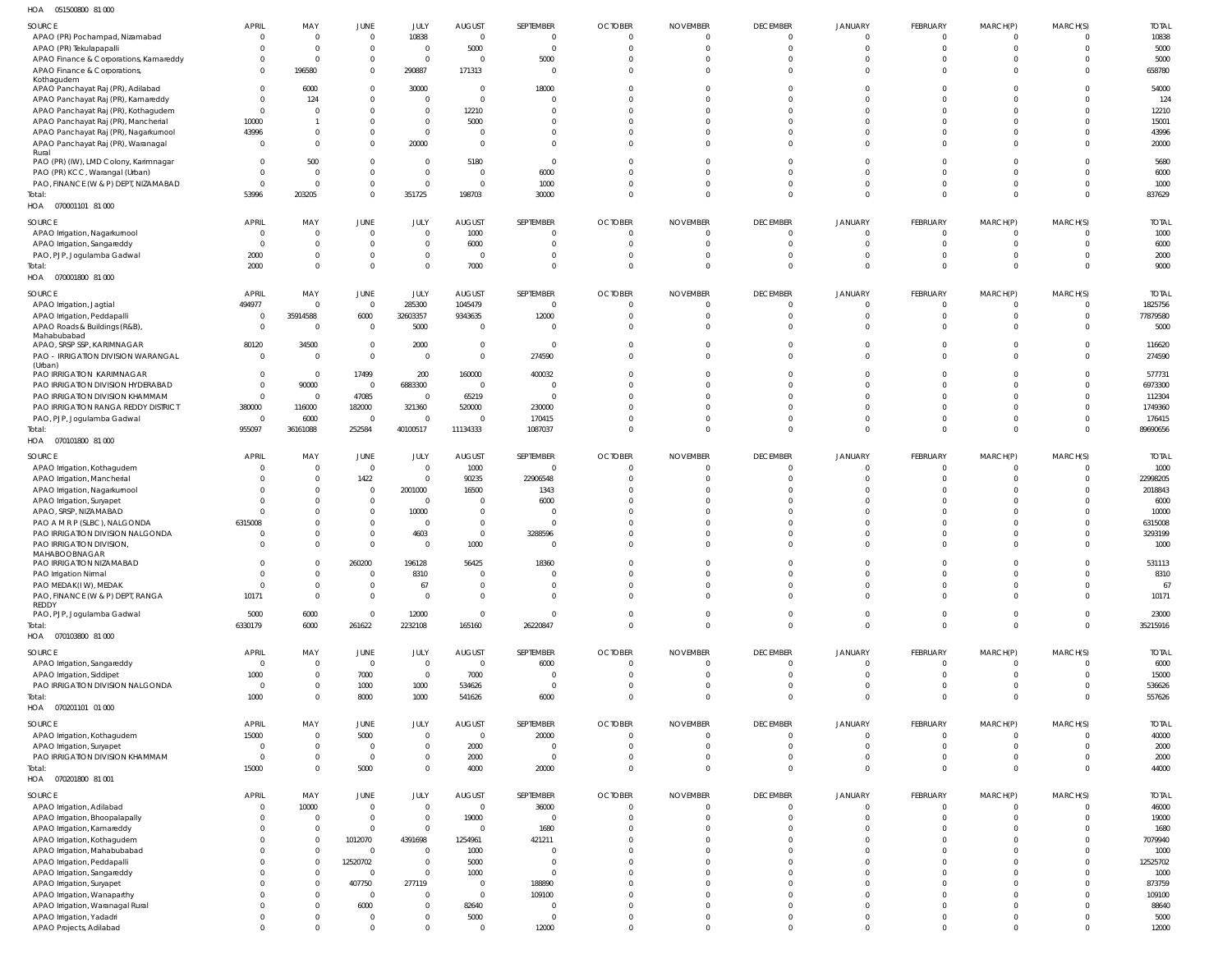070201800 81 001 HOA

| SOURCE                                                                          | <b>APRIL</b>           | MAY                        | JUNE                         | JULY                         | <b>AUGUST</b>           | SEPTEMBER                        | <b>OCTOBER</b>                 | <b>NOVEMBER</b>             | <b>DECEMBER</b>               | <b>JANUARY</b>          | FEBRUARY             | MARCH(P)             | MARCH(S)             | <b>TOTAL</b>           |
|---------------------------------------------------------------------------------|------------------------|----------------------------|------------------------------|------------------------------|-------------------------|----------------------------------|--------------------------------|-----------------------------|-------------------------------|-------------------------|----------------------|----------------------|----------------------|------------------------|
| PAO - IRRIGATION DIVISION WARANGAL                                              | $\Omega$               | $\Omega$                   | $\mathbf{0}$                 | 3000                         | 6000                    | $\overline{0}$                   | $\overline{0}$                 | $\Omega$                    | $\overline{0}$                | $\overline{0}$          | $\mathbf 0$          | $\Omega$             | $\Omega$             | 9000                   |
| (Urban)<br>PAO IRRIGATION KARIMNAGAR                                            |                        | $\Omega$                   | 50000                        | 1000                         | $\overline{0}$          | 12100                            | $\Omega$                       | $\Omega$                    | $\mathbf 0$                   | $\mathbf 0$             | $\mathbf 0$          | $\Omega$             | $\Omega$             | 63100                  |
| PAO IRRIGATION DIVISION NALGONDA                                                |                        | $\Omega$                   | 4000                         | $\overline{0}$               | 10000                   | $\Omega$                         | $\Omega$                       | $\Omega$                    | $\mathbf 0$                   | $\mathbf 0$             | $\Omega$             | $\Omega$             | $\Omega$             | 14000                  |
| PAO IRRIGATION DIVISION,<br>MAHABOOBNAGAR                                       |                        | $\Omega$                   | 1000                         | 1000                         | 7000                    | 2000                             | $\Omega$                       | $\Omega$                    | $\mathbf 0$                   | $\mathbf 0$             | $\Omega$             | $\Omega$             | $\Omega$             | 11000                  |
| PAO IRRIGATION NIZAMABAD                                                        |                        | 2500                       | $\mathbf 0$                  | 2000                         | $\overline{0}$          | $\overline{0}$                   | $\Omega$                       | $\Omega$                    | $\mathbf 0$                   | $\mathbf 0$             | $\Omega$             | $\Omega$             | $\Omega$             | 4500                   |
| PAO Irrigation Nirmal<br>PAO MEDAK(IW), MEDAK                                   | 1000                   | $\Omega$<br>$\overline{0}$ | 10000<br>1000                | 5000<br>5000                 | 6000<br>7500            | 29070<br>1500                    | $\Omega$<br>$\Omega$           | $\Omega$<br>$\Omega$        | $\Omega$<br>$\Omega$          | $\Omega$<br>$\Omega$    | $\Omega$<br>$\Omega$ | $\Omega$<br>$\Omega$ | $\Omega$<br>$\Omega$ | 50070<br>16000         |
| PAO, SRSP, SSP, NIRMAL                                                          | 6660                   | $\Omega$                   | $\mathbf 0$                  | $\overline{0}$               | $\Omega$                | 5000                             | $\Omega$                       | $\Omega$                    | $\mathbf 0$                   | $\mathbf 0$             | $\Omega$             | $\Omega$             | $\Omega$             | 11660                  |
| Total:                                                                          | 7660                   | 12500                      | 14012522                     | 4685817                      | 1405101                 | 818551                           | $\Omega$                       | $\Omega$                    | $\Omega$                      | $\Omega$                | $\Omega$             | $\Omega$             | $\Omega$             | 20942151               |
| HOA  085300102  02  000                                                         |                        |                            |                              |                              |                         |                                  |                                |                             |                               |                         |                      |                      |                      |                        |
| SOURCE                                                                          | <b>APRIL</b><br>486544 | MAY<br>246346              | JUNE<br>$\mathbf{0}$         | JULY<br>974                  | <b>AUGUST</b><br>19360  | SEPTEMBER<br>23198               | <b>OCTOBER</b><br>$\mathbf{0}$ | <b>NOVEMBER</b><br>$\Omega$ | <b>DECEMBER</b><br>$^{\circ}$ | JANUARY<br>$\Omega$     | FEBRUARY<br>$\Omega$ | MARCH(P)<br>$\Omega$ | MARCH(S)<br>$\Omega$ | <b>TOTAL</b><br>776422 |
| APAO (PR) Medak<br>APAO (PR) Pochampad, Nizamabad                               | 1444721                | 2207614                    | $\mathbf{0}$                 | 146532                       | 2315453                 | 8369                             | $\Omega$                       | $\Omega$                    | $\Omega$                      | $\Omega$                | $\Omega$             | $\Omega$             | $\Omega$             | 6122689                |
| APAO (PR) Ranga Reddy Dist                                                      | 23208                  | 1958335                    | $\mathbf{0}$                 | $\Omega$                     | 49674                   | 323614                           | $\Omega$                       |                             | $\Omega$                      | $\Omega$                | $\Omega$             | $\Omega$             | $\Omega$             | 2354831                |
| APAO (PR) Tekulapapalli<br>APAO (PR), PJP, Jogulamba Gadwal                     | 59504<br>2428          | 713959<br>389365           | $\mathbf{0}$<br>543863       | 50036<br>- 0                 | 58037<br>340883         | 4825                             | $\Omega$<br>$\Omega$           | $\Omega$<br>U               | $\Omega$<br>$\Omega$          | $\Omega$<br>$\Omega$    | $\Omega$<br>$\Omega$ | $\Omega$<br>$\Omega$ | $\Omega$<br>$\Omega$ | 886361<br>1276539      |
| APAO (R&B) HYDERABAD                                                            | 268416                 | 5749                       | 30442                        | 34916                        | 703701                  | 261693                           | $\Omega$                       |                             | $\Omega$                      | $\Omega$                | $\Omega$             |                      | $\Omega$             | 1304917                |
| APAO (R&B) MEDAK (HYD)                                                          | 152025                 | 1812595                    | 248475                       | 347535                       | 64320                   | 14483                            | $\Omega$                       | U                           | $\Omega$                      | $\Omega$                | $\Omega$             | $\Omega$             | $\Omega$             | 2639433                |
| APAO (R&B) POCHAMPAD (NIZAMABAD)<br>APAO (R&B) RANGAREDDY (HYD)                 | 5777250<br>6412910     | $\Omega$<br>$\Omega$       | $\mathbf 0$<br>$\mathbf 0$   | 701120<br>8617               | 1308150<br>149758       | 1197800<br>4623746               | $\Omega$<br>$\Omega$           | $\Omega$                    | $\Omega$<br>$\Omega$          | $\Omega$<br>$\Omega$    | $\Omega$<br>$\Omega$ | $\Omega$             | $\Omega$<br>$\Omega$ | 8984320<br>11195031    |
| APAO (R&B) TEKULAPALLY                                                          | 434897                 | 13727831                   | 3343528                      | 974389                       | 3438181                 | 3282561                          |                                |                             | $\Omega$                      | $\Omega$                | $\Omega$             |                      | $\Omega$             | 25201387               |
| APAO Finance & Corporations, Adilabad                                           | 37088                  | 1298719                    | 535                          | 169479                       | 1041042                 | 326021                           | $\Omega$                       | $\Omega$                    | $\Omega$                      | $\Omega$                | $\Omega$             | $\Omega$             | $\Omega$             | 2872884                |
| APAO Finance & Corporations,<br>Bhoopalapally                                   | 705293                 | 2764776                    | 137092                       | 1313636                      | 510715                  | 598877                           | $\Omega$                       | $\Omega$                    | $\Omega$                      | $\Omega$                | $\Omega$             | $\Omega$             | $\Omega$             | 6030389                |
| APAO Finance & Corporations, Jagtial                                            | $\Omega$               | 273198                     | $\mathbf{0}$                 | $\Omega$                     | $\Omega$                | $\Omega$                         | $\Omega$                       | $\Omega$                    | $\Omega$                      | $\Omega$                | $\Omega$             | $\Omega$             | $\Omega$             | 273198                 |
| APAO Finance & Corporations, Jangaon                                            | 7929<br>1459367        | 106833<br>226978           | $\mathbf 0$<br>$\mathbf 0$   | $\Omega$<br>574132           | $\Omega$<br>$\Omega$    | $\Omega$<br>9731                 | $\Omega$<br>$\Omega$           | $\Omega$                    | $\Omega$<br>$\Omega$          | $\Omega$<br>$\Omega$    | $\Omega$<br>$\Omega$ | $\Omega$<br>$\Omega$ | $\Omega$<br>$\Omega$ | 114762<br>2270208      |
| APAO Finance & Corporations, Kamareddy<br>APAO Finance & Corporations,          | $\Omega$               | 768745                     | $\mathbf 0$                  | 684807                       | 1305213                 | 190667                           | $\Omega$                       | $\Omega$                    | $\Omega$                      | $\Omega$                | $\Omega$             | $\Omega$             | $\Omega$             | 2949432                |
| Kothagudem<br>APAO Finance & Corporations,                                      | $\Omega$               | 12341                      | $\mathbf 0$                  | $\Omega$                     | $\Omega$                | 251228                           | $\Omega$                       | $\Omega$                    | $\Omega$                      | $\Omega$                | $\Omega$             | $\Omega$             | $\Omega$             | 263569                 |
| Mahabubabad                                                                     |                        |                            |                              |                              |                         |                                  |                                |                             |                               |                         |                      |                      |                      |                        |
| APAO Finance & Corporations, Medchal<br>APAO Finance & Corporations,            | $\Omega$<br>780620     | 52585<br>553               | $\mathbf{0}$<br>$\Omega$     | $\Omega$<br>$\Omega$         | $\Omega$<br>$\Omega$    | $\overline{0}$<br>357491         | $\Omega$<br>$\Omega$           | $\Omega$<br>$\Omega$        | $\Omega$<br>$\Omega$          | $\mathbf 0$<br>$\Omega$ | $\Omega$<br>$\Omega$ | $\Omega$<br>$\Omega$ | $\Omega$<br>$\Omega$ | 52585<br>1138664       |
| Nagarkurnool                                                                    |                        |                            |                              |                              |                         |                                  |                                |                             |                               |                         |                      |                      |                      |                        |
| APAO Finance & Corporations, Peddapalli                                         | $\Omega$               | 62007                      | $\Omega$                     | $\Omega$<br>$\Omega$         | $\Omega$                | $\overline{0}$                   | $\Omega$<br>$\Omega$           | $\Omega$<br>$\Omega$        | $\Omega$<br>$\Omega$          | $\Omega$<br>$\Omega$    | $\Omega$<br>$\Omega$ | $\Omega$<br>$\Omega$ | $\Omega$<br>$\Omega$ | 62007                  |
| APAO Finance & Corporations,<br>Sangareddy                                      | 264321                 | 794010                     | 280002                       |                              | 76649                   | 7796                             |                                |                             |                               |                         |                      |                      |                      | 1422778                |
| APAO Finance & Corporations, Siddipet                                           | 48<br>$\Omega$         | 175085                     | $\mathbf{0}$<br>$\mathbf{0}$ | 2498<br>$\Omega$             | $\Omega$<br>$\Omega$    | 17010<br>9300                    | $\Omega$<br>$\Omega$           | $\Omega$                    | $\Omega$<br>$\Omega$          | $\Omega$<br>$\Omega$    | $\Omega$<br>$\Omega$ | $\Omega$<br>$\Omega$ | $\Omega$<br>$\Omega$ | 194641<br>13098        |
| APAO Finance & Corporations, Siricilla<br>APAO Finance & Corporations, Suryapet |                        | 3798<br>4613217            | $\mathbf{0}$                 | $\Omega$                     | 186433                  | 77968                            | $\Omega$                       | $\Omega$                    | $\Omega$                      | $\Omega$                | $\Omega$             | $\Omega$             | $\Omega$             | 4877618                |
| APAO Finance & Corporations, Vikarabad                                          |                        | 116656                     | $\mathbf{0}$                 | $\Omega$                     | $\Omega$                |                                  | $\Omega$                       | $\Omega$                    | $\Omega$                      | $\Omega$                | $\Omega$             | $\Omega$             | $\Omega$             | 116656                 |
| APAO Finance & Corporations,<br>Wanaparthy                                      |                        | 151928                     | $\mathbf{0}$                 | $\Omega$                     | 344754                  | 215421                           | $\Omega$                       | $\Omega$                    | $\Omega$                      | $\Omega$                | $\Omega$             | $\Omega$             | $\Omega$             | 712103                 |
| APAO Finance & Corporations, Yadadri                                            | 152                    | 21219                      | $\mathbf{0}$                 | $\Omega$                     | $\Omega$                | $\Omega$                         | $\Omega$                       | U                           | $\Omega$                      | $\Omega$                | $\Omega$             | $\Omega$             | $\Omega$             | 21371                  |
| APAO Irrigation, Adilabad                                                       | 484283                 | 189658                     | 191500                       | 1220092                      | 2489862                 | 771092                           | $\Omega$<br>$\Omega$           | U                           | $\Omega$<br>$\Omega$          | $\Omega$<br>$\Omega$    | $\Omega$<br>$\Omega$ | $\Omega$<br>$\Omega$ | $\Omega$<br>$\Omega$ | 5346487<br>3049133     |
| APAO Irrigation, Bhoopalapally<br>APAO Irrigation, Jagtial                      | 254107                 | 518641<br>$\Omega$         | 530140<br>$\Omega$           | 667460<br>518401             | 1172997<br>723760       | 159895<br>792359                 |                                |                             | $\Omega$                      | $\Omega$                | $\Omega$             |                      |                      | 2288627                |
| APAO Irrigation, Jangaon                                                        | 1347342                | $\Omega$                   | 997267                       | 2705393                      | 445576                  | 749198                           | $\Omega$                       | $\Omega$                    | $\Omega$                      | $\Omega$                | $\Omega$             | $\Omega$             | $\Omega$             | 6244776                |
| APAO Irrigation, Kamareddy<br>APAO Irrigation, Komarambheem Asifabad            | 427065<br>501983       | 21419<br>$\Omega$          | 605668<br>304721             | 400103<br>34                 | 1020248<br>426839       | 901987<br>826022                 | $\Omega$                       |                             | $\Omega$                      | $\Omega$                | $\Omega$             | $\Omega$             | $\Omega$             | 3376490<br>2059599     |
| APAO Irrigation, Kothagudem                                                     | 2188680                | 863000                     | 1175693                      | 419900                       | 2799349                 | 762229                           | $\Omega$                       | $\Omega$                    | $\Omega$                      | $\Omega$                | $\Omega$             | $\Omega$             | $\Omega$             | 8208851                |
| APAO Irrigation, Mahabubabad                                                    | 688812                 | 612216                     | 81470                        | 236180                       | 1526567                 | $\Omega$                         | $\Omega$                       | $\Omega$                    | $\Omega$                      | $\Omega$                | $\Omega$             | $\Omega$             | $\Omega$             | 3145245                |
| APAO Irrigation, Mancherial<br>APAO Irrigation, Nagarkurnool                    | 163511<br>1812422      | $\Omega$<br>59204786       | 69820<br>1135753             | 348312<br>43006208           | 104630<br>29346181      | $\Omega$<br>24400121             | $\Omega$<br>$\Omega$           | $\Omega$<br>$\Omega$        | $\Omega$<br>$\Omega$          | $\Omega$<br>$\Omega$    | $\Omega$<br>$\Omega$ | $\Omega$<br>$\Omega$ | $\Omega$<br>$\Omega$ | 686273<br>158905471    |
| APAO Irrigation, Peddapalli                                                     | 1764811                | 372953                     | 6735                         | 2877449                      | 2077750                 | 1274275                          | $\Omega$                       | $\Omega$                    | $\Omega$                      | $\Omega$                | $\Omega$             | $\Omega$             | $\Omega$             | 8373973                |
| APAO Irrigation, Sangareddy                                                     | 147501                 | 350141                     | 163089                       | 340132                       | 1538808                 | 5881001                          | $\Omega$                       | $\Omega$                    | $\Omega$                      | $\Omega$                | $\Omega$             | $\Omega$             | $\Omega$             | 8420672                |
| APAO Irrigation, Siddipet<br>APAO Irrigation, Siricilla                         | 1260552<br>163441      | 20225377<br>1628155        | 1048641<br>566877            | 73098<br>366081              | 7108014<br>2631781      | 3009578<br>63171                 | $\Omega$<br>$\Omega$           | $\Omega$<br>$\Omega$        | $\Omega$<br>$\Omega$          | $\Omega$<br>$\Omega$    | $\Omega$<br>$\Omega$ | $\Omega$<br>$\Omega$ | $\Omega$<br>$\Omega$ | 32725260<br>5419506    |
| APAO Irrigation, Suryapet                                                       | 266260                 | 109956                     | 3255315                      | 2224286                      | 902224                  | 2511366                          | $\Omega$                       | $\Omega$                    | $\Omega$                      | $\Omega$                | $\Omega$             | $\Omega$             | $\Omega$             | 9269407                |
| APAO Irrigation, Vikarabad                                                      | $\Omega$               | $\Omega$                   | $\overline{0}$               | 332659                       | 2430592                 | $\Omega$                         | $\Omega$                       | $\Omega$                    | $\Omega$                      | $\Omega$                | $\Omega$             | $\Omega$             | $\Omega$             | 2763251                |
| APAO Irrigation, Wanaparthy<br>APAO Irrigation, Waranagal Rural                 | 734344<br>$\Omega$     | $\Omega$<br>127606         | 530523<br>396122             | 107478<br>1236               | 2225661<br>642535       | 131140<br>$\Omega$               | $\Omega$<br>$\Omega$           | $\Omega$<br>$\Omega$        | $\Omega$<br>$\Omega$          | $\Omega$<br>$\Omega$    | $\Omega$<br>$\Omega$ | $\Omega$<br>$\Omega$ | $\Omega$<br>$\Omega$ | 3729146<br>1167499     |
| APAO Irrigation, Yadadri                                                        | 480725                 | 246223                     | $\mathbf{0}$                 | 4413365                      | 535626                  | 1129841                          | $\Omega$                       | $\Omega$                    | $\Omega$                      | $\Omega$                | $\Omega$             | $\Omega$             | $\Omega$             | 6805780                |
| APAO National Highways (NH), Karimnagar                                         | 0                      | $\Omega$                   | $\mathbf{0}$                 | $\overline{0}$               | $\Omega$                | 900677                           | $\Omega$                       | $\Omega$                    | $\Omega$                      | $\Omega$                | $\Omega$             | $\Omega$             | $\Omega$             | 900677                 |
| APAO National Highways (NH),<br>Nagarkurnool                                    | $\Omega$               | $\Omega$                   | $\mathbf{0}$                 | $\overline{0}$               | 7899                    | 1098243                          | $\Omega$                       | $\Omega$                    | $\Omega$                      | $\Omega$                | $\Omega$             | $\Omega$             | $\Omega$             | 1106142                |
| APAO Panchayat Raj (PR), Adilabad                                               | 152113                 | 14100                      | $\mathbf{0}$                 | $\Omega$                     | 2984                    | $\Omega$                         | $\Omega$<br>$\Omega$           | $\Omega$                    | $\Omega$                      | $\Omega$                | $\Omega$             | $\Omega$             | $\Omega$             | 169197                 |
| APAO Panchayat Raj (PR), Bhoopalapally<br>APAO Panchayat Raj (PR), Jagtial      | 205588<br>613188       | 568269<br>288331           | $\mathbf{0}$<br>$\mathbf{0}$ | 1220296<br>749               | 67493<br>250543         | 676197<br>50253                  | $\Omega$                       | $\Omega$<br>$\Omega$        | $\Omega$<br>$\Omega$          | $\Omega$<br>$\Omega$    | $\Omega$<br>$\Omega$ | $\Omega$<br>$\Omega$ | $\Omega$<br>$\Omega$ | 2737843<br>1203064     |
| APAO Panchayat Raj (PR), Jangaon                                                | $\Omega$               | $\Omega$                   | $\Omega$                     | $\Omega$                     | $\Omega$                | 131762                           | $\Omega$                       | $\Omega$                    | $\Omega$                      | $\Omega$                | $\Omega$             | $\Omega$             | $\Omega$             | 131762                 |
| APAO Panchayat Raj (PR), Kamareddy                                              |                        | 43856<br>110               | $\mathbf{0}$<br>$\mathbf{0}$ | $\mathbf{0}$<br>$\mathbf{0}$ | 73927<br>26058          | 38734<br>$\overline{0}$          | $\Omega$<br>$\Omega$           | $\Omega$<br>$\Omega$        | $\Omega$<br>$\Omega$          | $\Omega$<br>$\Omega$    | $\Omega$<br>$\Omega$ | $\Omega$<br>$\Omega$ | $\Omega$<br>$\Omega$ | 156517<br>26168        |
| APAO Panchayat Raj (PR),<br>Komarambheem Asifabad                               |                        |                            |                              |                              |                         |                                  |                                |                             |                               |                         |                      |                      |                      |                        |
| APAO Panchayat Raj (PR), Kothagudem                                             | 2910                   | 1718<br><sup>0</sup>       | $\Omega$<br>$\mathbf{0}$     | 469<br>30394                 | 132443<br>$\Omega$      | $\overline{0}$<br>$\overline{0}$ | $\Omega$<br>$\Omega$           | $\Omega$<br>$\Omega$        | $\Omega$<br>$\Omega$          | $\Omega$<br>$\Omega$    | $\Omega$<br>$\Omega$ | $\Omega$<br>$\Omega$ | $\Omega$<br>$\Omega$ | 137540<br>30394        |
| APAO Panchayat Raj (PR), Mahabubabad<br>APAO Panchayat Raj (PR), Medchal        | $\Omega$               | $\Omega$                   | $\mathbf{0}$                 | $\overline{0}$               | $\Omega$                | 5546                             | $\Omega$                       | $\Omega$                    | $\Omega$                      | $\Omega$                | $\Omega$             | $\Omega$             | $\Omega$             | 5546                   |
| Malkajigiri<br>APAO Panchayat Raj (PR), Nagarkurnool                            | 830135                 | 538006                     | $\mathbf 0$                  | $\overline{0}$               | $\Omega$                | 188828                           | $\Omega$                       | $\Omega$                    | $\Omega$                      | $\Omega$                | $\Omega$             | $\Omega$             | $\Omega$             | 1556969                |
| APAO Panchayat Raj (PR), Peddapalli                                             | 219153                 | 221184                     | 54098                        | 19653                        | 68384                   | 12968                            | $\Omega$                       | $\Omega$                    | $\Omega$                      | $\Omega$                | $\Omega$             | $\Omega$             | $\Omega$             | 595440                 |
| APAO Panchayat Raj (PR), Sangareddy                                             | 533988                 | 5508502                    | 5262                         | 15578                        | 75877                   | 543094                           | $\Omega$                       | $\Omega$                    | $\Omega$                      | $\Omega$                | $\Omega$             | $\Omega$             | $\Omega$             | 6682301                |
| APAO Panchayat Raj (PR), Siddipet<br>APAO Panchayat Raj (PR), Siricilla         | 1585295<br>228155      | 949548<br>1940616          | $\mathbf 0$<br>69683         | 995888<br>45073              | 1207427<br>$\mathbf{0}$ | 40256<br>$\Omega$                | $\Omega$<br>$\Omega$           | $\Omega$<br>$\mathbf 0$     | $\Omega$<br>$\mathbf 0$       | $\Omega$<br>$\mathbf 0$ | $\Omega$<br>$\Omega$ | $\Omega$<br>$\Omega$ | $\Omega$<br>$\Omega$ | 4778414<br>2283527     |
| APAO Panchayat Raj (PR), Suryapet                                               | 516141                 | 26765                      | $\mathbf 0$                  | 3502                         | 37363                   | 39304                            | $\mathbf{0}$                   | $\Omega$                    | $\Omega$                      | $\Omega$                | $\Omega$             | $\Omega$             | $\Omega$             | 623075                 |
|                                                                                 |                        |                            |                              |                              |                         |                                  |                                |                             |                               |                         |                      |                      |                      |                        |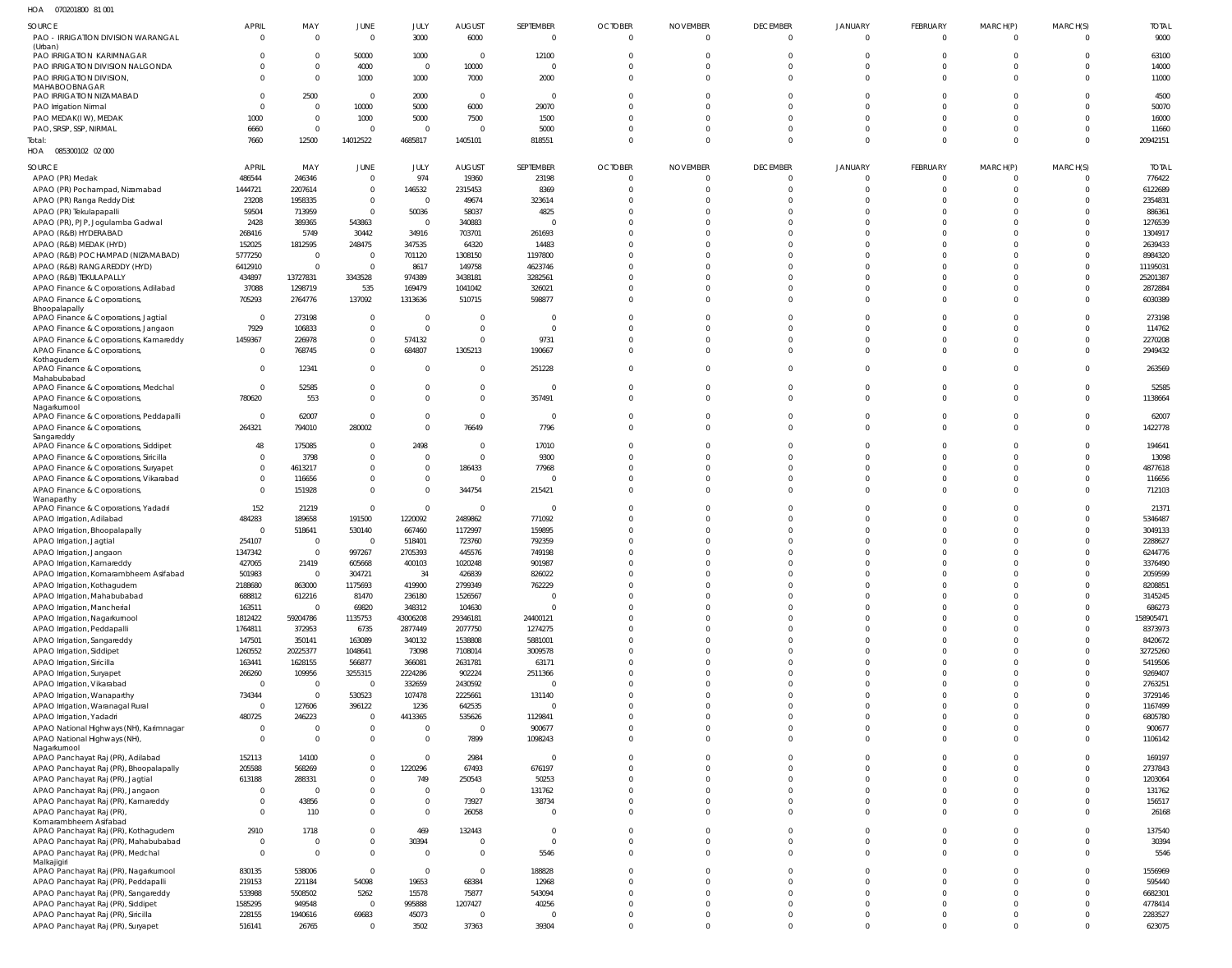HOA 085300102 02 000

| <b>SOURCE</b>                                               | <b>APRIL</b>             | MAY                | JUNE                       | JULY               | <b>AUGUST</b>     | SEPTEMBER          | <b>OCTOBER</b>       | <b>NOVEMBER</b>      | <b>DECEMBER</b>      | <b>JANUARY</b>       | FEBRUARY             | MARCH(P)             | MARCH(S) | <b>TOTAL</b>       |
|-------------------------------------------------------------|--------------------------|--------------------|----------------------------|--------------------|-------------------|--------------------|----------------------|----------------------|----------------------|----------------------|----------------------|----------------------|----------|--------------------|
| APAO Panchayat Raj (PR), Vikarabad                          | 480806                   | 448716             | $\mathbf{0}$               | $\Omega$           | $\Omega$          | 127181             | $\overline{0}$       | $\Omega$             | $\Omega$             | $\Omega$             | $\Omega$             | $\Omega$             | $\Omega$ | 1056703            |
| APAO Panchayat Raj (PR), Wanaparthy                         | 286075                   | 425154             | $\mathbf 0$                | 358660             | 1143803           | $\Omega$           | $\Omega$             | $\Omega$             | $\Omega$             | $\Omega$             | $\Omega$             | $\Omega$             |          | 2213692            |
| APAO Panchayat Raj (PR), Waranagal                          | 84242                    | 378224             | $\overline{0}$             | 299100             | 515495            | $\Omega$           | $\Omega$             | $\Omega$             | $\Omega$             | $\Omega$             | $\Omega$             | $\Omega$             |          | 1277061            |
| Rural                                                       |                          |                    |                            |                    |                   |                    |                      |                      |                      |                      |                      |                      |          |                    |
| APAO Panchayat Raj (PR), Yadadri<br>APAO Projects, Adilabad | 7702<br>1211363          | - 0<br>1204087     | $\overline{0}$<br>855669   | $\Omega$<br>988991 | 46918<br>$\Omega$ | $\Omega$<br>321026 | $\Omega$<br>$\Omega$ | $\Omega$<br>$\Omega$ | $\Omega$             |                      | $\Omega$             | $\Omega$<br>$\Omega$ |          | 54620<br>4581136   |
| APAO Projects, Jagtial                                      | 18278                    | $\Omega$           | 1841161                    | $\Omega$           | 1429439           | $\Omega$           | $\Omega$             | $\Omega$             |                      |                      |                      | $\Omega$             |          | 3288878            |
| APAO Projects, Jangaon                                      | 7885                     | $\Omega$           | $\Omega$                   | $\Omega$           |                   | $\Omega$           | $\Omega$             | $\Omega$             |                      |                      |                      | $\Omega$             |          | 7885               |
| APAO Projects, Kamareddy                                    | $\Omega$                 | 21721              | $\mathbf 0$                | $\Omega$           | $\Omega$          | $\Omega$           | $\Omega$             | $\Omega$             |                      |                      |                      | $\Omega$             |          | 21721              |
| APAO Projects, Mahabubabad                                  | 4875908                  | $\Omega$           | $\Omega$                   | 127887             | $\Omega$          | $\Omega$           | $\Omega$             | $\Omega$             |                      |                      |                      | $\Omega$             |          | 5003795            |
| APAO Projects, Mancherial                                   | $\overline{0}$           | $\Omega$           | 281140                     | $\Omega$           | $\Omega$          | 51771              | $\Omega$             | $\Omega$             |                      |                      |                      |                      |          | 332911             |
| APAO Projects, Peddapalli                                   | 850459                   | $\Omega$           | 42494                      | 137827             | 9563              | 3164691            | $\Omega$             | $\Omega$             |                      |                      |                      | $\Omega$             |          | 4205034            |
| APAO Projects, Siricilla                                    | $\Omega$                 | 15844224           | $\Omega$                   | 16113426           | $\Omega$          | $\Omega$           | $\Omega$             | $\Omega$             |                      |                      |                      | $\Omega$             |          | 31957650           |
| APAO Public Health (PH), Adilabad                           | $\Omega$                 | 73248              | $\Omega$                   | $\Omega$           | $\Omega$          | $\Omega$           | $\Omega$             | $\Omega$             |                      |                      |                      | $\Omega$             |          | 73248              |
| APAO Roads & Buildings (R&B), Adilabad                      | 146272                   | 1463592            | 535192                     | 23657              | 55145             | 1626               | $\Omega$             | $\Omega$             |                      |                      |                      | $\Omega$             |          | 2225484            |
| APAO Roads & Buildings (R&B)                                | 248                      | 255200             | $\overline{0}$             | 239740             | 472158            | 1619285            | $\Omega$             | $\Omega$             |                      | $\Omega$             | $\Omega$             | $\Omega$             |          | 2586631            |
| Bhoopalapally                                               |                          |                    |                            |                    |                   |                    |                      |                      |                      |                      |                      |                      |          |                    |
| APAO Roads & Buildings (R&B), Jagtial                       | $\overline{0}$           | 637581             | 460916                     | 41356              | 1998              | 25854              | $\Omega$             | $\Omega$             |                      | $\Omega$             |                      | $\Omega$             |          | 1167705            |
| APAO Roads & Buildings (R&B), Jangaon                       | 1444                     | 85164              | 1331474                    | 330587             | 98567             | 2318232            | $\Omega$             | $\Omega$             |                      | $\Omega$             | $\Omega$             | $\Omega$             |          | 4165468            |
| APAO Roads & Buildings (R&B), Jogulamba<br>Gadwal           | $\overline{0}$           | $\Omega$           | $\overline{0}$             | 0                  | 60786             | $\Omega$           | $\Omega$             | $\Omega$             |                      | $\Omega$             | $\Omega$             | $\Omega$             |          | 60786              |
| APAO Roads & Buildings (R&B), Kamareddy                     | 1752228                  | 116273             | 197184                     | 2395348            | 479594            | 2572337            | $\Omega$             | $\Omega$             |                      |                      |                      | $\Omega$             |          | 7512964            |
| APAO Roads & Buildings (R&B)                                | $\overline{0}$           | $\Omega$           | 4014                       | 132715             | $\Omega$          | 281422             | $\Omega$             | $\Omega$             | $\Omega$             | $\Omega$             | $\Omega$             | $\Omega$             |          | 418151             |
| Komarambheem Asifabad                                       |                          |                    |                            |                    |                   |                    |                      |                      |                      |                      |                      |                      |          |                    |
| APAO Roads & Buildings (R&B)                                | 2362549                  | 1814779            | 6900397                    | 1893564            | 863993            | 2753766            | $\Omega$             | $\Omega$             | $\Omega$             | $\Omega$             | $\Omega$             | $\Omega$             | $\Omega$ | 16589048           |
| Kothagudem<br>APAO Roads & Buildings (R&B),                 | 537                      | $\Omega$           | $\Omega$                   | 477085             | 69716             | 376182             | $\Omega$             | $\Omega$             | $\Omega$             | $\Omega$             | $\Omega$             | $\Omega$             | $\Omega$ | 923520             |
| Mahabubabad                                                 |                          |                    |                            |                    |                   |                    |                      |                      |                      |                      |                      |                      |          |                    |
| APAO Roads & Buildings (R&B), Mancherial                    | 821138                   | - 0                | $\mathbf 0$                | 616467             | 29192             | 1407860            | $\Omega$             | $\Omega$             |                      |                      | $\Omega$             | $\Omega$             |          | 2874657            |
| APAO Roads & Buildings (R&B), Medchal                       | $\overline{0}$           | 80411              | $\mathbf 0$                | 155554             | 2177079           | 482020             | $\Omega$             | $\Omega$             | $\Omega$             | $\Omega$             | $\Omega$             | $\Omega$             | $\Omega$ | 2895064            |
| Malkajigiri                                                 |                          |                    |                            |                    |                   |                    |                      |                      |                      |                      |                      |                      |          |                    |
| APAO Roads & Buildings (R&B),<br>Nagarkurnool               | 223242                   | 336925             | $\Omega$                   | 32300              | 9753              | 203353             | $\Omega$             | $\Omega$             |                      |                      |                      | $\Omega$             |          | 805573             |
| APAO Roads & Buildings (R&B), Peddapalli                    | 549125                   |                    | 1091062                    | 0                  | 308927            | 150860             | $\Omega$             | $\Omega$             | $\Omega$             | $\Omega$             | $\Omega$             | $\Omega$             |          | 2099974            |
| APAO Roads & Buildings (R&B),                               | $\overline{0}$           | 902450             | 2323310                    | 34260              | 228462            | 1548310            | $\Omega$             | $\Omega$             | $\Omega$             | $\Omega$             | $\Omega$             | $\Omega$             |          | 5036792            |
| Sangareddy                                                  |                          |                    |                            |                    |                   |                    |                      |                      |                      |                      |                      |                      |          |                    |
| APAO Roads & Buildings (R&B), Siddipet                      | 296976                   | 1047009            | 368045                     | 4770282            | 58866             | 1272451            | $\Omega$             | $\Omega$             | $\Omega$             | $\Omega$             | $\Omega$             | $\Omega$             |          | 7813629            |
| APAO Roads & Buildings (R&B), Siricilla                     | $\overline{0}$           | 219801             | 106405                     | 5400               | 328391            | 2264053            | $\Omega$             | $\Omega$             |                      |                      | $\cap$               | $\Omega$             |          | 2924050            |
| APAO Roads & Buildings (R&B), Suryapet                      | 337625                   | 782178             | 362886                     | 149216             | 1478470           | 6878               | $\Omega$             | $\Omega$             |                      |                      |                      | $\Omega$             |          | 3117253            |
| APAO Roads & Buildings (R&B), Vikarabad                     | 4105244                  | $\Omega$           | $\overline{0}$             | 3344200            | 11405             | 3220755            | $\Omega$             | $\Omega$             |                      |                      | $\Omega$             | $\Omega$             |          | 10681604           |
| APAO Roads & Buildings (R&B),                               | 1210174                  | $\Omega$           | $\overline{0}$             | 0                  | 103051            | 172023             | $\Omega$             | $\Omega$             | $\Omega$             | $\Omega$             | $\Omega$             | $\Omega$             |          | 1485248            |
| Wanaparthy<br>APAO Roads & Buildings (R&B), Waranagal       | 521490                   | 600320             | 97233                      | 0                  | 115920            | 503710             | $\Omega$             | $\Omega$             | $\Omega$             | $\Omega$             | $\Omega$             | $\Omega$             |          | 1838673            |
| Rural                                                       |                          |                    |                            |                    |                   |                    |                      |                      |                      |                      |                      |                      |          |                    |
| APAO Roads & Buildings (R&B), Yadadri                       | 1225115                  | - 0                | 883864                     | 1958157            | 295800            | 4395886            | $\Omega$             | $\Omega$             |                      |                      |                      | $\Omega$             |          | 8758822            |
| APAO, PJP (FINANCE), Jogulamba Gadwal                       | 306706                   | 1246               | $\overline{0}$             | $\mathbf 0$        | 298958            | 2092               | $\Omega$             | $\Omega$             |                      |                      |                      | $\Omega$             |          | 609002             |
| APAO, SRSP (FINANCE), WARANGAL RURAL                        | 8318                     | 89696              | $\mathbf 0$                | $\mathbf 0$        |                   |                    | $\Omega$             | $\Omega$             |                      |                      |                      | $\Omega$             |          | 98014              |
| APAO, SRSP SSP, KARIMNAGAR                                  | 2658849                  | 42470              | $\mathbf 0$                | 659745             | $\Omega$          | $\Omega$           | $\Omega$             | $\Omega$             |                      |                      |                      | $\Omega$             |          | 3361064            |
| APAO, SRSP, NIZAMABAD                                       | 578733                   |                    | $\mathbf 0$                | 1188742            | $\Omega$          | $\Omega$           | $\Omega$             | $\Omega$             |                      |                      |                      | $\Omega$             |          | 1767475            |
| APAO, SRSP, WARANGAL RURAL                                  | $\mathbf 0$              |                    | $\Omega$                   | 1655870            | $\Omega$          | $\Omega$           | $\Omega$             | $\Omega$             |                      |                      |                      | $\Omega$             |          | 1655870            |
| APAO, (NH) NIZAMABAD                                        | 122558                   |                    | $\mathbf 0$                |                    | $\Omega$          | $\Omega$           | $\Omega$             | $\Omega$             |                      |                      |                      | $\Omega$             |          | 122558             |
| PAO (PH) LMD (KARIMNAGAR)                                   | $\Omega$                 |                    | $\Omega$                   | $\Omega$           | 536806            | 822367             | $\Omega$             | $\Omega$             | $\Omega$             | $\Omega$             | $\Omega$             | $\Omega$             |          | 1359173            |
| PAO (PR) (IW), LMD Colony, Karimnagar                       | 103519                   | 334530             | 0                          | $\Omega$           | 84243             | 7198               | -0                   | -0                   |                      |                      |                      | -0                   |          | 529490             |
| PAO (PR) KCC, Warangal (Urban)                              | 441571                   | 56159              | $\Omega$                   | 132                | 991677            | 1257               | $\Omega$             | $\Omega$             | $\Omega$             | $\Omega$             | $\Omega$             | $\Omega$             |          | 1490796            |
| PAO (PR) MAHABOOBNAGAR                                      | 38348                    | 1123582            | 594327                     | 907373             | 1036735           | 2121               | $\Omega$             | $\Omega$             | $\Omega$             | $\Omega$             | $\Omega$             | $\Omega$             |          | 3702486            |
| PAO (PR) Nalgonda                                           | 34397                    | 27433              | $\overline{0}$             | 1067936            | $\mathbf{0}$      | 128011             | $\Omega$             | $\Omega$             | $\Omega$             | $\Omega$<br>$\Omega$ | $\Omega$<br>$\Omega$ | $\Omega$             |          | 1257777            |
| PAO (PR), Nirmal                                            | 40563                    | $\Omega$           | $\overline{0}$<br>$\Omega$ | $\mathbf 0$        | 245278            | 125<br>1427486     | $\Omega$<br>$\Omega$ | $\Omega$<br>$\Omega$ | $\Omega$<br>$\Omega$ | $\Omega$             | $\Omega$             | $\Omega$<br>$\Omega$ |          | 285966             |
| PAO (R&B) (NIRMAL)                                          | $\overline{0}$<br>283779 | 334317<br>$\Omega$ | 424041                     | 960<br>230404      | 1092512<br>458167 | 280240             | $\Omega$             | $\Omega$             | $\Omega$             | $\Omega$             | $\Omega$             | $\Omega$             |          | 2855275<br>1676631 |
| PAO (R&B), HANUMAKONDA, Warangal<br>(Urban)                 |                          |                    |                            |                    |                   |                    |                      |                      |                      |                      |                      |                      |          |                    |
| PAO (R&B) LMD                                               | 1232038                  | 2660996            | 207483                     | 1504782            | 631077            | 21860              | $\Omega$             | $\Omega$             | $\Omega$             | $\Omega$             | $\Omega$             | $\Omega$             |          | 6258236            |
| PAO (R&B) MAHABOOBNAGAR                                     | 8108                     | 1974245            | 47903                      | 157073             | 361634            | 1776686            | $\Omega$             | $\Omega$             | $\Omega$             | $\Omega$             | $\Omega$             | $\Omega$             |          | 4325649            |
| PAO (R&B) NALGONDA                                          | $\overline{0}$           | 1112089            | 30268                      | 558023             | 476710            | 2701952            | $\Omega$             | $\Omega$             | $\Omega$             | $\Omega$             | $\Omega$             | $\Omega$             |          | 4879042            |
| PAO (W&P) NSP, TEKULAPALLY                                  | $\overline{0}$           | - 0                | $\overline{0}$             | 699926             | $\mathbf{0}$      | $\Omega$           | $\Omega$             | $\Omega$             | $\Omega$             | $\Omega$             | $\Omega$             | $\Omega$             |          | 699926             |
| PAO (W&P), Waranagal (Urban)                                | 83929                    | $\Omega$           | $\mathbf{0}$               | $\overline{0}$     | $\mathbf 0$       | $\overline{0}$     | $\Omega$             | $\Omega$             | $\Omega$             | $\Omega$             | $\Omega$             | $\Omega$             |          | 83929              |
| PAO - IRRIGATION DIVISION WARANGAL                          | 1885367                  | $\Omega$           | $\mathbf{0}$               | 2220               | 455177            | 635297             | $\Omega$             | $\Omega$             | $\Omega$             | $\Omega$             | $\Omega$             | $\Omega$             |          | 2978061            |
| (Urban)<br>PAO A M R P (SLBC), NALGONDA                     | 844973                   | 667212             | 1917801                    | 486305             | 9696624           | 5973281            | $\Omega$             | $\Omega$             | $\Omega$             | $\Omega$             | $\Omega$             | $\Omega$             |          | 19586196           |
| PAO IRRIGATION KARIMNAGAR                                   | 1732758                  | 2724017            | 1109901                    | 4555597            | 5866504           | 3935085            | $\Omega$             | $\Omega$             | $\Omega$             | $\Omega$             | $\Omega$             | $\Omega$             |          | 19923862           |
| PAO IRRIGATION DIVISION KHAMMAM                             | 323378                   | 363403             | 481933                     | 454816             | 602867            | 1743053            | $\Omega$             | $\Omega$             | $\Omega$             | $\Omega$             | $\Omega$             | $\Omega$             |          | 3969450            |
| PAO IRRIGATION DIVISION NALGONDA                            | 987823                   | 236405             | 715982                     | 16125103           | 2864030           | 423302             | $\Omega$             | $\Omega$             | $\Omega$             | $\Omega$             | $\Omega$             | $\overline{0}$       |          | 21352645           |
| PAO IRRIGATION DIVISION,                                    | 590155                   | 61453937           | 79977418                   | 42298033           | 6713909           | 32759799           | $\Omega$             | $\Omega$             | $\Omega$             | $\Omega$             | $\Omega$             | $\Omega$             |          | 223793251          |
| MAHABOOBNAGAR                                               |                          |                    |                            |                    |                   |                    |                      |                      |                      |                      |                      |                      |          |                    |
| PAO IRRIGATION NIZAMABAD                                    | 9046605                  | 707248             | $\Omega$                   | 1606683            | 4211893           | 24833              | $\Omega$             | $\Omega$             | $\Omega$             | $\Omega$             | $\Omega$             | $\Omega$             |          | 15597262           |
| PAO IRRIGATION RANGA REDDY DISTRICT                         | 1207319                  | 3422               | 134646                     | 1199202            | 2468104           | 459339             | $\Omega$             | $\Omega$             | $\Omega$             | $\Omega$             | $\Omega$             | $\Omega$             |          | 5472032            |
| PAO Irrigation Nirmal                                       | 646122                   | 11000              | 1146248                    | 745752             | 195166            | 1481808            | $\Omega$             | $\Omega$             | $\Omega$             | $\Omega$             | $\Omega$             | $\Omega$             |          | 4226096            |
| PAO MEDAK(IW), MEDAK                                        | 274460                   | 343948             | 18974                      | 2140577            | 782830            | 187065             | $\Omega$             | $\Omega$             | $\Omega$             | $\Omega$             | $\Omega$             | $\Omega$             |          | 3747854            |
| PAO Public Health (PH), Ranga Reddy                         | $\overline{0}$           | $\Omega$           | $\overline{0}$             | $\overline{0}$     | 700537            | $\Omega$           | $\Omega$             | $\Omega$             | $\Omega$             | $\Omega$             | $\Omega$             | $\Omega$             |          | 700537             |
| PAO, AMRP (FINANCE) NALGONDA                                | 110210                   | 479313             | 1143671                    | 38683              | 428240            | 436556             | $\Omega$             | $\Omega$             |                      | $\Omega$             | $\Omega$             | $\Omega$             |          | 2636673            |
| PAO, FINANCE (W & P) DEPT, HYDERABAD                        | 144817                   | 252693             | 1143                       | 1869223            | 960359            | 47921              | $\Omega$             | $\Omega$             |                      | $\Omega$             | $\Omega$             | $\Omega$             |          | 3276156            |
| PAO, FINANCE (W & P) DEPT, KARIMNAGAR                       | 6357                     | 356660             | 28115                      | 20044              | 91015             | 2568               | $\Omega$             | $\Omega$             | $\Omega$             | $\Omega$             | $\Omega$             | $\Omega$             |          | 504759             |
| PAO, FINANCE (W & P) DEPT, KHAMMAM                          | 81258                    | 93765              | $\mathbf{0}$               | $\Omega$           | 64862             | 563                | $\Omega$             | $\Omega$             | $\Omega$             | $\Omega$             | $\Omega$             | $\overline{0}$       |          | 240448             |
| PAO, FINANCE (W & P) DEPT<br>MAHABOOBNAGAR                  | 3532                     | 22594              | $\mathbf{0}$               | $\overline{0}$     | 339829            | 3823               | $\Omega$             | $\Omega$             | $\Omega$             | $\Omega$             | $\Omega$             | $\Omega$             |          | 369778             |
| PAO, FINANCE (W & P) DEPT, MEDAK                            | 1024                     | 506175             | $\mathbf{0}$               | $\mathbf 0$        | $\Omega$          | 30175              | $\Omega$             | $\Omega$             | $\Omega$             | $\Omega$             | $\Omega$             | $\Omega$             |          | 537374             |
| PAO, FINANCE (W & P) DEPT, NIRMAL                           | $10$                     | 20393              | $\mathbf 0$                | $\mathbf 0$        | 15894             | $\overline{0}$     | $\overline{0}$       | $\overline{0}$       | $\Omega$             | $\Omega$             | $\Omega$             | $\overline{0}$       |          | 36297              |
| PAO, FINANCE (W & P) DEPT, NIZAMABAD                        | 25066                    | 422205             | 28137                      | 233333             | 640               | 60866              | $\overline{0}$       | $\overline{0}$       | $\Omega$             | $\Omega$             | $\Omega$             | $\overline{0}$       | $\Omega$ | 770247             |
|                                                             |                          |                    |                            |                    |                   |                    |                      |                      |                      |                      |                      |                      |          |                    |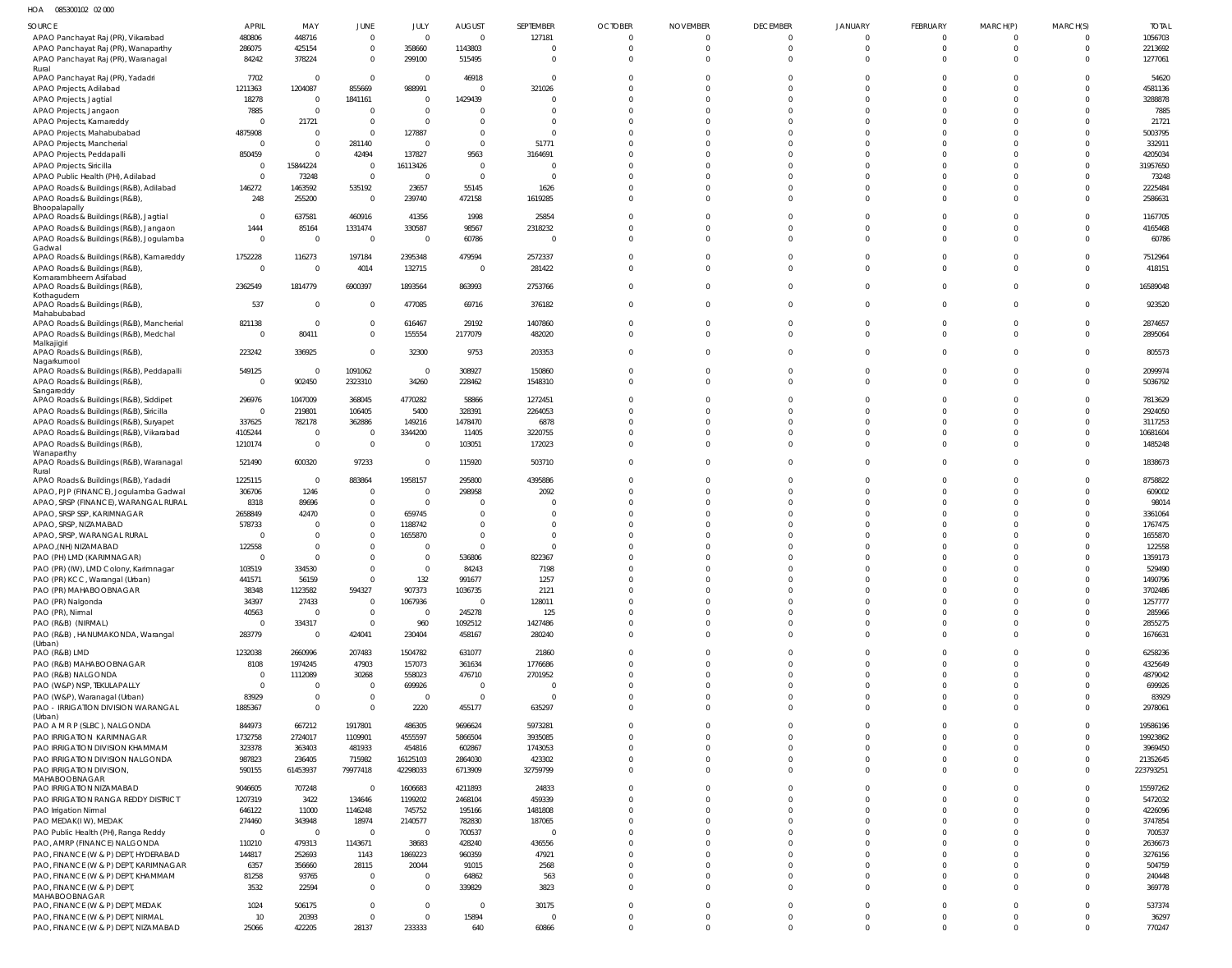| SOURCE<br>PAO, FINANCE (W & P) DEPT, RANGA                                    | <b>APRIL</b><br>97525 | MAY<br>1651048             | JUNE<br>745713               | JULY<br>28741              | <b>AUGUST</b><br>811575          | SEPTEMBER<br>1028428       | <b>OCTOBER</b><br>$\mathbf 0$    | <b>NOVEMBER</b><br>$\overline{0}$ | <b>DECEMBER</b><br>$\Omega$ | <b>JANUARY</b><br>$^{\circ}$ | FEBRUARY<br>$\overline{0}$ | MARCH(P)<br>$\Omega$        | MARCH(S)<br>$\Omega$    | <b>TOTAL</b><br>4363030 |
|-------------------------------------------------------------------------------|-----------------------|----------------------------|------------------------------|----------------------------|----------------------------------|----------------------------|----------------------------------|-----------------------------------|-----------------------------|------------------------------|----------------------------|-----------------------------|-------------------------|-------------------------|
| REDDY<br>PAO, FINANCE (W & P) DEPT, WARANGAL<br>PAO, PJP, Jogulamba Gadwal    | 19600<br>3298966      | 496590<br>497140           | $\mathbf{0}$<br>$\mathbf 0$  | 188216<br>180963           | 56209<br>24161                   | 5220<br>173930             | $\overline{0}$<br>$\Omega$       | $\overline{0}$<br>$\Omega$        |                             | -0<br>$\Omega$               | $^{\circ}$<br>$\Omega$     | $\Omega$                    | $\Omega$<br>$\Omega$    | 765835<br>4175160       |
| PAO, SRSP, SSP, NIRMAL                                                        | 5554                  |                            | $\mathbf 0$                  |                            | 469028                           | 408521                     | $\Omega$                         | $\Omega$                          | $\Omega$                    | $\Omega$                     | $\mathbf 0$                | $\Omega$                    | $^{\circ}$              | 883103                  |
| Total:                                                                        | 84539646              | 232878566                  | 122208464                    | 183028376                  | 128437462                        | 145125296                  | $\Omega$                         | $\Omega$                          | $\Omega$                    | $\mathbf 0$                  | $\mathbf 0$                | $\Omega$                    | $\overline{0}$          | 896217810               |
| HOA 105400101 81 000                                                          |                       |                            |                              |                            |                                  |                            |                                  |                                   |                             |                              |                            |                             |                         |                         |
| SOURCE                                                                        | <b>APRIL</b>          | MAY                        | JUNE                         | JULY                       | <b>AUGUST</b>                    | SEPTEMBER                  | <b>OCTOBER</b>                   | <b>NOVEMBER</b>                   | <b>DECEMBER</b>             | JANUARY                      | FEBRUARY                   | MARCH(P)                    | MARCH(S)                | <b>TOTAL</b>            |
| APAO Finance & Corporations,                                                  | $\overline{0}$        | 29974                      | $\mathbf 0$                  | $\Omega$                   | $\overline{0}$                   | $\overline{0}$             | $\mathbf 0$                      | $\overline{0}$                    | $\Omega$                    | $\mathbf 0$                  | $\mathbf 0$                | $\overline{0}$              | $\Omega$                | 29974                   |
| Wanaparthy                                                                    |                       |                            |                              |                            |                                  |                            |                                  |                                   |                             |                              |                            |                             |                         |                         |
| APAO Roads & Buildings (R&B),<br>Kothagudem                                   | $\Omega$              | $\mathbf 0$                | $\mathbf 0$                  | $^{\circ}$                 | 5000                             | $\overline{0}$             | $\overline{0}$                   | $\overline{0}$                    | $\Omega$                    | $\mathbf{0}$                 | $\mathbf 0$                | $\overline{0}$              | $\mathbf 0$             | 5000                    |
| APAO Roads & Buildings (R&B), Peddapalli                                      |                       | 0                          | $\mathbf 0$                  | 10000                      | 5000                             | $\overline{0}$             | $\Omega$                         | $\overline{0}$                    | $\Omega$                    | $\Omega$                     | $\mathbf 0$                | $\Omega$                    | -0                      | 15000                   |
| PAO (R&B) LMD                                                                 |                       | $\mathbf 0$                | 17000                        | $\mathbf{0}$               | $\overline{0}$                   | 11000                      | $\overline{0}$                   | $\Omega$                          | $\Omega$                    | $\Omega$                     | $\mathbf 0$                | $\Omega$                    | $\Omega$                | 28000                   |
| PAO National Highways (NH), Khammam                                           |                       | $\mathbf 0$                | 1300                         | $\mathbf{0}$               | $\Omega$                         | $\overline{0}$             | $\Omega$                         | $\Omega$                          | $\Omega$                    | $\Omega$                     | $\mathbf 0$                | $\Omega$                    | -0                      | 1300                    |
| PAO, (NH) HANUMAKONDA, Warangal<br>(Urban)                                    |                       | $\mathbf 0$                | $\overline{0}$               | $\mathbf{0}$               | $\overline{0}$                   | 16040                      | $\overline{0}$                   | $\overline{0}$                    | $\Omega$                    | $\mathbf 0$                  | $\mathbf 0$                | $\Omega$                    | $\Omega$                | 16040                   |
| Total:                                                                        | $\overline{0}$        | 29974                      | 18300                        | 10000                      | 10000                            | 27040                      | $\overline{0}$                   | $\overline{0}$                    | $\Omega$                    | $\mathbf 0$                  | $\mathbf{0}$               | $\Omega$                    | $\mathbf 0$             | 95314                   |
| 105400800 01 000<br>HOA                                                       |                       |                            |                              |                            |                                  |                            |                                  |                                   |                             |                              |                            |                             |                         |                         |
| SOURCE                                                                        | <b>APRIL</b>          | MAY                        | JUNE                         | JULY                       | <b>AUGUST</b>                    | SEPTEMBER                  | <b>OCTOBER</b>                   | <b>NOVEMBER</b>                   | <b>DECEMBER</b>             | <b>JANUARY</b>               | FEBRUARY                   | MARCH(P)                    | MARCH(S)                | <b>TOTAL</b>            |
| APAO (R&B) MEDAK (HYD)                                                        | $\Omega$              | 1000                       | $\overline{0}$               | $\Omega$                   | $\Omega$                         | $\overline{0}$             | $\overline{0}$                   | $\Omega$                          |                             |                              | $^{\circ}$                 |                             | $\Omega$                | 1000                    |
| APAO (R&B) TEKULAPALLY                                                        | $\Omega$              | $\mathbf 0$<br>$\mathbf 0$ | 12800                        | $\overline{0}$<br>$\Omega$ | 255540<br>$\Omega$               | $\overline{0}$<br>$\Omega$ | $\overline{0}$<br>$\Omega$       | $\circ$<br>$\Omega$               | $\Omega$<br>$\Omega$        | 0                            | $\mathbf 0$<br>$\mathbf 0$ |                             | $\mathbf 0$             | 268340                  |
| APAO Roads & Buildings (R&B), Adilabad<br>APAO Roads & Buildings (R&B),       | $\Omega$              | 0                          | 11200<br>10038               | $\Omega$                   | 9200                             | $\overline{0}$             | $\Omega$                         | $\Omega$                          | $\Omega$                    | -0<br>$\Omega$               | $\mathbf 0$                |                             | $\Omega$<br>$\Omega$    | 11200<br>19238          |
| Bhoopalapally                                                                 |                       |                            |                              |                            |                                  |                            |                                  |                                   |                             |                              |                            |                             |                         |                         |
| APAO Roads & Buildings (R&B), Jangaon                                         | $\Omega$              | 0                          | $\overline{0}$               | 5000                       | $\overline{0}$                   | $\overline{0}$             | $\Omega$                         | $\Omega$                          |                             | -0                           | $\Omega$                   |                             | $\mathbf 0$             | 5000                    |
| APAO Roads & Buildings (R&B), Kamareddy                                       | $\Omega$              | 0<br>$\Omega$              | $\mathbf 0$<br>$\mathbf 0$   | - 0                        | $\overline{0}$<br>$\overline{0}$ | 1706339<br>$\overline{0}$  | $\mathbf 0$<br>$\Omega$          | $\Omega$<br>$\Omega$              | $\Omega$                    | $\Omega$<br>$\Omega$         | $\mathbf 0$<br>$\mathbf 0$ | $\Omega$                    | $\mathbf 0$<br>$\Omega$ | 1706339                 |
| APAO Roads & Buildings (R&B),<br>Komarambheem Asifabad                        |                       |                            |                              | 1140                       |                                  |                            |                                  |                                   |                             |                              |                            |                             |                         | 1140                    |
| APAO Roads & Buildings (R&B),                                                 | $\Omega$              | 229640                     | 96325                        | 77864                      | 167459                           | 203193                     | $\mathbf 0$                      | $\Omega$                          | $\Omega$                    | $\mathbf 0$                  | $\mathbf 0$                | $\Omega$                    | $\Omega$                | 774481                  |
| Kothagudem<br>APAO Roads & Buildings (R&B),                                   | $\Omega$              | $\Omega$                   | $\mathbf 0$                  | 50887                      | $\overline{0}$                   | $\overline{0}$             | $\mathbf 0$                      | $\Omega$                          | $\Omega$                    | $\Omega$                     | $\mathbf 0$                | $\Omega$                    | $\Omega$                | 50887                   |
| Nagarkurnool                                                                  |                       |                            |                              |                            |                                  |                            |                                  |                                   |                             |                              |                            |                             |                         |                         |
| APAO Roads & Buildings (R&B), Siricilla                                       | 5000                  | $\Omega$                   | $\mathbf 0$                  | 0                          | $\overline{0}$                   | $\overline{0}$             | $\overline{0}$                   | $\Omega$                          |                             | $\Omega$                     | $\mathbf 0$                | $\Omega$                    | $^{\circ}$              | 5000                    |
| APAO Roads & Buildings (R&B), Waranagal<br>Rural                              | 950089                | $\Omega$                   | $\mathbf{0}$                 | 5040                       | $\Omega$                         | $\Omega$                   | $\Omega$                         | $\Omega$                          |                             | $\Omega$                     | $\Omega$                   | $\Omega$                    | $\Omega$                | 955129                  |
| PAO (R&B) (NIRMAL)                                                            |                       |                            | $\mathbf 0$                  | $\Omega$                   | $\Omega$                         | 9320                       | $\Omega$                         | $\Omega$                          |                             |                              | $\Omega$                   |                             | $\Omega$                | 9320                    |
| PAO (R&B) NALGONDA                                                            |                       |                            | $\mathbf{0}$                 | 500                        | $\Omega$                         | -C                         | $\Omega$                         | $\Omega$                          |                             |                              | $\Omega$                   | $\Omega$                    | $\Omega$                | 500                     |
| PAO National Highways (NH), Khammam                                           | $\Omega$              | $\Omega$<br>$\Omega$       | $\mathbf{0}$<br>$\mathbf{0}$ | $\Omega$                   | $\Omega$<br>$\Omega$             | 119095<br>$\Omega$         | $\Omega$<br>$\Omega$             | $\Omega$<br>$\Omega$              |                             | $\Omega$<br>$\Omega$         | $^{\circ}$<br>$\Omega$     | $\Omega$<br>$\Omega$        | $\Omega$                | 119095                  |
| PAO, FINANCE (W & P) DEPT,<br>MAHABOOBNAGAR                                   | 1500                  |                            |                              | $\mathbf{0}$               |                                  |                            |                                  |                                   |                             |                              |                            |                             | $\Omega$                | 1500                    |
| PAO, NH(PROJ) RANGAREDDY                                                      | $\Omega$              | 532017                     | $\overline{0}$               | $\Omega$                   | 219935                           | $\Omega$                   | $\Omega$                         | $\Omega$                          |                             | 0                            | $^{\circ}$                 | $\Omega$                    | 0                       | 751952                  |
| Total:                                                                        | 956589                | 762657                     | 130363                       | 140431                     | 652134                           | 2037947                    | $\Omega$                         | $\Omega$                          | $\Omega$                    | $\Omega$                     | $\mathbf 0$                | $\Omega$                    | $\Omega$                | 4680121                 |
|                                                                               |                       |                            |                              |                            |                                  |                            |                                  |                                   |                             |                              |                            |                             |                         |                         |
| HOA 761000201 05 001                                                          |                       |                            |                              |                            |                                  |                            |                                  |                                   |                             |                              |                            |                             |                         |                         |
| SOURCE                                                                        | <b>APRIL</b>          | MAY                        | JUNE                         | JULY                       | <b>AUGUST</b>                    | SEPTEMBER                  | <b>OCTOBER</b>                   | <b>NOVEMBER</b>                   | <b>DECEMBER</b>             | JANUARY                      | FEBRUARY                   | MARCH(P)                    | MARCH(S)                | <b>TOTAL</b>            |
| APAO (R&B) HYDERABAD                                                          | 30850                 | 30850                      | 30850                        | 30850                      | 30850                            | 30850                      | $\overline{0}$                   | $\circ$                           | $\Omega$                    | $\mathbf 0$                  | $\overline{0}$             | $\Omega$                    | $\Omega$                | 185100                  |
| APAO (R&B) RANGAREDDY (HYD)                                                   | 4000                  | 4000                       | 4000                         | 4000                       | 4000                             | 4000                       | $\Omega$                         | $\Omega$                          | $\Omega$                    | $\Omega$                     | $\mathbf 0$                | $\Omega$                    | -0                      | 24000                   |
| APAO Finance & Corporations, Adilabad                                         | 1302<br>2500          | 1302<br>2500               | 1302<br>2500                 | 1302<br>2500               | 1302<br>2500                     | 1302<br>2500               | $\Omega$<br>$\Omega$             | $\Omega$<br>$\Omega$              | $\Omega$<br>$\Omega$        | $\mathbf 0$<br>$\Omega$      | $\mathbf 0$<br>$\Omega$    | $\Omega$<br>$\Omega$        | $\Omega$<br>$\Omega$    | 7812<br>15000           |
| APAO Finance & Corporations,<br>Kothagudem                                    |                       |                            |                              |                            |                                  |                            |                                  |                                   |                             |                              |                            |                             |                         |                         |
| APAO Finance & Corporations, Medchal                                          | 5000                  | $\Omega$                   | $\mathbf 0$                  | $\Omega$                   | $\overline{0}$                   | $\overline{0}$             | $\mathbf{0}$                     | $\overline{0}$                    | $\Omega$                    | $\Omega$                     | $\mathbf 0$                | $\Omega$                    | $\Omega$                | 5000                    |
| APAO Finance & Corporations, Siricilla                                        | 5000                  | 5000                       | 5000                         | 5000                       | 5000                             | 5000                       | $\overline{0}$<br>$\Omega$       | $\overline{0}$                    | $\mathbf 0$<br>$\Omega$     | $\mathbf 0$                  | $\mathbf 0$                | $\mathbf 0$                 | $\Omega$<br>$\Omega$    | 30000                   |
| APAO Finance & Corporations, Suryapet<br>APAO Finance & Corporations, Yadadri | 7760<br>5498          | 1940<br>5498               | 1940<br>5498                 | 1940<br>5498               | $\overline{0}$<br>5498           | $\overline{0}$<br>5498     | $\Omega$                         | $\overline{0}$<br>$\overline{0}$  | $\Omega$                    | $\mathbf 0$<br>$\mathbf 0$   | $\mathbf 0$<br>$\mathbf 0$ | $\overline{0}$<br>$\Omega$  | $\Omega$                | 13580<br>32988          |
| APAO Irrigation, Bhoopalapally                                                | 15249                 | 15249                      | 15249                        | 16674                      | 16674                            | 16674                      | $\Omega$                         | $\overline{0}$                    | $\Omega$                    | $\mathbf 0$                  | $\mathbf 0$                | $\mathbf{0}$                | $\Omega$                | 95769                   |
| APAO Irrigation, Jagtial                                                      | 20900                 | 20900                      | 20900                        | 20900                      | 16900                            | 16900                      | $\Omega$                         | $\overline{0}$                    | $\Omega$                    | $\mathbf 0$                  | $\mathbf 0$                | $\Omega$                    | $\Omega$                | 117400                  |
| APAO Irrigation, Jangaon                                                      | 7000                  | 7000                       | 7000                         | 7000                       | 7000                             | 7000                       | $\Omega$                         | $\overline{0}$                    | $\Omega$                    | $\Omega$                     | $\mathbf 0$                | $\Omega$                    | $\Omega$                | 42000                   |
| APAO Irrigation, Kamareddy                                                    | 12300                 | 12300                      | 12300                        | 12300                      | 12300                            | 12300                      | $\Omega$<br>$\Omega$             | $\overline{0}$<br>$\overline{0}$  | $\Omega$<br>$\Omega$        | $\mathbf 0$<br>$\Omega$      | $\mathbf 0$<br>$\mathbf 0$ | $\mathbf 0$<br>$\mathbf{0}$ | $\Omega$<br>$\Omega$    | 73800                   |
| APAO Irrigation, Medchal Malkajigiri                                          | 12300<br>8848         | 12300<br>8848              | 12300<br>8848                | 12300<br>8848              | 12300<br>8848                    | 12300<br>8848              | $\Omega$                         | $\overline{0}$                    | $\Omega$                    | $\mathbf 0$                  | $\mathbf 0$                | $\mathbf 0$                 | $\Omega$                | 73800<br>53088          |
| APAO Irrigation, Nagarkurnool<br>APAO Irrigation, Peddapalli                  | 17375                 | 17375                      | 17375                        | 15950                      | 19950                            | 19950                      | $\Omega$                         | $\overline{0}$                    | $\Omega$                    | $\Omega$                     | $\mathbf 0$                | $\Omega$                    | $\Omega$                | 107975                  |
| APAO Irrigation, Sangareddy                                                   | 6154                  | 6154                       | 6154                         | 6154                       | 6154                             | 6154                       | $\Omega$                         | $\overline{0}$                    | $\Omega$                    | $\mathbf 0$                  | $\mathbf 0$                | $\mathbf 0$                 | $\Omega$                | 36924                   |
| APAO Irrigation, Siddipet                                                     | 17500                 | 32500                      | 22500                        | 18500                      | 18500                            | 14000                      | $\Omega$                         | $\overline{0}$                    | $\Omega$                    | $\Omega$                     | $\mathbf 0$                | $\mathbf 0$                 | $\Omega$                | 123500                  |
| APAO Irrigation, Suryapet                                                     | 2808                  | 2808                       | 2808                         | 2808                       | 2808                             | 2808                       | $\Omega$                         | $\overline{0}$                    | $\Omega$                    | $\mathbf 0$                  | $\mathbf 0$                | $\Omega$                    | $\Omega$                | 16848                   |
| APAO Irrigation, Wanaparthy                                                   | 41030                 | 41030                      | 41031                        | 41031                      | 41031                            | 45406                      | $\Omega$<br>$\Omega$             | $\overline{0}$<br>$\overline{0}$  | $\Omega$<br>$\Omega$        | $\Omega$<br>$\mathbf 0$      | $\mathbf 0$                | $\Omega$<br>$\mathbf 0$     | $\Omega$<br>$\Omega$    | 250559                  |
| APAO Irrigation, Waranagal Rural<br>APAO Irrigation, Yadadri                  | 8200<br>12000         | 8200<br>26230              | $\mathbf 0$<br>25679         | 16400<br>21303             | 8200<br>31803                    | 8200<br>38803              | $\overline{0}$                   | $\overline{0}$                    | $\Omega$                    | $\mathbf 0$                  | $\mathbf 0$<br>$\mathbf 0$ | $\mathbf{0}$                | $\mathbf 0$             | 49200<br>155818         |
| APAO Roads & Buildings (R&B),                                                 | 2840                  | 2840                       | 2840                         | 2840                       | 2840                             | 2840                       | $\Omega$                         | $\Omega$                          | $\Omega$                    | $\mathbf 0$                  | $\mathbf 0$                | $\Omega$                    | $\Omega$                | 17040                   |
| Sangareddy                                                                    |                       |                            |                              |                            |                                  |                            |                                  |                                   |                             |                              |                            |                             |                         |                         |
| APAO Roads & Buildings (R&B), Suryapet                                        | 5278<br>9208          | 5278<br>9208               | 5278<br>9208                 | 5278<br>9208               | 5278<br>9208                     | 5278<br>9208               | $\Omega$<br>$\overline{0}$       | $\overline{0}$<br>$\overline{0}$  | $\Omega$<br>$\Omega$        | $\mathbf{0}$<br>$\mathbf 0$  | $\mathbf 0$<br>$\mathbf 0$ | $\mathbf 0$<br>$\mathbf 0$  | $\Omega$<br>$\Omega$    | 31668<br>55248          |
| APAO Roads & Buildings (R&B), Vikarabad<br>PAO (PR) MAHABOOBNAGAR             | 2000                  | 2000                       | 2000                         | 2000                       | 2000                             | 2000                       | $\overline{0}$                   | $\overline{0}$                    | $\Omega$                    | $\mathbf 0$                  | $\mathbf 0$                | $\mathbf{0}$                | $\Omega$                | 12000                   |
| PAO (R&B) NALGONDA                                                            | 41361                 | 44861                      | 41361                        | 41361                      | 36611                            | 36611                      | $\overline{0}$                   | $\overline{0}$                    | $\Omega$                    | $\mathbf 0$                  | $\mathbf 0$                | $\mathbf{0}$                | $\Omega$                | 242166                  |
| PAO - IRRIGATION DIVISION WARANGAL                                            | 44015                 | 44015                      | 44015                        | 44015                      | 44015                            | 44015                      | $\overline{0}$                   | $\overline{0}$                    | $\Omega$                    | $\mathbf 0$                  | $\mathbf 0$                | $\mathbf{0}$                | $\Omega$                | 264090                  |
| (Urban)<br>PAO IRRIGATION KARIMNAGAR                                          | 43000                 | 50000                      | 46500                        | 46500                      | 50500                            | 47500                      | $\overline{0}$                   | $\overline{0}$                    | $\Omega$                    | $\mathbf{0}$                 | $\overline{0}$             | $\mathbf 0$                 | $\Omega$                | 284000                  |
| PAO IRRIGATION DIVISION HYDERABAD                                             | 141389                | 168389                     | 144722                       | 144389                     | 144389                           | 142389                     | $\overline{0}$                   | $\overline{0}$                    | $\Omega$                    | $\mathbf 0$                  | $\mathbf 0$                | $\mathbf 0$                 | $\Omega$                | 885667                  |
| PAO IRRIGATION DIVISION KHAMMAM                                               | 3575                  | 5900                       | 3575                         | 3575                       | 3575                             | 3575                       | $\Omega$                         | $\overline{0}$                    | $\Omega$                    | $\mathbf 0$                  | $\mathbf 0$                | $\mathbf{0}$                | $\Omega$                | 23775                   |
| PAO IRRIGATION DIVISION NALGONDA                                              | 131967                | 139027                     | 127527                       | 178522                     | 126617                           | 127359                     | $\overline{0}$                   | $\overline{0}$                    | $\Omega$                    | $\mathbf 0$                  | $\mathbf 0$                | $\mathbf{0}$                | $\mathbf 0$             | 831019                  |
| PAO IRRIGATION DIVISION,                                                      | 12055                 | 8455                       | 8455                         | 8495                       | 8455                             | 8455                       | $\Omega$                         | $\Omega$                          | $\Omega$                    | $\Omega$                     | $\mathbf 0$                | $\Omega$                    | $\Omega$                | 54370                   |
| MAHABOOBNAGAR<br>PAO IRRIGATION NIZAMABAD                                     | 6580                  | 6580                       | 4000                         | 9160                       | 2580                             | 2580                       | $\Omega$                         | $\Omega$                          | $\Omega$                    | $\Omega$                     | $\mathbf 0$                | $\Omega$                    | $\Omega$                | 31480                   |
| PAO IRRIGATION RANGA REDDY DISTRICT                                           | 83949                 | 72149                      | 77699                        | 69369                      | $-106951$                        | 69369                      | $\overline{0}$                   | $\overline{0}$                    | $\Omega$                    | $\mathbf 0$                  | $\mathbf 0$                | $\mathbf 0$                 | $\Omega$                | 265584                  |
| PAO Irrigation Nirmal<br>PAO, AMRP (FINANCE) NALGONDA                         | 10125<br>2564         | 10125<br>2564              | 10125<br>2564                | 10125<br>2564              | 10125<br>2564                    | 10125<br>2564              | $\overline{0}$<br>$\overline{0}$ | $\overline{0}$<br>$\overline{0}$  | $\mathbf{0}$<br>$\Omega$    | $\mathbf 0$<br>$\mathbf 0$   | $\mathbf 0$<br>$\mathbf 0$ | $\mathbf{0}$<br>$\mathbf 0$ | $\mathbf 0$<br>$\Omega$ | 60750<br>15384          |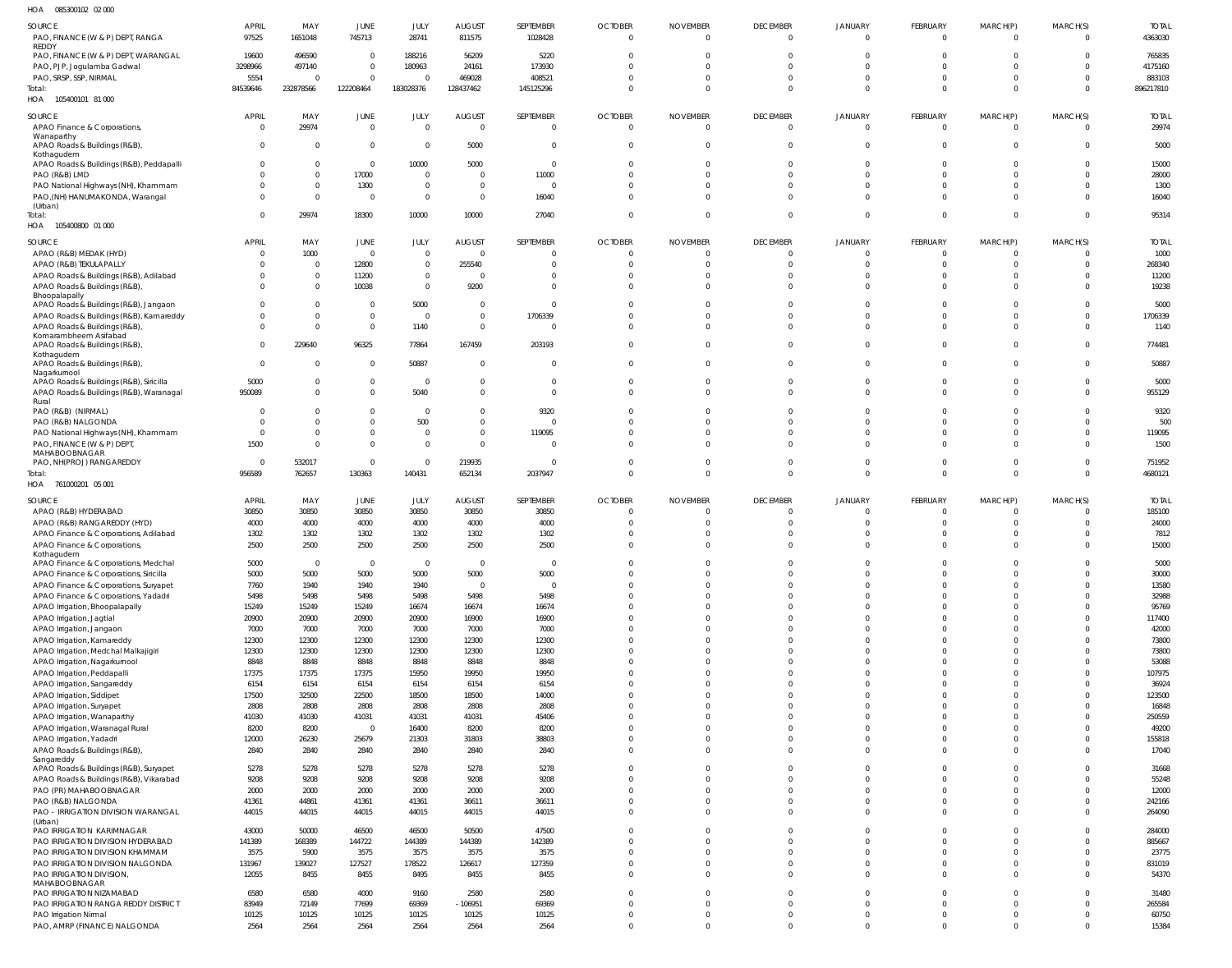| HOA<br>761000201 05 001                                           |                   |                        |                         |                         |                                  |                   |                      |                      |                      |                      |                      |                                |          |                 |
|-------------------------------------------------------------------|-------------------|------------------------|-------------------------|-------------------------|----------------------------------|-------------------|----------------------|----------------------|----------------------|----------------------|----------------------|--------------------------------|----------|-----------------|
| SOURCE                                                            | <b>APRIL</b>      | MAY                    | <b>JUNE</b>             | <b>JULY</b>             | <b>AUGUST</b>                    | SEPTEMBER         | <b>OCTOBER</b>       | <b>NOVEMBER</b>      | <b>DECEMBER</b>      | <b>JANUARY</b>       | <b>FEBRUARY</b>      | MARCH(P)                       | MARCH(S) | <b>TOTAL</b>    |
| PAO, FINANCE (W & P) DEPT, HYDERABAD                              | $\overline{0}$    | 12500                  | 6250                    | 6250                    | 6250                             | 6250              | $\overline{0}$       | $\overline{0}$       | $\Omega$             | $\Omega$             | $\Omega$             | $\mathbf{0}$                   | $\Omega$ | 37500           |
| PAO, FINANCE (W & P) DEPT, RANGA                                  | 12500             | 12500                  | 12500                   | 12500                   | 12500                            | 12500             | $\Omega$             | $\Omega$             | $\Omega$             | $\Omega$             | $\Omega$             | $\mathbf 0$                    | $\Omega$ | 75000           |
| <b>REDDY</b>                                                      |                   |                        |                         |                         |                                  |                   |                      |                      |                      |                      |                      |                                |          |                 |
| PAO, FINANCE (W & P) DEPT, WARANGAL<br>PAO, PJP, Jogulamba Gadwal | $\Omega$<br>28000 | 2604<br>28000          | $\overline{0}$<br>28000 | $\overline{0}$<br>28000 | $\overline{\mathbf{0}}$<br>28000 | $\Omega$<br>30500 | $\Omega$<br>$\Omega$ | $\Omega$<br>$\Omega$ | $\Omega$<br>$\Omega$ | $\Omega$<br>$\Omega$ | $\Omega$             | $\Omega$<br>$\mathbf{0}$       | $\Omega$ | 2604<br>170500  |
| Total:                                                            | 823980            | 888979                 | 819853                  | 875409                  | 640174                           | 821611            | $\mathbf 0$          | $\overline{0}$       | $\Omega$             | $\Omega$             | $\Omega$             | $\overline{0}$                 | $\Omega$ | 4870006         |
| HOA 761000202 04 001                                              |                   |                        |                         |                         |                                  |                   |                      |                      |                      |                      |                      |                                |          |                 |
|                                                                   |                   |                        |                         |                         |                                  |                   |                      |                      |                      |                      |                      |                                |          |                 |
| SOURCE                                                            | <b>APRIL</b>      | MAY                    | JUNE                    | JULY                    | <b>AUGUST</b>                    | SEPTEMBER         | <b>OCTOBER</b>       | <b>NOVEMBER</b>      | <b>DECEMBER</b>      | JANUARY              | FEBRUARY             | MARCH(P)                       | MARCH(S) | <b>TOTAL</b>    |
| APAO Irrigation, Jagtial                                          | 3500              | 3500                   | 3500                    | 3500                    | 3500                             | 3500              | 0                    | $\overline{0}$       | $\Omega$             | $\Omega$             | $\Omega$             | $\overline{0}$                 |          | 21000           |
| APAO Irrigation, Jangaon                                          | 5000              | 5000                   | 5000                    | 5000                    | 5000                             | 5000              | $\Omega$             | $\Omega$             | $\Omega$             | $\Omega$             | $\Omega$<br>$\Omega$ | $\overline{0}$                 | $\Omega$ | 30000           |
| APAO Irrigation, Sangareddy                                       | 10830             | 10830                  | 10830                   | 10830                   | 10830                            | 10830             | $\Omega$<br>$\Omega$ | $\Omega$<br>$\Omega$ | $\Omega$<br>$\Omega$ | $\Omega$<br>$\Omega$ | $\Omega$             | $\mathbf{0}$<br>$\overline{0}$ | $\Omega$ | 64980           |
| APAO Irrigation, Siddipet                                         | 8330<br>5000      | 8330<br>5000           | 8330<br>5000            | 8330<br>5000            | 8330<br>5000                     | 8330<br>5000      | $\Omega$             | $\Omega$             | $\Omega$             | $\Omega$             | $\Omega$             | $\Omega$                       | $\Omega$ | 49980<br>30000  |
| APAO Irrigation, Suryapet<br>PAO (PH) KHAMMAM                     | 20000             | 20000                  | 20000                   | 20000                   | 20000                            | 20000             | $\Omega$             | $\Omega$             | $\Omega$             | $\Omega$             | $\Omega$             | $\mathbf{0}$                   | $\Omega$ | 120000          |
| PAO - IRRIGATION DIVISION WARANGAL                                | 13000             | 13000                  | 13000                   | 13000                   | 13000                            | 13000             | $\Omega$             | $\Omega$             | $\Omega$             | $\Omega$             | $\Omega$             | $\Omega$                       | $\Omega$ | 78000           |
| (Urban)                                                           |                   |                        |                         |                         |                                  |                   |                      |                      |                      |                      |                      |                                |          |                 |
| PAO IRRIGATION KARIMNAGAR                                         | 5000              | 5000                   | 5000                    | 5000                    | 5000                             | 5000              | $\Omega$             | $\Omega$             | $\Omega$             | $\Omega$             | $\Omega$             | $\Omega$                       | $\Omega$ | 30000           |
| PAO IRRIGATION DIVISION HYDERABAD                                 | 33167             | 33167                  | 33167                   | 33167                   | 33167                            | 33167             | $\Omega$             | $\Omega$             | $\Omega$             | $\Omega$             | $\Omega$             | $\Omega$                       |          | 199002          |
| PAO IRRIGATION DIVISION KHAMMAM                                   | 6000              | 12000                  | 6000                    | 6000                    | 6000                             | 6000              | $\Omega$             | $\Omega$             | $\Omega$             | $\Omega$             | $\Omega$             | $\Omega$                       | $\Omega$ | 42000           |
| PAO IRRIGATION DIVISION NALGONDA                                  | 29520             | 29520                  | 29520                   | 29270                   | 199195                           | 26850             | $\Omega$             | $\Omega$             | $\Omega$             | $\Omega$             | $\Omega$             | $\Omega$                       | $\Omega$ | 343875          |
| PAO IRRIGATION RANGA REDDY DISTRICT                               | 7942              | 7942                   | 7942                    | 7942                    | 7942                             | 7942              | $\Omega$             | $\Omega$             | $\Omega$             | $\Omega$             | $\Omega$             | $\Omega$                       | $\Omega$ | 47652           |
| PAO, FINANCE (W & P) DEPT, HYDERABAD                              | 5700              | 5700                   | 5700                    | 5700                    | 5700                             | 5700              | $\Omega$             | $\Omega$             | $\Omega$             | $\Omega$             | $\Omega$             | $\mathbf{0}$                   | $\Omega$ | 34200           |
| Total:                                                            | 152989            | 158989                 | 152989                  | 152739                  | 322664                           | 150319            | $\Omega$             | $\Omega$             | $\Omega$             | $\Omega$             | $\Omega$             | $\mathbf{0}$                   | $\Omega$ | 1090689         |
| HOA 761000202 05 001                                              |                   |                        |                         |                         |                                  |                   |                      |                      |                      |                      |                      |                                |          |                 |
| SOURCE                                                            | <b>APRIL</b>      | MAY                    | JUNE                    | JULY                    | <b>AUGUST</b>                    | SEPTEMBER         | <b>OCTOBER</b>       | <b>NOVEMBER</b>      | <b>DECEMBER</b>      | JANUARY              | <b>FEBRUARY</b>      | MARCH(P)                       | MARCH(S) | <b>TOTAL</b>    |
| APAO Irrigation, Bhoopalapally                                    | 1750              | 1750                   | 1750                    | 1750                    | 1750                             | 1750              | $\overline{0}$       | $\Omega$             | $\Omega$             | $\Omega$             | $\Omega$             | $\mathbf{0}$                   | $\Omega$ | 10500           |
| APAO Irrigation, Jagtial                                          | 1000              | 1000                   | 1000                    | 1000                    | $\overline{0}$                   | 2000              | $\Omega$             | $\Omega$             | $\Omega$             | $\Omega$             | $\Omega$             | $\mathbf{0}$                   | $\Omega$ | 6000            |
| APAO Irrigation, Kamareddy                                        | 1000              | 1000                   | 1000                    | 1000                    | 1000                             | 1000              | -0                   | $\Omega$             | $\Omega$             | $\Omega$             |                      | $\Omega$                       |          | 6000            |
| APAO Irrigation, Kothagudem                                       | 1700              | 1700                   | 1700                    | 1700                    | 1000                             | 2400              | $\Omega$             | $\Omega$             | $\Omega$             | $\Omega$             |                      | $\Omega$                       |          | 10200           |
| APAO Irrigation, Medchal Malkajigiri                              | 2000              | 2000                   | 2000                    | 2000                    | 2000                             | 2000              | $\Omega$             | $\Omega$             | $\Omega$             | $\Omega$             |                      | $\Omega$                       |          | 12000           |
| APAO Irrigation, Nagarkurnool                                     | 1325              | 1325                   | 625                     | 625                     | 1625                             | 1625              | $\Omega$             | $\Omega$             | $\Omega$             | $\Omega$             |                      | $\Omega$                       |          | 7150            |
| APAO Irrigation, Siddipet                                         | 2000              | 2000                   | 2000                    | 2000                    | 2000                             | 2000              | $\Omega$             | $\Omega$             | $\Omega$             | $\Omega$             |                      | $\Omega$                       |          | 12000           |
| APAO Irrigation, Siricilla                                        | 1000              | 1000                   | 1000                    | 1000                    | 1000                             | 1000              | $\Omega$             | $\Omega$             | $\Omega$             | $\Omega$             |                      | $\Omega$                       |          | 6000            |
| APAO Irrigation, Suryapet                                         | 1000              | 1000                   | 1000                    | 1000                    | 1000                             | $\Omega$          | $\Omega$             | $\Omega$             | $\Omega$             | $\Omega$             |                      | $\Omega$                       |          | 5000            |
| APAO Irrigation, Yadadri                                          | 1583<br>$\Omega$  | 2983<br>$\overline{0}$ | 2283                    | 2283<br>$\Omega$        | 2283<br>$\overline{\mathbf{0}}$  | 1583              | $\Omega$<br>$\Omega$ | $\Omega$<br>$\Omega$ | $\Omega$<br>$\Omega$ | $\Omega$<br>$\Omega$ | $\Omega$             | $\Omega$<br>$\Omega$           |          | 12998           |
| PAO (R&B) NALGONDA<br>PAO - IRRIGATION DIVISION WARANGAL          | 1000              | 1000                   | $\overline{0}$<br>1000  | 1000                    | 1000                             | 9275<br>1000      | $\Omega$             | $\Omega$             | $\Omega$             | $\Omega$             | $\Omega$             | $\Omega$                       | $\Omega$ | 9275<br>6000    |
| (Urban)                                                           |                   |                        |                         |                         |                                  |                   |                      |                      |                      |                      |                      |                                |          |                 |
| PAO IRRIGATION KARIMNAGAR                                         | 3958              | 1333                   | 583                     | 583                     | 583                              | 583               | $\Omega$             | $\Omega$             | $\Omega$             | $\Omega$             |                      | $\Omega$                       |          | 7623            |
| PAO IRRIGATION DIVISION HYDERABAD                                 | 11083             | 24083                  | 11083                   | 11083                   | 96266                            | 11083             | $\Omega$             | $\Omega$             | $\Omega$             | $\Omega$             |                      | $\Omega$                       |          | 164681          |
| PAO IRRIGATION DIVISION KHAMMAM                                   | $\overline{0}$    | 2000                   | 1000                    | 1000                    | 1000                             | 1000              | $\Omega$             | $\Omega$             | $\Omega$             | $\Omega$             |                      | $\Omega$                       |          | 6000            |
| PAO IRRIGATION DIVISION NALGONDA                                  | 4250              | 4250                   | 4250                    | 17450                   | 4250                             | 4250              | $\Omega$             | $\Omega$             | $\Omega$             | $\Omega$             |                      | $\Omega$                       |          | 38700           |
| PAO IRRIGATION NIZAMABAD                                          | 2000              | 4000                   | 2000                    | 2000                    | 2000                             | $\overline{0}$    | $\Omega$             | $\Omega$             | $\Omega$             | $\Omega$             |                      | $\Omega$                       |          | 12000           |
| PAO IRRIGATION RANGA REDDY DISTRICT                               | 10450             | 9450                   | 10450                   | 10450                   | 10450                            | 10450             | $\Omega$             | $\Omega$             | $\Omega$             | $\Omega$             |                      | $\Omega$                       |          | 61700           |
| PAO, FINANCE (W & P) DEPT, HYDERABAD                              | 4000              | 4000                   | 2000                    | 2000                    | 2000                             | 2000              | $\Omega$             | $\Omega$             | $\Omega$             | $\Omega$             |                      | $\Omega$                       |          | 16000           |
| PAO, PJP, Jogulamba Gadwal                                        | 1000              | 1000                   | 1000                    | 1000                    | 1000                             | 1000              | $\Omega$             | $\Omega$             | $\Omega$             | $\Omega$             |                      | $\Omega$                       |          | 6000            |
| Total:                                                            | 52099             | 66874                  | 47724                   | 60924                   | 132207                           | 55999             | $\Omega$             | $\Omega$             | $\Omega$             | $\Omega$             | $\Omega$             | $\Omega$                       | $\Omega$ | 415827          |
| HOA 761000204 12001                                               |                   |                        |                         |                         |                                  |                   |                      |                      |                      |                      |                      |                                |          |                 |
| SOURCE                                                            | <b>APRIL</b>      | MAY                    | JUNE                    | JULY                    | <b>AUGUST</b>                    | SEPTEMBER         | <b>OCTOBER</b>       | <b>NOVEMBER</b>      | <b>DECEMBER</b>      | JANUARY              | <b>FEBRUARY</b>      | MARCH(P)                       | MARCH(S) | <b>TOTAL</b>    |
| APAO Irrigation, Suryapet                                         | 1000              | 1000                   | 1000                    | 1000                    | 1000                             | 1000              | $\overline{0}$       | $\overline{0}$       | $\Omega$             | $\Omega$             | $\Omega$             | $\overline{0}$                 | $\Omega$ | 6000            |
| PAO IRRIGATION DIVISION HYDERABAD                                 | 2000              | 2000                   | 2000                    | 2000                    | 2000                             | 2000              | $\overline{0}$       | $\overline{0}$       | $\Omega$             | $\Omega$             | $\Omega$             | $\overline{0}$                 | $\Omega$ | 12000           |
| PAO IRRIGATION DIVISION NALGONDA                                  | 1759              | 7315                   | 1759                    | 1759                    | 1759                             | 1759              | $\Omega$             | $\Omega$             | $\Omega$             | $\mathbf 0$          | $\Omega$             | $\overline{0}$                 | $\Omega$ | 16110           |
| PAO, FINANCE (W & P) DEPT, HYDERABAD                              | $\overline{0}$    | $\overline{0}$         | 1000                    | 1000                    | 1000                             | 1000              | $\Omega$             | $\Omega$             | $\Omega$             | $\Omega$             | $\Omega$             | $\overline{0}$                 | $\Omega$ | 4000            |
| Total:                                                            | 4759              | 10315                  | 5759                    | 5759                    | 5759                             | 5759              | $\Omega$             | $\Omega$             | $\Omega$             | $\Omega$             | $\Omega$             | $\Omega$                       | $\Omega$ | 38110           |
| HOA 761000800 04 001                                              |                   |                        |                         |                         |                                  |                   |                      |                      |                      |                      |                      |                                |          |                 |
| SOURCE                                                            | <b>APRIL</b>      | MAY                    | <b>JUNE</b>             | JULY                    | <b>AUGUST</b>                    | SEPTEMBER         | <b>OCTOBER</b>       | <b>NOVEMBER</b>      | <b>DECEMBER</b>      | JANUARY              | FEBRUARY             | MARCH(P)                       | MARCH(S) | <b>TOTAL</b>    |
| APAO (R&B) HYDERABAD                                              | 2500              | 2000                   | 1500                    | 3500                    | 2000                             | 1500              | $\mathbf{0}$         | $\mathbf{0}$         | $\Omega$             | $\Omega$             | $\Omega$             | $\mathbf{0}$                   |          | 13000           |
| APAO (R&B) POCHAMPAD (NIZAMABAD)                                  | 8750              | 8750                   | 8750                    | 8250                    | 8250                             | 8250              | $\Omega$             | $\Omega$             | $\Omega$             | $\Omega$             | $\Omega$             | $\Omega$                       | $\Omega$ | 51000           |
| APAO (R&B) TEKULAPALLY                                            | 13250             | 14750                  | 13750                   | 13250                   | 13250                            | 13250             | $\Omega$             | $\Omega$             | $\Omega$             | $\Omega$             | $\Omega$             | $\Omega$                       | $\Omega$ | 81500           |
| APAO Finance & Corporations, Jangaon                              | 1500              | 1500                   | 1500                    | $\overline{0}$          | $\overline{0}$                   | $\overline{0}$    | $\Omega$             | $\Omega$             | $\Omega$             | $\mathbf 0$          | $\Omega$             | $\mathbf 0$                    | $\Omega$ | 4500            |
| APAO Finance & Corporations,                                      | 500               | 500                    | $\overline{0}$          | $\overline{0}$          | $\overline{0}$                   | $\overline{0}$    | $\Omega$             | $\Omega$             | $\Omega$             | $\Omega$             | $\Omega$             | $\Omega$                       | $\Omega$ | 1000            |
| Mahabubabad<br>APAO Finance & Corporations, Medchal               | 750               | 750                    | 750                     | 750                     | 750                              | 750               | $\Omega$             | $\Omega$             | $\Omega$             | $\Omega$             | $\Omega$             | $\Omega$                       |          | 4500            |
| APAO Finance & Corporations, Peddapalli                           | 1250              | 1250                   | 1250                    | 1250                    | 1250                             | 1250              | $\Omega$             | $\Omega$             | $\Omega$             | $\Omega$             | $\Omega$             | $\Omega$                       | $\Omega$ | 7500            |
| APAO Finance & Corporations, Siricilla                            | 1250              | 1250                   | 1250                    | 1250                    | 1250                             | 1250              | $\Omega$             | $\Omega$             | $\Omega$             | $\Omega$             | $\Omega$             | $\Omega$                       | $\Omega$ | 7500            |
| APAO Finance & Corporations, Suryapet                             | 4000              | 2750                   | 2750                    | 2750                    | 1250                             | 1250              | $\Omega$             | $\Omega$             | $\Omega$             | $\Omega$             | $\Omega$             | $\Omega$                       |          | 14750           |
| APAO Finance & Corporations,                                      | 2000              | 2000                   | 2000                    | 2000                    | 2000                             | 2000              | $\Omega$             | $\Omega$             | $\Omega$             | $\Omega$             | $\Omega$             | $\Omega$                       | $\Omega$ | 12000           |
| Wanaparthy                                                        |                   |                        |                         |                         |                                  |                   |                      |                      |                      |                      |                      |                                |          |                 |
| APAO Finance & Corporations, Yadadri                              | 750               | 750                    | 750                     | 750                     | 750                              | 750               | $\Omega$             | $\Omega$             | $\Omega$             | $\Omega$             | $\Omega$             | $\Omega$                       |          | 4500            |
| APAO Irrigation, Adilabad                                         | 26000             | 24250                  | 22250                   | 21000                   | 21500                            | 19750             | $\Omega$             | $\Omega$             | $\Omega$             | $\Omega$             | $\Omega$             | $\Omega$                       |          | 134750          |
| APAO Irrigation, Bhoopalapally                                    | 20000             | 28500                  | 23750                   | 22750                   | 22000                            | 20250             | $\Omega$             | $\Omega$             | $\Omega$             | $\Omega$             | $\Omega$             | $\Omega$                       |          | 137250          |
| APAO Irrigation, Jagtial                                          | 22250             | 21500                  | 13250                   | 15250                   | 14500                            | 8500              | $\Omega$             | $\Omega$             | $\Omega$             | $\Omega$             | $\Omega$             | $\Omega$                       |          | 95250           |
| APAO Irrigation, Jangaon                                          | 17750             | 24250                  | 18500                   | 19500                   | 18750                            | 16750             | $\Omega$             | $\Omega$             | $\Omega$             | $\Omega$             | $\Omega$             | $\Omega$                       |          | 115500          |
| APAO Irrigation, Kamareddy                                        | 13250             | 13250                  | 12750                   | 10000                   | 10000                            | 9250              | $\Omega$             | $\Omega$             | $\Omega$             | $\Omega$             | $\Omega$             | $\Omega$                       |          | 68500           |
| APAO Irrigation, Komarambheem Asifabad                            | 6250              | 9750                   | 7500                    | 6750                    | 3000                             | 1000              | $\Omega$<br>$\Omega$ | $\Omega$<br>$\Omega$ | $\Omega$<br>$\Omega$ | $\Omega$<br>$\Omega$ | $\Omega$<br>$\Omega$ | $\Omega$<br>$\Omega$           |          | 34250<br>185750 |
| APAO Irrigation, Kothagudem<br>APAO Irrigation, Mahabubabad       | 39250<br>9000     | 39500<br>14000         | 34000<br>10750          | 25500<br>10000          | 23250<br>10000                   | 24250<br>8500     | $\Omega$             | $\Omega$             | $\Omega$             | $\Omega$             | $\Omega$             | $\Omega$                       |          | 62250           |
| APAO Irrigation, Mancherial                                       | 8250              | 8250                   | 8250                    | 7250                    | 6750                             | 5750              | $\Omega$             | $\Omega$             | $\Omega$             | $\Omega$             | $\Omega$             | $\Omega$                       |          | 44500           |
| APAO Irrigation, Medchal Malkajigiri                              | 3000              | 3000                   | 3000                    | 3000                    | 3000                             | 3000              | $\Omega$             | $\Omega$             | $\Omega$             | $\Omega$             | $\Omega$             | $\Omega$                       |          | 18000           |
| APAO Irrigation, Nagarkurnool                                     | 24500             | 23750                  | 26250                   | 21750                   | 21000                            | 18500             | $\Omega$             | $\Omega$             | $\Omega$             | $\Omega$             | $\Omega$             | $\Omega$                       | $\Omega$ | 135750          |
| APAO Irrigation, Peddapalli                                       | 31750             | 33500                  | 41250                   | 27000                   | 27000                            | 24500             | $\Omega$             | $\Omega$             | $\Omega$             | $\Omega$             | $\Omega$             | $\mathbf 0$                    |          | 185000          |
| APAO Irrigation, Sangareddy                                       | 11000             | 12000                  | 13500                   | 13750                   | 12000                            | 11750             | $\Omega$             | $\Omega$             | $\Omega$             | $\Omega$             | $\Omega$             | $\Omega$                       | $\Omega$ | 74000           |
|                                                                   |                   |                        |                         |                         |                                  |                   |                      |                      |                      |                      |                      |                                |          |                 |